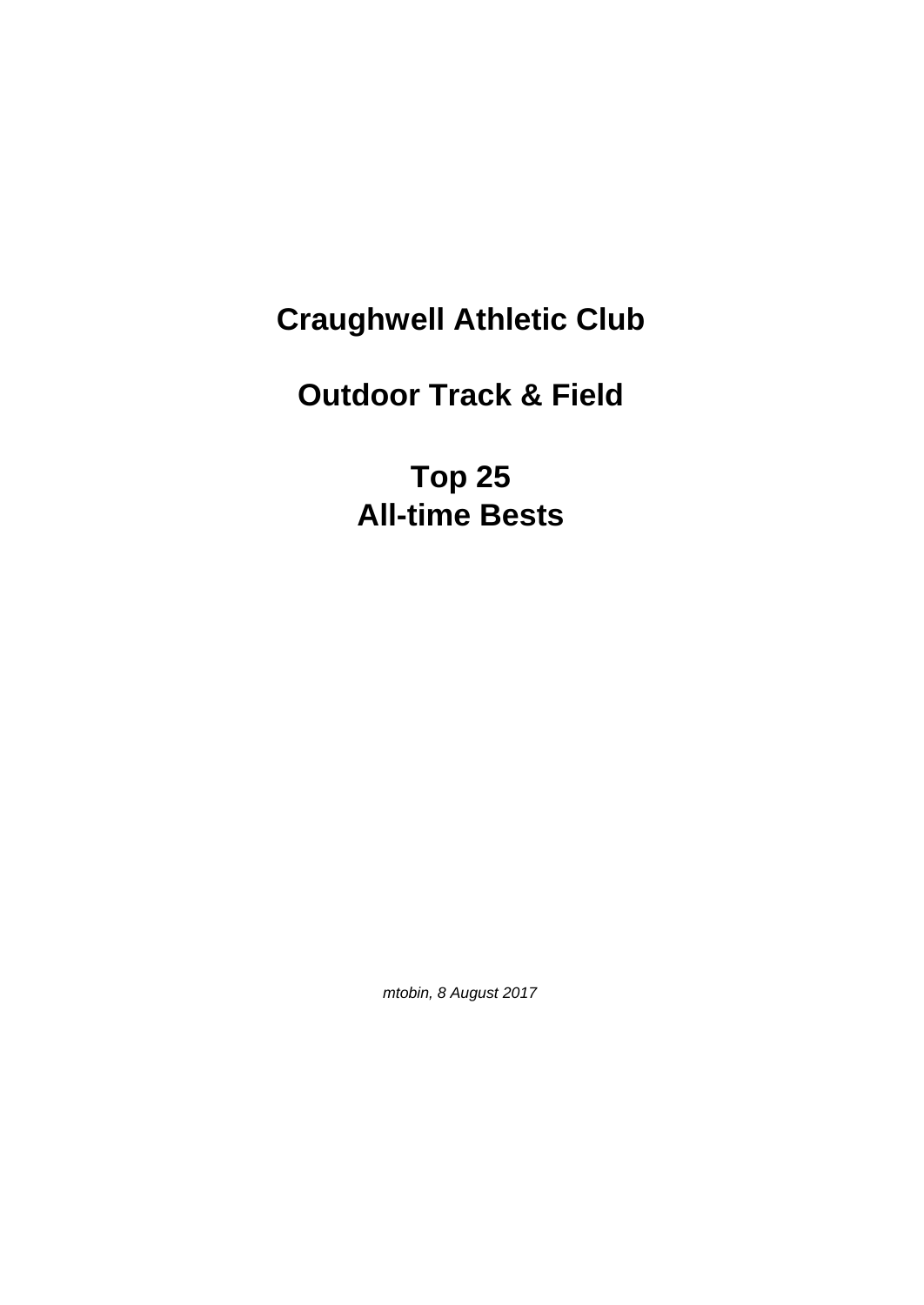| <b>Outdoors</b>                    | Alltime Age              |                   | <b>Time</b>    | <b>Name</b>                           | Competition                                           | <b>Venue</b>                | <b>Date</b>         |
|------------------------------------|--------------------------|-------------------|----------------|---------------------------------------|-------------------------------------------------------|-----------------------------|---------------------|
| 60m                                |                          | U12               | 8.83           | Tara McNally                          | National Juvenile T&F                                 | Tullamore                   | 12.7.09             |
| 60m                                | 1<br>$\sqrt{2}$          | U12               | 8.92           | Niamh Niland                          | Connacht T&F                                          | Athlone IT                  | 8.6.13              |
| 60m                                | $\overline{3}$           | U12               | 9.12           | <b>Niamh Duffy</b>                    | National U12 T&F                                      | Tullamore                   | 8.7.17              |
| 60m                                | $\overline{4}$           | U11               | 9.34           | Sarah Helebert                        | National T&F                                          | Tullamore                   | 20.7.03             |
| 60m                                | 5                        | U12               | 9.44           | <b>Grace Lynch</b>                    | Galway U9-12 T&F                                      | Dangan                      | 07.05.17            |
| 60m                                | 6                        | U11               | 9.48           | Aoife Kelly                           | Galway T&F                                            | Dangan                      | 12.5.13             |
| 60m                                | 7                        | U12               | 9.50           | Mia Waters                            | Galway Juvenile T&F                                   | Dangan                      | 19.5.13             |
| 60m                                | 8                        | U11               | 9.61           | <b>Ella Farrelly</b>                  | Galway U9-12 T&F                                      | Dangan                      | 07.05.17            |
| 60m                                | 9                        | U12               | 9.65           | Leanagh Gilligan                      | Galway Juvenile T&F                                   | Dangan                      | 19.5.13             |
| 60m                                | 10                       | U12               | 9.66           | Eimear Loughnane                      | Connacht T&F                                          | Dangan                      | 12.6.10             |
| 60m                                | 11                       | U11               | 9.69           | Ashley McDonnell                      | National T&F                                          | Tullamore                   | 20.7.03             |
| 60m                                | 12                       | U10               | 9.73           | Claire Ryder                          | Connacht T&F                                          | Dangan                      | 11.6.05             |
| 60m                                | 13                       | U10               | 9.82           | Caoimhe Reidy                         | National T&F                                          | Mardyke Cork                | 24.6.07             |
| 60m                                | 13                       | U11               | 9.82           | <b>Evie Culhane</b>                   | Galway U9-12 T&F                                      | Dangan                      | 07.05.17            |
| 60m                                | 13                       | U11               | 9.82           | <b>Isabel Schukat</b>                 | Galway U9-12 T&F                                      | Dangan                      | 07.05.17            |
| 60m                                | 16                       | U <sub>9</sub>    | 9.85           | Ella Bryan                            | Connacht T&F                                          | Sligo IT                    | 20.6.04             |
| 60m                                | 16                       | U11               | 9.85<br>9.86   | Emma Malone<br>Aoibhe Donnellan       | Galway T&F<br>Connacht T&F                            | Dangan                      | 12.5.13             |
| 60m<br>60m                         | 18<br>19                 | U11<br>U12        | 9.90           | Caoimhe Gilligan                      | Galway Juvenile T&F                                   | Dangan<br>Dangan            | 11.6.16<br>19.5.13  |
| 60m                                | 20                       | U12               | 9.92           | <b>Grace Keaveney</b>                 | Galway U9-12 T&F                                      | Dangan                      | 07.05.17            |
| 60m                                | 21                       | U11               | 9.93           | Laoise Bond                           | Galway T&F                                            | Dangan                      | 12.5.13             |
| 60m                                | $22\,$                   | U11               | 9.95           | Leanne Lynskey                        | Galway T&F                                            | Dangan                      | 12.5.13             |
| 60m                                | 23                       | U11               | 9.97           | <b>Tara Keane</b>                     | Galway U9-12 T&F                                      | Dangan                      | 07.05.17            |
| 60m                                | 24                       | U10               | 9.99           | Sinead Gaffney                        | Connacht T&F                                          | Sligo IT                    | 20.6.04             |
| 60m                                | 25                       | U11               | 10.02          | <b>Hannah Whitney Mangan</b>          | Galway U9-12 T&F                                      | Dangan                      | 07.05.17            |
|                                    |                          |                   |                |                                       |                                                       |                             |                     |
| 80 <sub>m</sub>                    | 1                        | U13               | 10.58          | Cathriona Farrell                     | Connacht T&F                                          | Dangan                      | 19.6.04             |
| 80 <sub>m</sub>                    | $\boldsymbol{2}$         | U14               | 10.63          | Tara McNally                          | National Juvenile T&F                                 | Tullamore                   | 16.7.11             |
| 80 <sub>m</sub>                    | 3                        | U14               | 10.84          | Sineád Treacy                         | National T&F                                          | Tullamore                   | 10.7.10             |
| 80 <sub>m</sub>                    | $\overline{\mathcal{L}}$ | U12               | 11.10          | Claire Ryder                          | National T&F                                          | Mardyke Cork                | 24.6.07             |
| 80 <sub>m</sub>                    | 5                        | U14               | 11.25          | Caoimhe O'Donoghue                    | Galway Juvenile T&F                                   | Dangan                      | 19.5.13             |
| 80 <sub>m</sub><br>80 <sub>m</sub> | 6<br>7                   | U14<br>U14        | 11.31<br>11.45 | Alison Leahy<br>Dandy Murray          | Connacht U14 T&F<br>Connacht T&F                      | Sligo IT                    | 14.6.14<br>19.6.10  |
| 80 <sub>m</sub>                    | 8                        | U13               | 11.54          | Niamh Niland                          | Connacht U13 T&F                                      | Dangan<br>Sligo IT          | 14.6.14             |
| 80 <sub>m</sub>                    | 9                        | U14               | 11.59          | <b>Lorraine Delaney</b>               | Galway Juvenile T&F                                   | Dangan                      | 19.5.13             |
| 80 <sub>m</sub>                    | 10                       | U13               | 11.65          | Siona Lawless                         | Galway Juvenile T&F                                   | Dangan                      | 19.5.13             |
| 80 <sub>m</sub>                    | 10                       | U14               | 11.65          | Eimear Loughnane                      | Connacht Juvenile T&F                                 | Dangan                      | 17.6.12             |
| 80m                                | 12                       | U14               | 11.69          | Debbie Kenny                          | Connacht T&F                                          | Sligo IT                    | 16.6.07             |
| 80m                                | 13                       | U14               | 11.72          | Katie O'Donoghue                      | Connacht T&F                                          | Sligo IT                    | 16.6.07             |
| 80m                                | 14                       | U13               | 11.82          | Alison Leahy                          | Galway Juvenile T&F                                   | Dangan                      | 19.5.13             |
| 80m                                | 15                       | U13               | 11.94          | Mia Waters                            | Connacht U13 T&F                                      | Sligo IT                    | 14.6.14             |
| 80 <sub>m</sub>                    | <b>16</b>                | U13               | 12.04          | <b>Fauve Aylmer</b>                   | National U13 B T&F                                    | Tullamore                   | 15.7.17             |
| 80m                                | 17                       | U13               | 12.15          | Clare Broderick                       | Galway Juvenile T&F                                   | Dangan                      | 19.5.13             |
| 80m                                | 18                       | U12               | 12.20          | Ella Bryan                            | National T&F                                          | Mardyke Cork                | 24.6.07             |
| 80 <sub>m</sub><br>80m             | 19<br>20                 | <b>U14</b><br>U12 | 12.28          | Eve Ayo<br>Rachel Finnegan            | Galway U13-Sen T&F<br>National T&F                    | Dangan<br>Tullamore         | 29.04.17<br>20.7.03 |
| 80 <sub>m</sub>                    | $20\,$                   | U13               | 12.47<br>12.47 | Alice McMahon                         | Connacht U13 T&F                                      | Sligo IT                    | 14.6.14             |
| 80 <sub>m</sub>                    | $22\,$                   | U13               | 12.56          | Roisin Hansbury                       | Galway Juvenile T&F                                   | Dangan                      | 19.5.13             |
| 80 <sub>m</sub>                    | 23                       | U14               | 12.91          | Rebecca Lynch                         | Galway U13-Sen T&F                                    | Dangan                      | 29.04.17            |
| 80 <sub>m</sub>                    | 24                       | U13               | 13.06          | <b>Sarah Byrne</b>                    | Galway U13-Sen T&F                                    | Dangan                      | 29.04.17            |
| 80 <sub>m</sub>                    | 25                       | U13               | 13.55          | <b>Aoibhe Fahy</b>                    | Galway U13-Sen T&F                                    | Dangan                      | 29.04.17            |
|                                    |                          |                   |                |                                       |                                                       |                             |                     |
| $100\mathrm{m}$                    | $\mathbf{1}$             | U19               | 12.20          | Sineád Treacy                         | Irish Schools T&F                                     | Tullamore                   | 30.5.15             |
| 100m                               | 2                        | U16               | 12.83          | Michelle Duggan                       | Connacht U16 T&F                                      | Sligo IT                    | 14.6.14             |
| 100m                               | 3                        | U19               | 12.84          | Katie O'Donoghue                      | Irish Schools T&F                                     | Tullamore                   | 2.6.12              |
| $100\mathrm{m}$                    | 4                        | U15               | 12.86          | Tara McNally                          | Connacht Juvenile T&F                                 | Dangan                      | 17.6.12             |
| 100m                               | 5                        | U15               | 12.88          | Caoimhe O'Donoghue                    | Connacht U15 T&F                                      | Sligo IT                    | 14.6.14             |
| 100m                               | 6                        | U15               | 13.23          | Claire Ryder                          | Connacht T&F                                          | Dangan                      | 19.6.10             |
| 100m<br>$100\mathrm{m}$            | $\overline{\tau}$<br>8   | U15<br>U18        | 13.45<br>13.46 | <b>Alisha Larkin</b><br>Aisling Keady | <b>Connacht Schools T&amp;F</b><br>Dublin Graded Meet | <b>Athlone IT</b><br>Santry | 18.5.17<br>20.4.16  |
| 100m                               | 9 <sup>°</sup>           | U15               | 13.48          | <b>Ornaith Coen</b>                   | <b>South Connacht Schools T&amp;F</b>                 | <b>Athlone IT</b>           | 11.5.17             |
| 100m                               | 10                       | U17               | 13.59          | Caoilin Milton                        | Dublin Graded Meet                                    | Santry                      | 20.4.16             |
| 100m                               | 11                       | U18               | 13.65          | Maireád McCan                         | Connacht Juvenile T&F                                 | Dangan                      | 17.6.12             |
| 100m                               | <sup>12</sup>            | <b>U18</b>        | 13.73          | Laura Cunningham                      | Connacht U18 T&F                                      | Sligo IT                    | 17.6.17             |
| 100m                               | 13                       | U15               | 13.79          | <b>Ailbhe Folan</b>                   | Connacht U15 T&F                                      | Sligo IT                    | 17.6.17             |
| 100m                               | 14                       | U15               | 13.80          | <b>Chloe Farragher</b>                | Galway U13-Sen T&F                                    | Dangan                      | 29.04.17            |
| 100m                               | 15                       | U15               | h 14.1         | Debbie Kenny                          | Galway T&F                                            | Dangan                      | 18.5.08             |
|                                    |                          |                   |                |                                       |                                                       |                             |                     |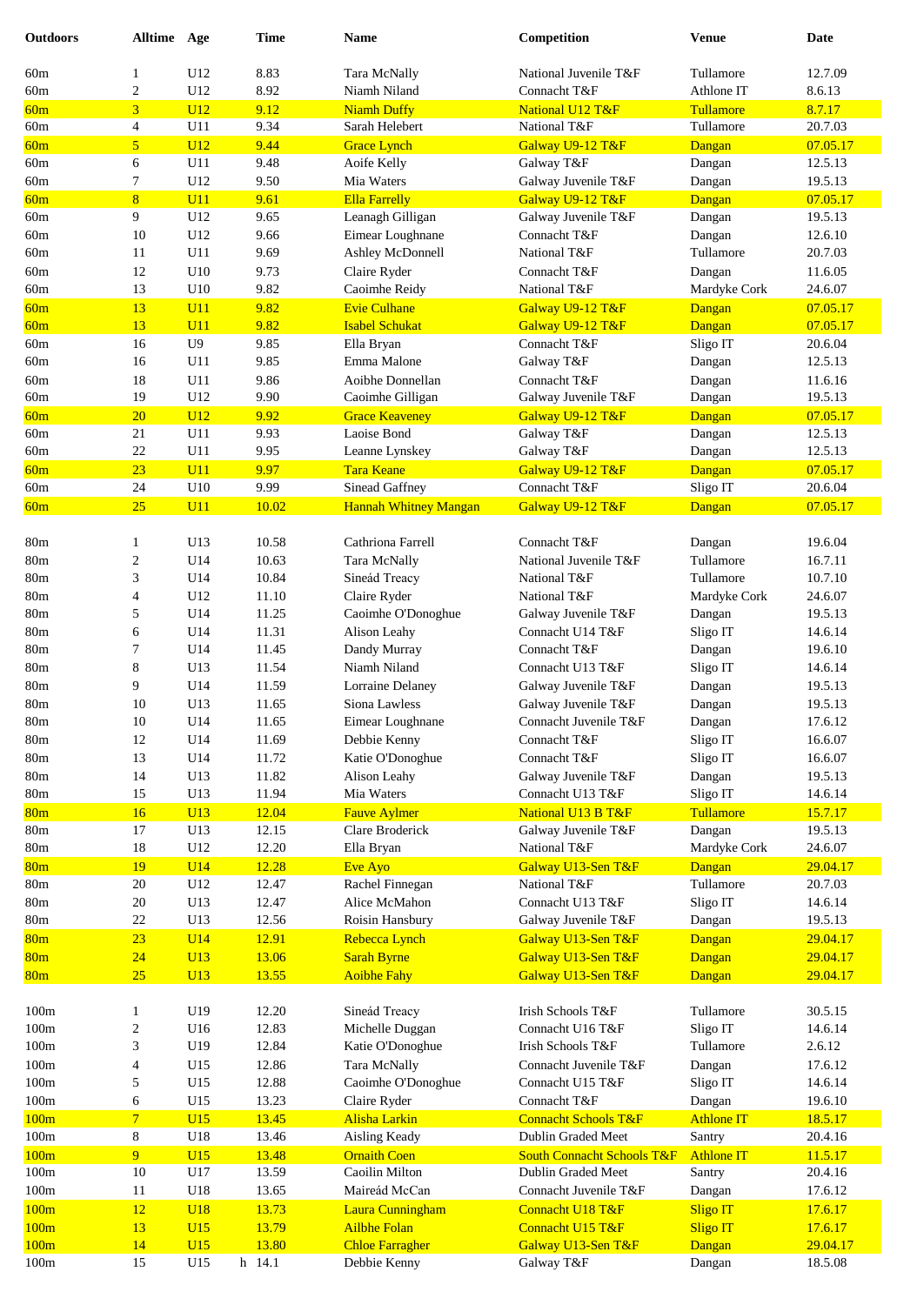| <b>Outdoors</b> | <b>Alltime</b>           | Age             | <b>Time</b> | <b>Name</b>            | Competition                           | <b>Venue</b>      | <b>Date</b> |
|-----------------|--------------------------|-----------------|-------------|------------------------|---------------------------------------|-------------------|-------------|
| 100m            | 16                       | U17             | 14.10       | Ellen Fitzpatrick      | Galway Juvenile T&F                   | Dangan            | 19.5.13     |
| 100m            | 17                       | U15             | 14.12       | Jane Healy             | National T&F                          | Tullamore         | 10.7.05     |
| 100m            | 18                       | U19             | 14.31       | Ashley McDonnell       | Tir Chonaill Open T&F                 | Donegal Town      | 24.4.11     |
| 100m            | 19                       | U15             | 14.47       | Mary Dunphy            | Galway Juvenile T&F                   | Dangan            | 19.5.13     |
| 100m            | 20                       | U15             | 14.50       | Eimear Loughnane       | Galway Juvenile T&F                   | Dangan            | 19.5.13     |
| 100m            | 21                       | U17             | 14.52       | Aoife Walsh            | Dublin Graded Meet                    | Santry            | 20.4.16     |
| 100m            | 22                       | U15             | 14.72       | <b>Aoife Kelly</b>     | Galway U13-Sen T&F                    | Dangan            | 29.04.17    |
| 100m            | 23                       | U16             | 14.76       | <b>Chloe Casey</b>     | Galway U13-Sen T&F                    | Dangan            | 29.04.17    |
| 100m            | 24                       | U17             | 15.21       | Melissa Mullins        | Tir Chonaill Open T&F                 | Donegal Town      | 24.4.11     |
| 100m            | 25                       | U17             | 15.40       | Miriam Lacey           | Connacht T&F                          | Athlone IT        | 16.6.13     |
|                 |                          |                 |             |                        |                                       |                   |             |
| 200m            | $\mathbf{1}$             | U19             | 24.85       | Sineád Treacy          | Irish Schools T&F                     | Tullamore         | 30.5.15     |
| 200m            | $\overline{c}$           | U15             | 26.25       | Tara McNally           | National Juvenile T&F                 | Tullamore         | 28.7.12     |
| 200m            | 3                        | U19             | 26.85       | Katie O'Donoghue       | Connacht Juvenile T&F                 | Dangan            | 17.6.12     |
| 200m            | $\overline{\mathcal{A}}$ | U15             | 27.08       | Caoimhe O'Donoghue     | Connacht U15 T&F                      | Sligo IT          | 14.6.14     |
| 200m            | 5                        | U16             | 27.17       | Michelle Duggan        | Connacht U16 T&F                      | Sligo IT          | 14.6.14     |
| 200m            | 6                        | U18             | 27.21       | Jessica Heneghan       | National League                       | Tullamore         | 29.7.12     |
| 200m            | 7                        | U14             | 27.82       |                        | National T&F                          | Tullamore         | 19.7.09     |
|                 |                          |                 |             | Claire Ryder           |                                       |                   |             |
| 200m            | 8                        | U15             | 27.89       | <b>Chloe Farragher</b> | <b>Connacht Schools T&amp;F</b>       | <b>Athlone IT</b> | 18.5.17     |
| 200m            | 9                        | U18             | 27.90       | Rachel Finnegan        | National CE                           | Tullamore         | 25.7.09     |
| 200m            | 10                       | Senior          | 28.09       | Sarah Finnegan         | National Outdoor CE                   | Tullamore         | 30.7.11     |
| 200m            | 11                       | U15             | 28.17       | <b>Ava Finn</b>        | <b>South Connacht Schools T&amp;F</b> | Dangan            | 5.5.17      |
| 200m            | 12                       | U14             | 28.24       | Cathriona Farrell      | National T&F                          | Tullamore         | 10.7.05     |
| 200m            | 13                       | U19             | 28.35       | Orla Ryan              | National League                       | Athlone           | 10.6.12     |
| 200m            | 14                       | U17             | 28.92       | Maria McNamara         | Home Countries International C Stoke  |                   | 3.9.11      |
| 200m            | 15                       | U16             | 29.17       | Ellen Fitzpatrick      | Connacht Juvenile T&F                 | Dangan            | 17.6.12     |
| 200m            | 16                       | U15             | 29.79       | Alisha Larkin          | Connacht U15 T&F                      | <b>Sligo IT</b>   | 17.6.17     |
| 200m            | 17                       | U14             | 29.81       | Lorraine Delaney       | Connacht T&F                          | Athlone IT        | 16.6.13     |
| 200m            | 18                       | U15             | 30.03       | <b>Emma Jane Moran</b> | <b>South Connacht Schools T&amp;F</b> | Dangan            | 5.5.17      |
| 200m            | 19                       | <b>U18</b>      | 31.53       | <b>Lauren Stewart</b>  | <b>Connacht Schools T&amp;F</b>       | <b>Athlone IT</b> | 18.5.17     |
| 200m            | 20                       | U17             | 31.67       | Ellen Treacy           | Connacht T&F                          | Athlone IT        | 16.6.13     |
|                 |                          |                 |             |                        |                                       |                   |             |
| 60mh            | 1                        | U13             | 11.13       | Mia Waters             | Connacht U13 T&F                      | Sligo IT          | 14.6.14     |
| 60mh            | 2                        | U13             | 11.23       | Kelly Harte            | Connacht T&F                          | Dangan            | 15.6.08     |
| 60mh            | 3                        | U13             | 11.40       | Rachel Finnegan        | National T&F                          | Tullamore         | 17.7.04     |
| 60mh            | $\overline{4}$           | U13             | 11.42       | Alison Leahy           | Connacht T&F                          | Athlone IT        | 16.6.13     |
| 60mh            | 5                        | U13             | 11.47       | Caolin Milton          | Connacht Juvenile T&F                 | Dangan            | 17.6.12     |
| 60mh            | $\overline{6}$           | U13             | 12.12       | Clodagh O'Meara        | Galway U13-Sen T&F                    | Dangan            | 29.04.17    |
| 60mh            | $\overline{7}$           | U <sub>12</sub> | 12.16       | <b>Chloe Hallinan</b>  | Galway U9-12 T&F                      | Dangan            | 07.05.17    |
| 60mh            | 8                        | U13             | 12.17       | Tara Slattery          | Connacht T&F                          | Athlone IT        | 16.6.13     |
| 60mh            | 9                        | U13             | 12.25       | Sinead Gaffney         | Connacht T&F                          | Sligo IT          | 16.6.07     |
| 60mh            | 10                       | U13             | 12.54       | Katie O'Donoghue       | Connacht T&F                          | Dangan            | 17.6.06     |
|                 |                          |                 |             |                        |                                       | Dangan            |             |
| 60mh            | 11                       | U12             | 12.87       | <b>Grace Lynch</b>     | Galway U9-12 T&F                      |                   | 07.05.17    |
| 60mh            | 12                       | U13             | 13.17       | <b>Grace Leen</b>      | Galway U13-Sen T&F                    | Dangan            | 29.04.17    |
| 60mh            | 13                       | U12             | 13.71       | <b>Grace Keaveney</b>  | Galway U9-12 T&F                      | Dangan            | 07.05.17    |
| 60mh            | 14                       | <b>U13</b>      | 14.12       | <b>Chloe Allen</b>     | Galway U13-Sen T&F                    | Dangan            | 29.04.17    |
| 60mh            | 15                       | U12             | 14.16       | <b>Vivien Blaine</b>   | Galway U9-12 T&F                      | Dangan            | 07.05.17    |
| 60mh            | 16                       | U12             | 14.67       | <b>Abaigh Molloy</b>   | Galway U9-12 T&F                      | Dangan            | 07.05.17    |
|                 |                          |                 |             |                        |                                       |                   |             |
| 75mh            | $\mathbf{1}$             | U15             | 12.51       | Cathriona Farrell      | Irish Schools T&F                     | Tullamore         | 3.6.06      |
| 75mh            | $\boldsymbol{2}$         | U14             | 12.70       | Cathriona Farrell      | Irish Schools CE                      | Santry            | 1.10.05     |
| 75mh            | 3                        | U14             | 12.82       | Caoilin Milton         | National U14 Pentathlon               | Tullamore         | 10.8.13     |
| 75mh            | 3                        | U15             | 12.82       | <b>Ellie Cronin</b>    | <b>Connacht Schools T&amp;F</b>       | <b>Athlone IT</b> | 18.5.17     |
| 75mh            | 5                        | U14             | 13.10       | Sarah Helebert         | <b>Connacht Schools CE</b>            | Dangan            | 14.9.06     |
| 75mh            | 6                        | U15             | 13.30       | Rachel Finnegan        | Connacht Schools CE                   | Dangan            | 14.9.06     |
| 75mh            | $\overline{7}$           | U15             | 13.46       | <b>Aine Kelly</b>      | <b>Connacht Schools T&amp;F</b>       | <b>Athlone IT</b> | 18.5.17     |
| 75mh            | 8                        | U14             | 13.67       | Ashley McDonnell       | <b>Connacht Schools CE</b>            | Dangan            | 14.9.06     |
| 75mh            | 9                        | U15             | 13.70       | Sophie Ralston         | Connacht Schools CE                   | Dangan            | 14.9.06     |
| 75mh            | 10                       | U15             | 13.90       | Ashley McDonnell       | Connacht Schools CE                   | Tullamore         | 21.9.07     |
| 75mh            | 11                       | U14             | 14.50       | Alison Leahy           | Connacht U14 T&F                      | Sligo IT          | 14.6.14     |
| 75mh            | 12                       | U14             | 15.17       | Oliwia Koman           | Connacht U14 T&F                      | <b>Sligo IT</b>   | 17.6.17     |
| 75mh            | 13                       | U14             | 15.54       | <b>Anna Molloy</b>     | Galway U13-Sen T&F                    | Dangan            | 29.04.17    |
| 75mh            | 14                       | U14             | 15.54       | <b>Saoirse Pierce</b>  | Galway U13-Sen T&F                    | Dangan            | 29.04.17    |
|                 |                          |                 |             |                        |                                       |                   |             |
| 80mh            | 1                        | U15             | 12.89       | Michelle Duggan        | National U15 T&F                      | Tullamore         | 6.7.13      |
| 80mh            | 2                        | U17             | 13.11       | Maria McNamara         | Home Countries International C Stoke  |                   | 3.9.11      |
| 80mh            | 3                        | U16             | 13.15       | Tara McNally           | Irish Schools T&F                     | Tullamore         | 1.6.13      |
| 80mh            | $\overline{4}$           | U16             | 13.83       | Rachel Finnegan        | National T&F                          | Tullamore         | 15.7.07     |
|                 |                          |                 |             |                        |                                       |                   |             |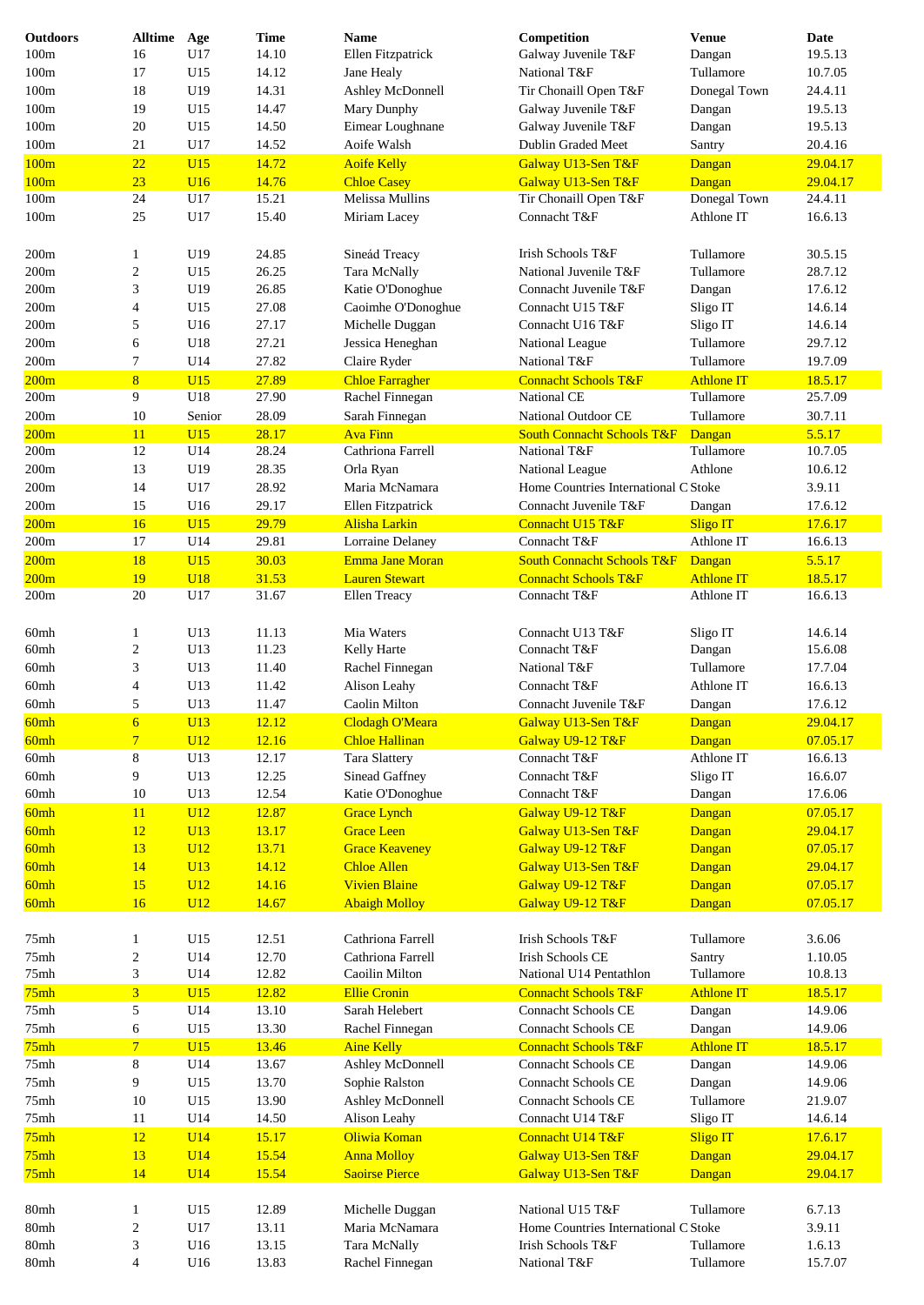| <b>Outdoors</b> | <b>Alltime</b>           | Age            | <b>Time</b> | <b>Name</b>              | Competition                    | <b>Venue</b> | <b>Date</b> |
|-----------------|--------------------------|----------------|-------------|--------------------------|--------------------------------|--------------|-------------|
| 80mh            | 5                        | U16            | 13.96       | Maria McNamara           | National U16 CE                | Tullamore    | 31.7.10     |
| 80mh            | 6                        | U16            | 14.10       | Cathriona Farrell        | <b>Connacht Schools CE</b>     | Tullamore    | 21.9.07     |
| 80mh            | 7                        | U15            | 14.29       | Rachel Finnegan          | Connacht T&F                   | Dangan       | 17.6.06     |
| 80mh            | 8                        | U16            | 14.30       | Sarah Finnegan           | National CE                    | Tullamore    | 26.7.03     |
| 80mh            | 9                        | U16            | 14.86       | Sinead Gaffney           | National U16 CE                | Tullamore    | 31.7.10     |
| 80mh            | 10                       | U15            | 14.91       | <b>Aine Kelly</b>        | Galway U13-Sen T&F             | Dangan       | 29.04.17    |
| 80mh            | 11                       | U15            | 15.10       | Maria McNamara           | National CE                    | Tullamore    | 25.7.09     |
| 80mh            | 12                       | U15            | 15.64       | Sarah Finnegan           | National T&F                   | Tullamore    | 28.7.02     |
| 80mh            | 13                       | U15            | 16.27       | <b>Ciara Hughes</b>      | Galway U13-Sen T&F             | Dangan       | 29.04.17    |
|                 |                          |                |             |                          |                                |              |             |
| 100mh           | 1                        | U18            | 16.30       | Rachel Finnegan          | National CE                    | Tullamore    | 25.7.09     |
| $100m$ h        | $\sqrt{2}$               | Senior         | 16.45       | Sarah Finnegan           | National League                | Athlone      | 10.6.12     |
|                 |                          |                |             |                          |                                |              |             |
| 250mh           | $\mathbf{1}$             | U15            | 39.08       | <b>Ellie Cronin</b>      | National U15 T&F               | Tullamore    | 16.7.17     |
| 250mh           | 2                        | U15            | 40.32       | Rachel Finnegan          | National T&F                   | Tullamore    | 9.7.06      |
| 250mh           | 3                        | U15            | 42.84       | Kelly O'Donoghue         | Connacht T&F                   | Dangan       | 17.6.06     |
| 250mh           | $\overline{4}$           | U16            | 42.94       | Sarah Finnegan           | National T&F                   | Tullamore    | 20.7.03     |
|                 |                          |                |             |                          |                                |              |             |
| 300mh           | 1                        | U18            | 47.91       | Rachel Finnegan          | Irish Schools T&F              | Tullamore    | 30.5.09     |
| 300mh           | $\sqrt{2}$               | U17            | 48.32       | Tara McNally             | Connacht U17 T&F               | Sligo IT     | 14.6.14     |
| 300mh           | 3                        | U18            | 51.56       | Sarah Finnegan           | Connacht T&F                   | Sligo IT     | 18.6.05     |
| 300mh           | $\overline{4}$           | U18            | 53.20       | Sineád Gaffney           | Galway T&F                     | Dangan       | 20.5.12     |
|                 |                          |                |             |                          |                                |              |             |
|                 |                          |                |             |                          |                                |              |             |
| $400$ mh        | 1                        | U20            | 1.06.51     | Rachel Finnegan          | National League Final          | Tullamore    | 20.8.11     |
| 400mh           | $\sqrt{2}$               | Senior         | 1.14.8      | Sarah Finnegan           | National League                | Cork IT      | 29.7.07     |
|                 |                          |                |             |                          |                                |              |             |
| 300m            | 1                        | U10            | 0.54.42     | Caoimhe Reidy            | National T&F                   | Mardyke Cork | 24.6.07     |
| 300m            | $\overline{c}$           | U10            | 0.56.6      | Erin Fitzpatrick         | Galway T&F                     | Dangan       | 03.5.08     |
| 300m            | 3                        | U10            | 0.56.91     | Grainne McDaid           | National T&F                   | Mardyke Cork | 24.6.07     |
| 300m            | $\overline{4}$           | U10            | 0.57.96     | Emma Gaffney             | Connacht T&F                   | Dangan       | 17.5.08     |
| 300m            | 5                        | U <sub>9</sub> | 0.58.7      | Rebekah Flynn            | Connacht T&F                   | Dangan       | 9.6.12      |
| 300m            | 6                        | U <sub>9</sub> | 0.58.74     | Katelyn Walsh            | Connacht T&F                   | Dangan       | 11.6.16     |
| 300m            | 7                        | U <sub>9</sub> | 1.00.37     | Rachel O'Callaghan       | Connacht U9 T&F                | Sligo IT     | 7.6.14      |
| 300m            | 8                        | U <sub>9</sub> | 1.00.6      | Emily Miskella           | Galway T&F                     | Dangan       | 12.5.12     |
| 300m            | 9                        | U <sub>9</sub> | 1.01.41     | Siobhan Carr             | Galway U9 T&F                  | Dangan       | 3.5.14      |
| 300m            | 10                       | U <sub>9</sub> | 1.01.65     | Kelly Hallinan           | Connacht T&F                   | Dangan       | 11.6.16     |
| 300m            | 11                       | U8             | 1.04.2      | <b>Aisling Lavan</b>     | Galway U9-12 T&F               | Dangan       | 07.05.17    |
| 300m            | 12                       | U <sub>9</sub> | 1.04.33     | <b>Kayleigh Rabbitte</b> | Galway U9-12 T&F               | Dangan       | 07.05.17    |
| 300m            | 13                       | U <sub>9</sub> | 1.05.1      | Laoise Bond              | Galway T&F                     | Dangan       | 7.5.11      |
| 300m            | 14                       | U <sub>9</sub> | 1.05.11     | Chloe Hallinan           | Galway U9 T&F                  | Dangan       | 3.5.14      |
| 300m            | 15                       | U <sub>9</sub> | 1.05.14     | Lillian Walsh            | Connacht T&F                   | Dangan       | 11.6.16     |
| 300m            | 16                       | U <sub>9</sub> | 1.06.98     | Chloe Keane              | Connacht T&F                   | Dangan       | 11.6.16     |
| 300m            | 17                       | U <sub>9</sub> | 1.07.0      | Ellie Cronin             | Galway T&F                     | Dangan       | 7.5.11      |
| 300m            | $18\,$                   | U <sub>9</sub> | 1.07.4      | Hannah Jennings          | Galway T&F                     | Dangan       | 12.5.13     |
| 300m            | 19                       | U <sub>9</sub> | 1.08.3      | Kate Reilly              | Galway T&F                     | Dangan       | 7.5.11      |
| 300m            | $20\,$                   | U <sub>9</sub> | 1.09.2      | Amber Whealton           | Galway T&F                     | Dangan       | 9.5.10      |
| $300\mathrm{m}$ | 21                       | U <sub>9</sub> | 1.09.4      | Sarah Kelly              | Galway T&F                     | Dangan       | 7.5.11      |
|                 |                          | U <sub>9</sub> | 1.09.7      | <b>Ava Whyte</b>         | Galway U9-12 T&F               | Dangan       | 07.05.17    |
| 300m            | 22                       | U <sub>9</sub> | 1.09.95     | Keira Gilligan           | Galway U9 T&F                  | Dangan       | 3.5.14      |
| 300m            | 23                       |                |             |                          |                                |              |             |
| $300\mathrm{m}$ | $24\,$                   | U <sub>9</sub> | 1.09.98     | Abaigh Molloy            | Galway U9 T&F                  | Dangan       | 3.5.14      |
| $300\mathrm{m}$ | $25\,$                   | U <sub>9</sub> | 1.10.1      | Josephine Fallon         | Galway T&F                     | Dangan       | 12.5.13     |
| 400m            | $\mathbf{1}$             | <b>U18</b>     | 1.01.63     | <b>Arlene Earls</b>      | <b>National League Round 2</b> | Templemore   | 30.07.17    |
| 400m            | $\overline{c}$           | U18            | 1.02.41     | Sineád Gaffney           | National League                | Tullamore    | 29.7.12     |
| 400m            |                          | Senior         | 1.04.4      |                          | Galway T&F                     |              | 17.7.08     |
|                 | 3                        |                |             | Sarah Finnegan           |                                | Dangan       |             |
| 400m            | $\overline{4}$           | U18            | 1.06.61     | Claire Ryder             | Connacht T&F                   | Athlone IT   | 16.6.13     |
| 400m            | 5                        | Senior         | 1.06.9      | Rachel Finnegan          | Galway Senior T&F              | Dangan       | 10.7.12     |
| 400m            | 6                        | Senior         | 1.14.01     | Maeve Curley             | National League                | Tullamore    | 13.6.10     |
| 400m            | 7                        | U17            | 1.16.91     | Miriam Lacey             | Connacht T&F                   | Athlone IT   | 16.6.13     |
|                 |                          |                |             |                          |                                |              |             |
| $500\mathrm{m}$ | 1                        | U10            | 1.39.48     | Rebekah Flynn            | National T&F                   | Finn Valley  | 29.6.13     |
| 500m            | $\boldsymbol{2}$         | U11            | 1.39.83     | Grainne McDaid           | Connacht T&F                   | Dangan       | 17.5.08     |
| 500m            | 3                        | U10            | 1.41.11     | Emily Miskella           | Connacht T&F                   | Athlone IT   | 8.6.13      |
| $500\mathrm{m}$ | $\overline{\mathcal{A}}$ | U11            | 1.41.53     | Caoimhe Reidy            | Connacht T&F                   | Dangan       | 17.5.08     |
| 500m            | $\sqrt{5}$               | U10            | 1.43.86     | <b>Kelly Hallinan</b>    | Galway U9-12 T&F               | Dangan       | 07.05.17    |
| $500\mathrm{m}$ | 6                        | U10            | 1.44.74     | Sophie McIlrath          | Connacht T&F                   | Dangan       | 11.6.16     |
| $500\mathrm{m}$ | 7                        | U10            | 1.45.20     | Jade Moorhead            | National U10 T&F               | Tullamore    | 21.6.14     |
| 500m            | 8                        | U10            | 1.45.90     | <b>Katelyn Walsh</b>     | Galway U9-12 T&F               | Dangan       | 07.05.17    |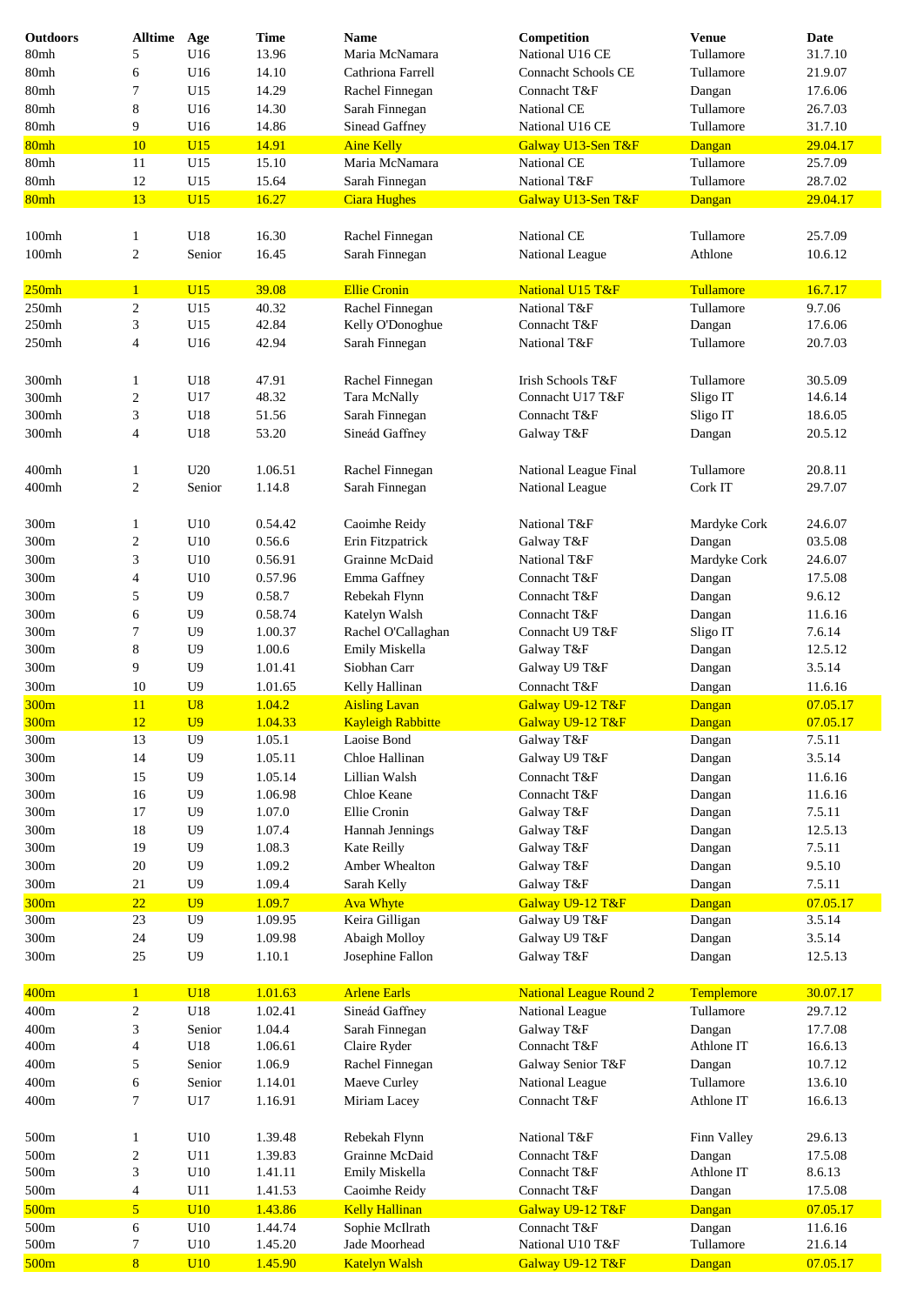| <b>Outdoors</b> | <b>Alltime</b>   | Age             | <b>Time</b> | <b>Name</b>                        | Competition                           | <b>Venue</b>      | <b>Date</b> |
|-----------------|------------------|-----------------|-------------|------------------------------------|---------------------------------------|-------------------|-------------|
| 500m            | 9                | U10             | 1.46.56     | Gillian Crowe                      | Connacht T&F                          | Dangan            | 11.6.16     |
| 500m            | 10               | U10             | 1.46.62     | Aoibhe Carr                        | Connacht U9 T&F                       | Sligo IT          | 7.6.14      |
| 500m            | 11               | U10             | 1.50.64     | Emma O'Donovan                     | National U10 T&F                      | Tullamore         | 24.6.17     |
| 500m            | 12               | U10             | 1.52.6      | Kate Reilly                        | Galway T&F                            | Dangan            | 12.5.12     |
| 500m            | 13               | U10             | 1.53.78     | Ciana Reidy                        | Connacht T&F                          | Athlone IT        | 6.6.09      |
| 500m            | 14               | U10             | 1.54.1      | Ciara O'Connor                     | Galway U9-12 T&F                      | Dangan            | 07.05.17    |
| 500m            | 15               | U10             | 1.56.2      | <b>Erin Dillon</b>                 | Galway U9-12 T&F                      | Dangan            | 07.05.17    |
| 500m            | 16               | U10             | 1.57.3      | Sinead Keane                       | Galway T&F                            | Dangan            | 7.5.11      |
| 500m            | 17               | U10             | 1.57.9      | Abigail McNally                    | Galway T&F                            | Dangan            | 9.5.10      |
| 500m            | 18               | U10             | 1.58.4      | <b>Abby Haugh</b>                  | Galway U9-12 T&F                      | Dangan            | 07.05.17    |
| 500m            | 19               | U10             | 1.59.0      | Claire Treacy                      | Connacht T&F                          | Dangan            | 12.6.10     |
| 500m            | $20\,$           | U10             | 1.59.3      | Siona Lawless                      | Connacht T&F                          | Dangan            | 12.6.10     |
| 500m            | 21               | U10             | 1.59.75     | Avril Donoghue                     | Connacht T&F                          | Athlone IT        | 6.6.09      |
| 500m            | 22               | U10             | 1.59.9      | <b>Aoife Mullins</b>               | Galway U9-12 T&F                      | Dangan            | 07.05.17    |
| 500m            | 23               | U10             | 2.02.77     | <b>Lillian Walsh</b>               |                                       |                   | 07.05.17    |
|                 | 24               |                 |             | <b>Lauren Kilduff</b>              | Galway U9-12 T&F                      | Dangan            |             |
| 500m            | 25               | U10<br>U10      | 2.04.19     |                                    | Galway U9-12 T&F                      | Dangan            | 07.05.17    |
| 500m            |                  |                 | 2.05.6      | <b>Jessica Mcglynn</b>             | Galway U9-12 T&F                      | Dangan            | 07.05.17    |
|                 |                  |                 |             |                                    |                                       |                   |             |
| 600m            | $\mathbf{1}$     | U13             | 1.44.50     | Ashley McDonnell<br>Sarah Helebert | National T&F                          | Sligo IT          | 17.6.05     |
| 600m            | $\overline{c}$   | U13             | 1.48.0      |                                    | Galway T&F                            | Dangan            | 27.5.05     |
| 600m            | 3                | U13             | 1.49.23     | Linda Porter                       | National T&F                          | Cork IT           | 16.7.06     |
| 600m            | $\overline{4}$   | U13             | 1.50.0      | Sacha Haverty                      | Connacht T&F                          | Dangan            | 14.6.03     |
| 600m            | $\sqrt{5}$       | U13             | 1.53.73     | Niamh Niland                       | Connacht U13 T&F                      | Sligo IT          | 14.6.14     |
| 600m            | $\overline{6}$   | U13             | 1.55.35     | <b>Fauve Aylmer</b>                | National U13 B T&F                    | Tullamore         | 15.7.17     |
| 600m            | 7                | U13             | 1.55.9      | Ellen Treacy                       | Galway T&F                            | Dangan            | 3.5.09      |
| 600m            | 8                | U13             | 1.56.4      | Laura Porter                       | Galway T&F                            | Dangan            | 6.5.07      |
| 600m            | 9                | U13             | 1.57.23     | Finola Kelly                       | Connacht T&F                          | Athlone IT        | 16.6.13     |
| 600m            | 10               | U12             | 1.57.24     | Rachel Finnegan                    | National T&F                          | Tullamore         | 13.7.03     |
| 600m            | 11               | U13             | 1.57.29     | <b>Clodagh O'Meara</b>             | Connacht U13 T&F                      | <b>Sligo IT</b>   | 10.6.17     |
| 600m            | 12               | U13             | 1.59.1      | Grainne McDaid                     | Galway T&F                            | Dangan            | 9.5.10      |
| 600m            | 13               | U11             | 1.59.22     | Emily Miskella                     | National U11 T&F                      | Tullamore         | 21.6.14     |
| 600m            | 14               | U13             | 1.59.40     | Rebecca Helebert                   | Galway T&F                            | Dangan            | 14.5.04     |
| 600m            | 15               | U11             | 2.02.36     | Rebekah Flynn                      | Connacht U11 T&F                      | Sligo IT          | 7.6.14      |
| 600m            | 16               | U12             | 2.03.20     | Ailbhe Miskella                    | Connacht T&F                          | Athlone IT        | 8.6.13      |
| 600m            | 17               | U11             | 2.04.48     | <b>Sara Craven</b>                 | Galway U9-12 T&F                      | Dangan            | 07.05.17    |
| 600m            | 18               | U11             | 2.04.95     | <b>Sophie McIlrath</b>             | National U11 T&F                      | Tullamore         | 24.6.17     |
| 600m            | 19               | U12             | 2.05.9      | Derbhaile Walsh                    | Galway T&F                            | Dangan            | 9.5.10      |
| 600m            | $20\,$           | U12             | 2.06.77     | Laura Mitchell                     | Connacht T&F                          | Sligo IT          | 20.6.04     |
| 600m            | 21               | U <sub>12</sub> | 2.06.8      | <b>Abaigh Molloy</b>               | Galway U9-12 T&F                      | Dangan            | 07.05.17    |
| 600m            | 22               | U12             | 2.07.26     | Katie Donoghue                     | Connacht T&F                          | Dangan            | 17.5.08     |
| 600m            | 23               | U12             | 2.08.3      | Roisin Hansbury                    | Connacht T&F                          | Dangan            | 9.6.12      |
| 600m            | 24               | U12             | 2.08.4      | Aoife Greene                       | Galway T&F                            | Dangan            | 9.5.10      |
| 600m            | $25\,$           | U11             | 2.09.3      | Sarah McCartin                     | Connacht T&F                          | Dangan            | 9.6.12      |
|                 |                  |                 |             |                                    |                                       |                   |             |
| 800m            | $\mathbf{1}$     | Senior          | 2.20.43     | <b>Sinéad Gaffney</b>              | <b>Celtic International</b>           | Tullamore         | 27.5.17     |
| 800m            | $\boldsymbol{2}$ | U15             | 2.22.60     | Linda Porter                       | National T&F                          | Antrim            | 6.7.08      |
| 800m            | 3                | U15             | 2.26.65     | Ashley McDonnell                   | Connacht T&F                          | Sligo IT          | 16.6.07     |
| 800m            | 4                | U15             | 2.30.53     | Dearbhaile Walshe                  | National U15 T&F                      | Tullamore         | 7.7.13      |
| 800m            | 5                | U17             | 2.31.7      | Katie O'Donoghue                   | Connacht Schools T&F                  | Athlone IT        | 19.5.10     |
| $800\mathrm{m}$ | 6                | U18             | 2.31.9      | Rachel Finnegan                    | Galway Senior T&F                     | Dangan            | 4.6.09      |
| 800m            | $\overline{7}$   | <b>U18</b>      | 2.32.38     | <b>Arlene Earls</b>                | National U18 T&F                      | Tullamore         | 9.7.17      |
| $800\mathrm{m}$ | 8                | U17             | 2.35.34     | Ciara Greene                       | <b>Tailteann Games</b>                | Tullamore         | 29.6.13     |
| 800m            | 9                | U14             | 2.36.96     | Orla McDaid                        | Connacht T&F                          | Dangan            | 15.6.08     |
| 800m            | 10               | U15             | 2.36.98     | Aoife Greene                       | Connacht T&F                          | Athlone IT        | 16.6.13     |
| 800m            | 11               | Senior          | 2.38.91     | Sarah Finnegan                     | National Senior CE                    | Tullamore         | 1.8.10      |
| 800m            | 12               | U15             | 2.39.8      | Sineád Treacy                      | <b>Connacht Schools CE</b>            | Dangan            | 13.9.11     |
| 800m            | 13               | U17             | 2.40.66     | Maria McNamara                     | Home Countries International C Stoke  |                   | 4.9.11      |
| 800m            | 14               | U15             | 2.41.0      | Cathriona Farrell                  | Irish Schools CE                      | Santry            | 30.9.06     |
| 800m            | 15               | U14             | 2.42.16     | Amy Touhy                          | Connacht T&F                          | Athlone IT        | 16.6.13     |
| 800m            | 16               | U18             | 2.43.1      | Sophie Ralston                     | Galway T&F                            | Dangan            | 3.5.09      |
| 800m            | 17               | U16             | 2.43.35     | Eimear Loughnane                   | Connacht U16 T&F                      | Sligo IT          | 14.6.14     |
| 800m            | 18               | U14             | 2.43.6      | Sarah Helebert                     | Galway T&F                            | Dangan            | 26.5.06     |
| 800m            | 19               | U15             | 2.43.6      | Laura Porter                       | Galway T&F                            | Dangan            | 3.5.09      |
| 800m            | 20               | U14             | 2.43.67     | Finola Kelly                       | Connacht U14 T&F                      | Sligo IT          | 14.6.14     |
| 800m            | 21               | U20             | 2.44.0      | <b>Grainne McDaid</b>              | <b>South Connacht Schools T&amp;F</b> | <b>Athlone IT</b> | 11.5.17     |
| 800m            | 22               | U16             | 2.45.5      | <b>Ailbhe Miskella</b>             | Galway U13-Sen T&F                    | Dangan            | 29.04.17    |
| $800\mathrm{m}$ | $23\,$           | U14             | 2.46.0      | Yasmine Tobin                      | Galway T&F                            | Dangan            | 14.5.04     |
| 800m            | 24               | U16             | 2.46.0      | Gabrielle Tobin                    | South Connacht Schools T&F            | Dangan            | 14.4.11     |
|                 |                  |                 |             |                                    |                                       |                   |             |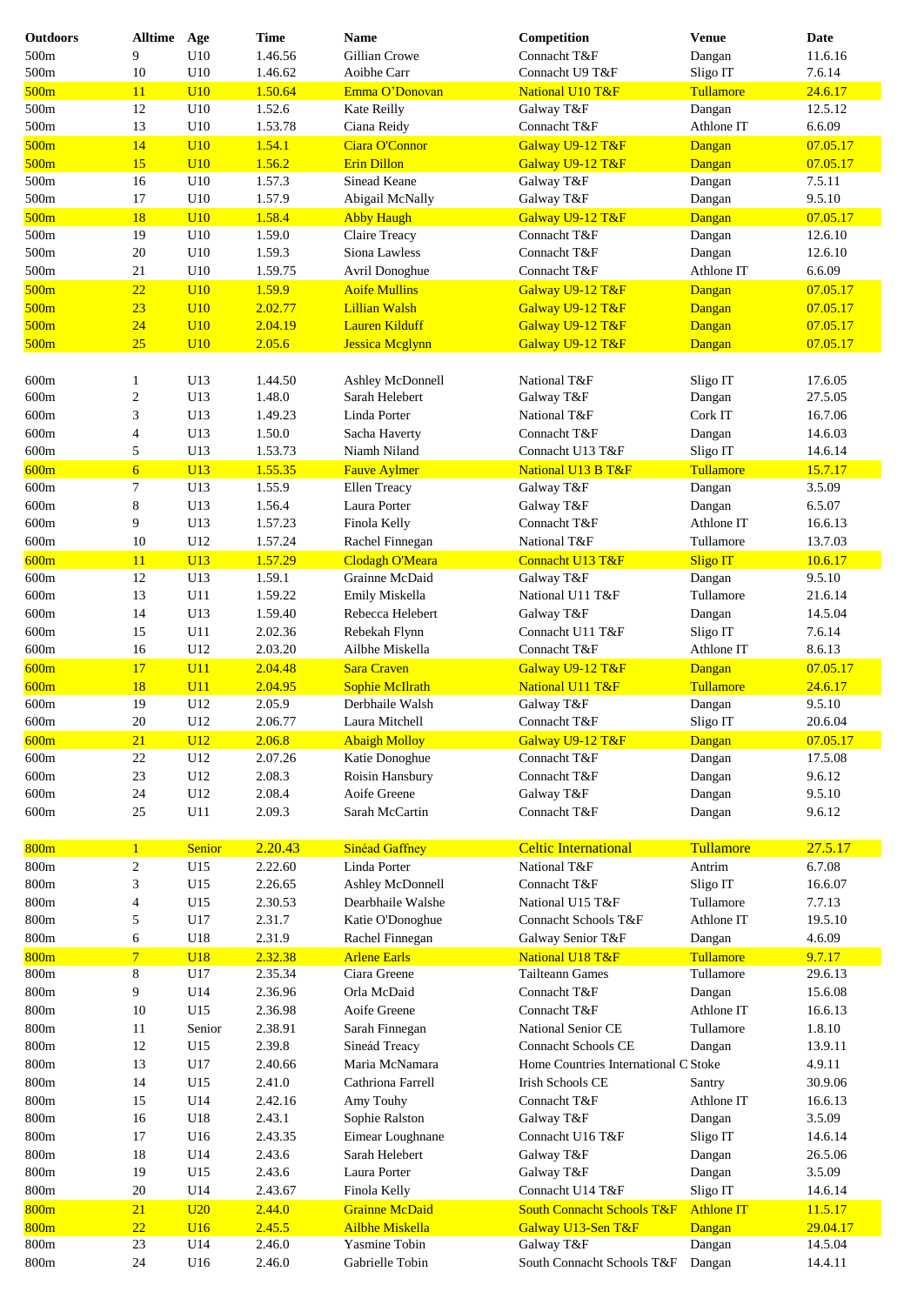| <b>Outdoors</b> | <b>Alltime</b>   | Age             | <b>Time</b> | <b>Name</b>                                          | Competition                        | <b>Venue</b>      | Date     |
|-----------------|------------------|-----------------|-------------|------------------------------------------------------|------------------------------------|-------------------|----------|
| 800m            | 25               | U17             | 2.46.7      | <b>Shannen Freaney</b>                               | Galway T&F                         | Dangan            | 3.5.09   |
|                 |                  |                 |             |                                                      |                                    |                   |          |
| 1500m           | 1                | U14             | 5.02.03     | Linda Porter                                         | National T&F                       | Tullamore         | 28.7.07  |
| 1500m           | $\overline{c}$   | U15             | 5.06.31     | Rachel Finnegan                                      | National T&F                       | Tullamore         | 9.7.06   |
| 1500m           | 3                | U18             | 5.06.89     | Caron Ryan                                           | National U18 T&F                   | Tullamore         | 24.7.16  |
| 1500m           | 4                | U16             | 5.13.0      | Ciara Greene                                         | Connacht Schools T&F               | Athlone IT        | 17.5.12  |
| 1500m           | 5                | U15             | 5.16.87     | Dearbhaile Walshe                                    | Connacht U15 T&F                   | Athlone IT        | 16.6.13  |
| 1500m           | $\overline{6}$   | Senior          | 5.22.90     | <b>Sinead Gaffney</b>                                | Galway U13-Sen T&F                 | Dangan            | 29.04.17 |
| 1500m           | 7                | U15             | 5.27.4      | Muireann Maloney                                     | Galway T&F                         | Dangan            | 3.5.09   |
| 1500m           | 8                | U14             | 5.37.67     | <b>Emily Miskella</b>                                | <b>Connacht Schools T&amp;F</b>    | <b>Athlone IT</b> | 18.5.17  |
| 1500m           | 9                | U15             | 5.44.7      | Emma Byrne                                           | South Connacht Schools T&F         | Dangan            | 14.4.11  |
| 1500m           | 10               | U16             | 5.46.3      | Derbhla Maloney                                      | South Connacht Schools T&F         | Dangan            | 14.4.11  |
| 1500m           | 11               | U14             | 5.46.5      | Katie Donohue                                        | Galway T&F                         | Dangan            | 9.5.10   |
| 1500m           | 12               | U14             | 5.47.1      | Amy Touhy                                            | Connacht T&F                       | Athlone IT        | 16.6.13  |
| 1500m           | 13               | U17             | 5.47.44     | Grainne McDaid                                       | Connacht U16 T&F                   | Sligo IT          | 14.6.14  |
| 1500m           | 14               | U16             | 5.49.1      | Laura Porter                                         | Galway T&F                         | Dangan            | 9.5.10   |
| 1500m           | 15               | U15             | 5.49.10     | <b>Triona Furey</b>                                  | Connacht U15 T&F                   | <b>Sligo IT</b>   | 17.6.17  |
| 1500m           | 16               | U16             | 5.49.6      | Ciara Sheppard                                       | Galway U13-Sen T&F                 | Dangan            | 29.04.17 |
| 1500m           | 17               | U15             | 5.53.8      | Orla McDaid                                          | Galway T&F                         | Dangan            | 3.5.09   |
| 1500m           | 18               | U14             | 6.01.30     | Sarah Finnegan                                       | National T&F                       | Tullamore         | 28.7.01  |
| 1500m           | 19               | U14             | 6.03.2      | <b>Aoibheann Keane</b>                               | Galway U13-Sen T&F                 | Dangan            | 29.04.17 |
| 1500m           | 20               | U15             | 6.10.80     | Ciara O'Boyle                                        | Galway Juvenile T&F                | Dangan            | 19.5.13  |
| 1500m           | 21               | U18             | 6.14.5      | Sophie Ralston                                       | Galway Senior T&F                  | Dangan            | 18.6.09  |
| 1500m           | 22               | U14             | 6.16.79     | Emma Urquhart                                        | Connacht U14 T&F                   | Sligo IT          | 14.6.14  |
| 1500m           | 23               | U14             | 6.19.1      | Andrea Tobin                                         | South Connacht Schools T&F         | Dangan            | 14.4.11  |
|                 |                  |                 |             |                                                      |                                    |                   |          |
| 3000m           | $\mathbf{1}$     | U <sub>19</sub> | 10.36.87    | <b>Caron Ryan</b>                                    | <b>Connacht Schools T&amp;F</b>    | <b>Athlone IT</b> | 18.5.17  |
| 3000m           | 2                | U16             | 12.10.0     | Muireann Maloney                                     | Connacht Schools T&F               | Athlone IT        | 19.5.10  |
|                 |                  |                 |             |                                                      |                                    |                   |          |
| 1500m S/C       | $\mathbf{1}$     | U18             | 6.06.18     | Rachel Finnegan                                      | National Juvenile T&F              | Tullamore         | 11.7.09  |
| 2000m S/C       | $\mathbf{1}$     | U18             | 7.57.01     | Dearbhaile Walshe                                    | National Juvenile T&F              | Tullamore         | 10.7.16  |
|                 |                  |                 |             |                                                      |                                    |                   |          |
| 1500m Walk      | $\mathbf{1}$     | U16             | 5.56.81     | Maeve Curley                                         | Irish Schools T&F                  | Tullamore         | 2.6.07   |
| 1500m Walk      | $\mathfrak{2}$   | U19             | 6.45.88     | Ann Loughnane                                        | <b>IUAA T&amp;F</b>                | Mardyke           | 17.4.04  |
|                 |                  |                 |             |                                                      |                                    |                   |          |
| 2k Walk         | 1                | U17             | 10.15.02    | Maeve Curley                                         | Irish Schools T&F                  | Tullamore         | 31.5.08  |
| 2k Walk         | $\overline{c}$   | U14             | 11.41.09    | Ann Loughnane                                        | National T&F                       | Tullamore         | 4.7.99   |
|                 |                  |                 |             |                                                      |                                    |                   |          |
| 3k Walk         | $\mathbf{1}$     | U17             | 14.01.42    | Ann Loughnane                                        | National T&F                       | Tullamore         | 18.7.02  |
| 3k Walk         | $\sqrt{2}$       | U19             | 14.05.42    | Maeve Curley                                         | National U19 T&F                   | Tullamore         | 24.7.10  |
|                 |                  |                 |             |                                                      |                                    |                   |          |
| 5k Walk         | $\mathbf{1}$     | Senior          | 22.22.24    | Ann Loughnane                                        | National T&F                       | Santry            | 22.7.06  |
| 5k Walk         | $\boldsymbol{2}$ | U18             | 24.41.07    | Maeve Curley                                         | National Senior T&F                | Santry            | 7.7.12   |
|                 |                  |                 |             |                                                      |                                    |                   |          |
| 10k Walk        | $\mathbf{1}$     | U18             | 48.19       | Ann Loughnane                                        | $\eta\eta\eta$                     | Leamington        | 26.4.03  |
| 10k Walk        | $\overline{c}$   | Senior          | 48.44       | Maeve Curley                                         | Race Walking International         | Switzerland       | ?.6.12   |
|                 |                  |                 |             |                                                      |                                    |                   |          |
| 20k Walk (road) | $\mathbf{1}$     | U23             | 1.34.39     | Ann Loughnane                                        | $\eta\eta\eta$                     | Phoenix Park      | 13.5.06  |
| 20k Walk (road) | 2                | U23             | 1.52.34     | Maeve Curley                                         | AAI 20k Walks Championships Raheny |                   | 29.9.12  |
|                 |                  |                 |             |                                                      |                                    |                   |          |
| 4x50m           | $\mathbf{1}$     | U11             | 30.92       | Maireád McCan                                        | Connacht T&F                       | Dangan            | 11.6.05  |
|                 |                  |                 |             | Sineád Gaffney<br>Rachel Mullins<br>Siobhán Gardiner |                                    |                   |          |
| 4x50m           | 2                | U11             | 31.20       | Sarah Helebert                                       | National T&F                       | Tullamore         | 20.7.02  |
| 4x50m           | 3                | U11             | 32.08       | Debbie Kenny                                         | Connacht T&F                       | Sligo IT          | 20.6.04  |
|                 |                  |                 |             | Katie O'Donoghue<br>Linda Porter<br>Siobhan Gardiner |                                    |                   |          |
| 4x50m           |                  | U10             | 32.96       | Linda Porter                                         | National T&F                       | Tullamore         | 20.7.03  |
| 4x50m           | 4<br>5           | U <sub>9</sub>  | 33.82       | Caoimhe Reidy                                        | National T&F                       | Cork IT           | 15.7.06  |
|                 |                  |                 |             | Orlaith Maloney                                      |                                    |                   |          |
|                 |                  |                 |             | Grainne McDaid<br>Tara McNally                       |                                    |                   |          |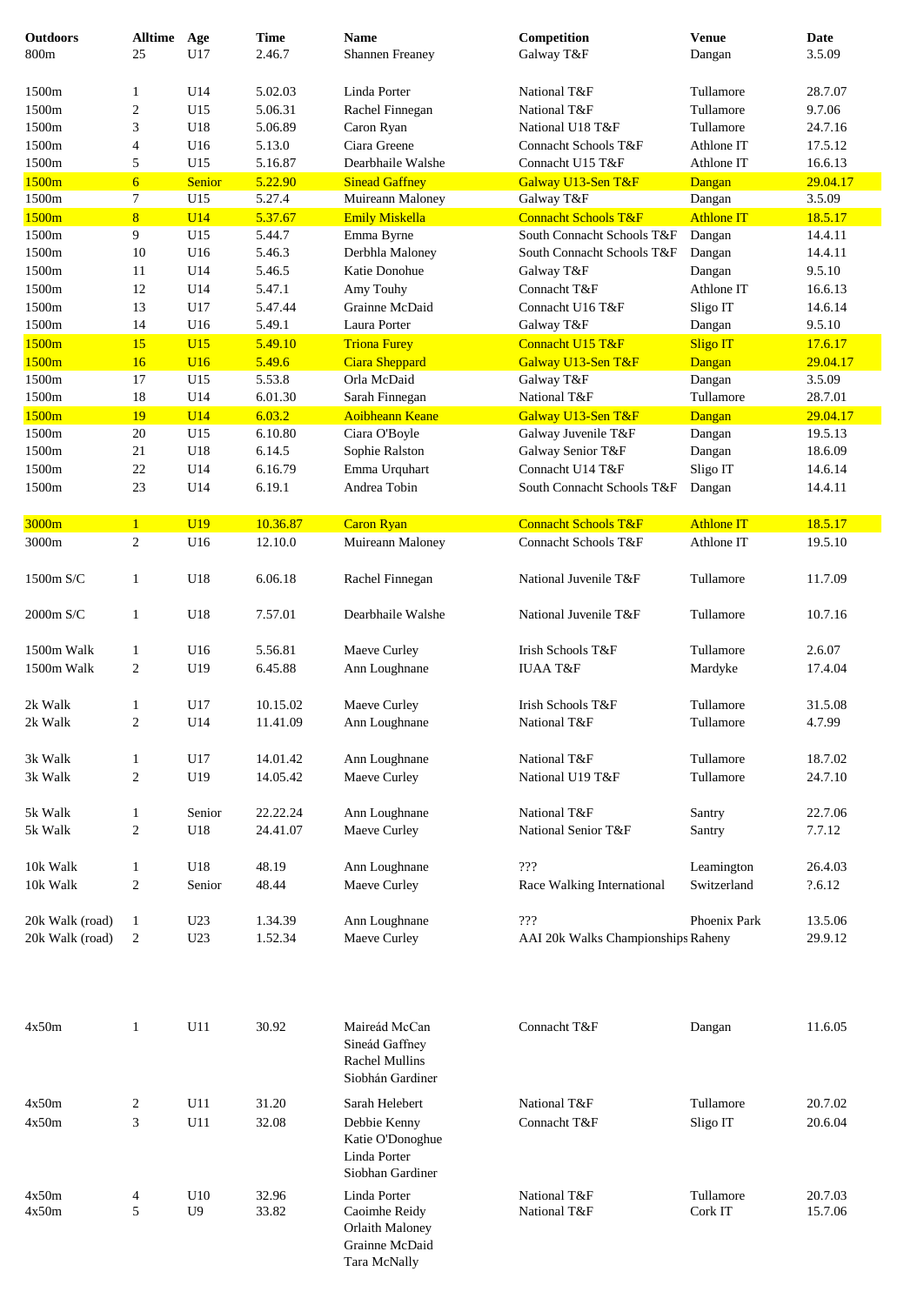| <b>Outdoors</b><br>4x50m | <b>Alltime</b><br>6 | Age<br>U <sub>9</sub> | <b>Time</b><br>33.91 | <b>Name</b><br>Claire Ryder<br>Sarah Molloy<br>Ailbhe Greaney<br>Ella Bryan                 | Competition<br>National T&F               | <b>Venue</b><br>Tullamore | <b>Date</b><br>17.7.04 |
|--------------------------|---------------------|-----------------------|----------------------|---------------------------------------------------------------------------------------------|-------------------------------------------|---------------------------|------------------------|
| 4x100m<br>4x100m         | 1<br>2              | U18<br>U19            | 51.49<br>52.03       | Caoilin Milton<br>Jessica Heneghan<br>Sineád Gaffney<br>Orla Ryan<br>Katie O'Donoghue       | National U18 T&F<br>National Juvenile T&F | Tullamore<br>Tullamore    | 9.7.16<br>29.7.12      |
| 4x100m                   | 3 <sup>1</sup>      | U15                   | 52.07                | <b>Chloe Farragher</b><br><b>Aleisha Larkin</b><br><b>Ailbhe Folan</b><br><b>Ava Finn</b>   | <b>National U15 Relays</b>                | Tullamore                 | 2.7.17                 |
| 4x100m                   | $\overline{4}$      | U18                   | 52.77                | Jessica Heneghan<br>Claire Ryder<br>Sineád Gaffney<br>Maireád McCan                         | National Juvenile T&F                     | Tullamore                 | 29.7.12                |
| 4x100m                   | 5                   | U17                   | 52.82                | Jessica Heneghan<br>Claire Ryder<br>Maria McNamara<br>Mairead McCan                         | National Juvenile T&F                     | Tullamore                 | 24.7.11                |
| 4x100m                   | $6\overline{6}$     | <b>U16</b>            | 52.96                | <b>Chloe Farragher</b><br><b>Chloe Casey</b><br><b>Freya Bohan</b><br><b>Aleisha Larkin</b> | <b>National U16 Relays</b>                | Tullamore                 | 2.7.17                 |
| 4x100m                   | $7\phantom{.0}$     | <b>U19</b>            | 53.03                | <b>Aoife Walsh</b><br><b>Dearbhaile Walsh</b><br><b>Caoilin Milton</b><br>Laura Cunningham  | <b>National U19 Relays</b>                | <b>Tullamore</b>          | 2.7.17                 |
| 4x100m                   | 8                   | U16                   | 53.10                |                                                                                             | Galway T&F                                | Dangan                    | 20.5.12                |

| 4x100m           | 9        | U15        | 53.34          | <b>Ava Finn</b><br>Alisha Larkin<br><b>Chloe Farragher</b><br><b>Ornait Coen</b>                                       | Galway U13-Sen T&F                               | Dangan              | 29.04.17           |
|------------------|----------|------------|----------------|------------------------------------------------------------------------------------------------------------------------|--------------------------------------------------|---------------------|--------------------|
| 4x100m           | 10       | U17        | 53.42          | Caoilin Milton<br><b>Lorraine Delaney</b><br>Aoife Walshe<br>Laura Cunningham                                          | National U17 T&F                                 | Tullamore           | 9.7.16             |
| 4x100m           | 11       | U17        | 53.47          | Ellen Fitzpatrick<br>Sineád Treacy<br>Ellen Treacy<br>Tara McNally                                                     | Galway Juvenile T&F                              | Dangan              | 19.5.13            |
| 4x100m           | 12       | U14        | 53.51          | Dandy Murray<br>Sineád Treacy<br>Ellen Fitzpatrick<br>Tara McNally                                                     | National U14 T&F                                 | Tullamore           | 25.7.10            |
| 4x100m<br>4x100m | 13<br>14 | U15<br>U18 | 53.77<br>54.05 | <b>Emma Jane Moran</b><br><b>Arlene Earls</b><br><b>Laura Cunningham</b><br><b>Siona Lawless</b><br><b>Aoife Walsh</b> | <b>National U15 Relays</b><br>Galway U13-Sen T&F | Tullamore<br>Dangan | 2.7.17<br>29.04.17 |
| 4x100m           | 15       | U15        | 54.06          | Jessica Heneghan<br>Claire Ryder<br>Orla McDaid<br>Maria McNamara                                                      | National T&F                                     | Tullamore           | 18.7.09            |
| 4x100m           | 16       | U15        | 54.06          | <b>Aoife Kelly</b><br><b>Ellie Cronin</b><br><b>Alisha Larkin</b><br><b>Ailbhe Folan</b>                               | Connacht U15 T&F                                 | <b>Sligo IT</b>     | 17.6.17            |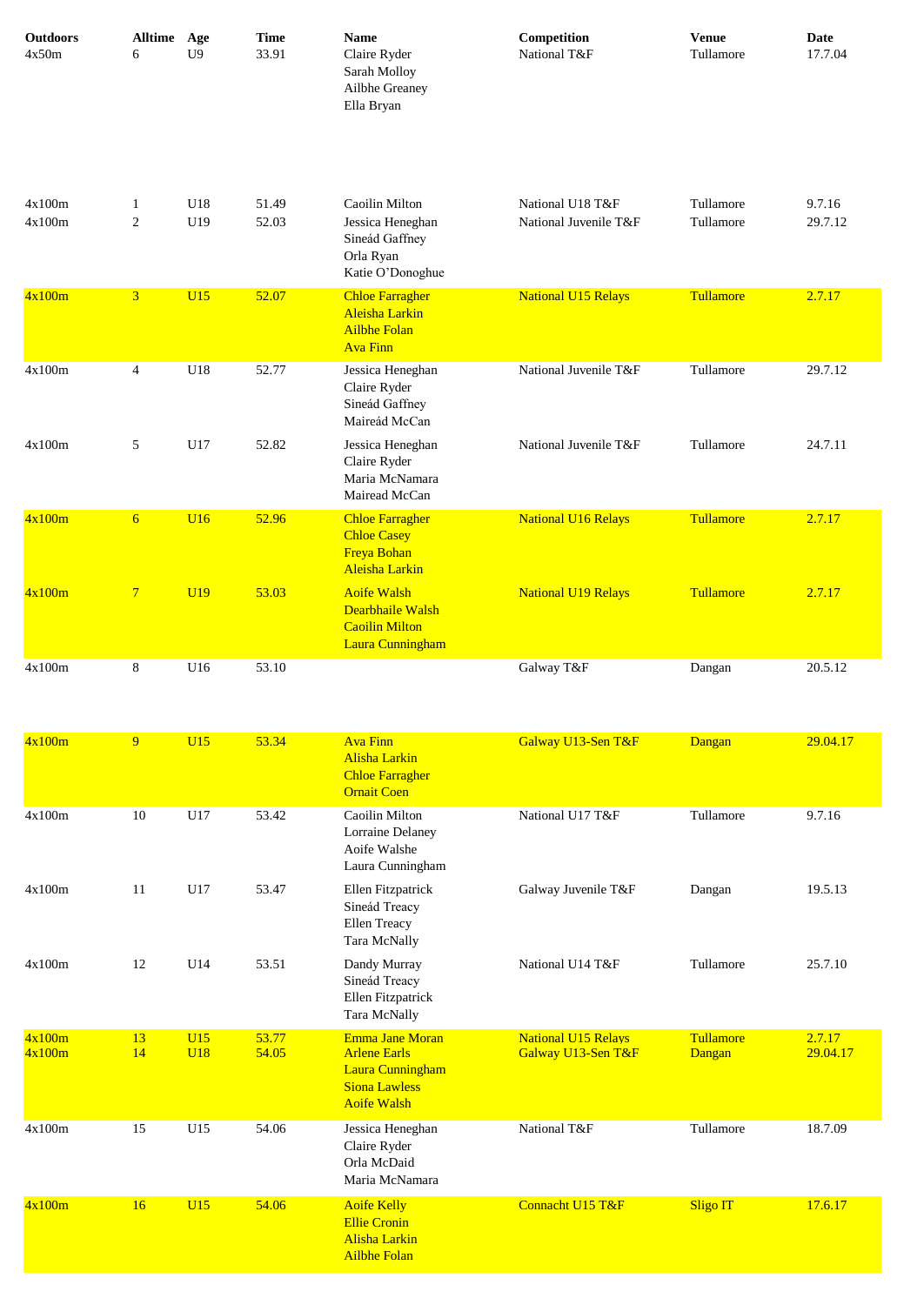| <b>Outdoors</b> | Alltime Age |            | <b>Time</b> | <b>Name</b>                                                                                    | Competition           | <b>Venue</b>    | <b>Date</b> |
|-----------------|-------------|------------|-------------|------------------------------------------------------------------------------------------------|-----------------------|-----------------|-------------|
| 4x100m          | 17          | <b>U18</b> | 54.13       | <b>Caoilin Milton</b><br><b>Ciana Reidy</b><br><b>Lorraine Delaney</b><br><b>Siona Lawless</b> | Connacht U18 T&F      | <b>Sligo IT</b> | 17.6.17     |
| 4x100m          | 18          | U15        | 54.25       | Aine Kelly<br>Ava Finn<br><b>Chloe Casey</b><br>Freya Bohan                                    | National U15 T&F      | Tullamore       | 9.7.16      |
| 4x100m          | 19          | U15        | 54.27       | Ciara Greene<br>Sinead Treacy<br>Dandy Murray<br>Tara McNally                                  | National Juvenile T&F | Tullamore       | 24.7.11     |
| 4x100m          | 20          | U16        | 54.5        | Debi Kenny<br>Sarah Helebert<br>Katie O'Donoghue<br>Ashley McDonnell                           | Connacht T&F          | Dangan          | 15.6.08     |
| 4x100m          | 21          | U15        | 54.65       | Kelly O'Donoghue<br>Rachel Finnegan<br>Cathriona Farrell<br>Rebecca Helebert                   | Connacht T&F          | Dangan          | 17.6.06     |
| 4x100m          | 22          | U16        | 54.9        | Debi Kenny<br>Maireád McCan<br>Katie O'Donoghue<br>Linda Porter                                | Galway T&F            | Dangan          | 3.5.09      |
| 4x100m          | 23          | U17        | 54.9        | Debi Kenny<br>Katie O'Donoghue<br>Shannen Freaney<br>Ashley McDonnell                          | Galway T&F            | Dangan          | 3.5.09      |
| 4x100m          | 24          | U15        | 54.94       | Mary Dunphy<br>Caoimhe O'Donoghue<br>Eimear Loughnane<br>Michelle Duggan                       | Galway Juvenile T&F   | Dangan          | 19.5.13     |
| 4x100m          | 25          | <b>U18</b> | 54.94       | <b>Aoife Walsh</b><br><b>Arlene Earls</b><br><b>Shauna Tobin</b><br>Laura Cunningham           | Connacht U18 T&F      | <b>Sligo IT</b> | 17.6.17     |

| 4x400m | U18  | 4.21.87 | <b>Caoilin Milton</b>                                                         | <b>National U18 Relays</b> | <b>Tullamore</b> | 2.7.17 |
|--------|------|---------|-------------------------------------------------------------------------------|----------------------------|------------------|--------|
| 4x400m | U19. | 4.23.20 | <b>Arlene Earls</b><br>Dearbhaile Walsh<br><b>Shauna Tobin</b><br>Ciana Reidy | <b>National U19 Relays</b> | <b>Tullamore</b> | 2.7.17 |

| Heptathlon<br>Heptathlon | $\overline{2}$ | U20<br>Senior | 3194<br>3196 | Rachel Finnegan<br>Sarah Finnegan | Leinster CE<br>National Senior CE | Charlesland<br>Tullamore | 23.5.09<br>31.7.11 |
|--------------------------|----------------|---------------|--------------|-----------------------------------|-----------------------------------|--------------------------|--------------------|
| 60m                      |                | U12           | 8.90         | <b>Evan Moran</b>                 | National U12 T&F                  | <b>Tullamore</b>         | 8.7.17             |
| 60m                      | $\overline{c}$ | U12           | 8.93         | Alex Evans                        | Connacht T&F                      | Athlone IT               | 8.6.13             |
| 60 <sub>m</sub>          | 3              | U12           | 9.09         | Shaun Gilligan                    | Connacht U12 T&F                  | Sligo IT                 | 7.6.14             |
| 60 <sub>m</sub>          | $\overline{4}$ | U12           | 9.13         | <b>Conor Gilligan</b>             | Galway U9-12 T&F                  | Dangan                   | 07.05.17           |
| 60 <sub>m</sub>          | 5              | U12           | 9.16         | <b>Darragh Kearney</b>            | Galway U9-12 T&F                  | Dangan                   | 07.05.17           |
| 60m                      | 6              | U10           | 9.20         | Daniel Callanan-Forde             | Connacht T&F                      | Athlone IT               | 6.6.09             |
| 60 <sub>m</sub>          | $\overline{7}$ | U12           | 9.34         | Eoin Spellman                     | Galway U9-12 T&F                  | Dangan                   | 07.05.17           |
| 60m                      | 8              | U11           | 9.46         | Nathan Lynsky                     | Connacht T&F                      | Athlone IT               | 6.6.09             |
| 60 <sub>m</sub>          | 9              | U12           | 9.47         | <b>Eddie Silke</b>                | Galway U9-12 T&F                  | Dangan                   | 07.05.17           |
| 60m                      | 10             | U10           | 9.52         | Cian Connaughton                  | National Juvenile T&F             | Tullamore                | 3.7.16             |
| 60m                      | 11             | U10           | 9.53         | <b>Ben Moran</b>                  | Galway U9-12 T&F                  | Dangan                   | 07.05.17           |
| 60 <sub>m</sub>          | 12             | U12           | 9.53         | Sam O'Neill                       | Connacht U12 T&F                  | Sligo IT                 | 7.6.14             |
| 60 <sub>m</sub>          | 13             | U11           | 9.56         | John Kerse                        | National T&F                      | Tullamore                | 13.7.03            |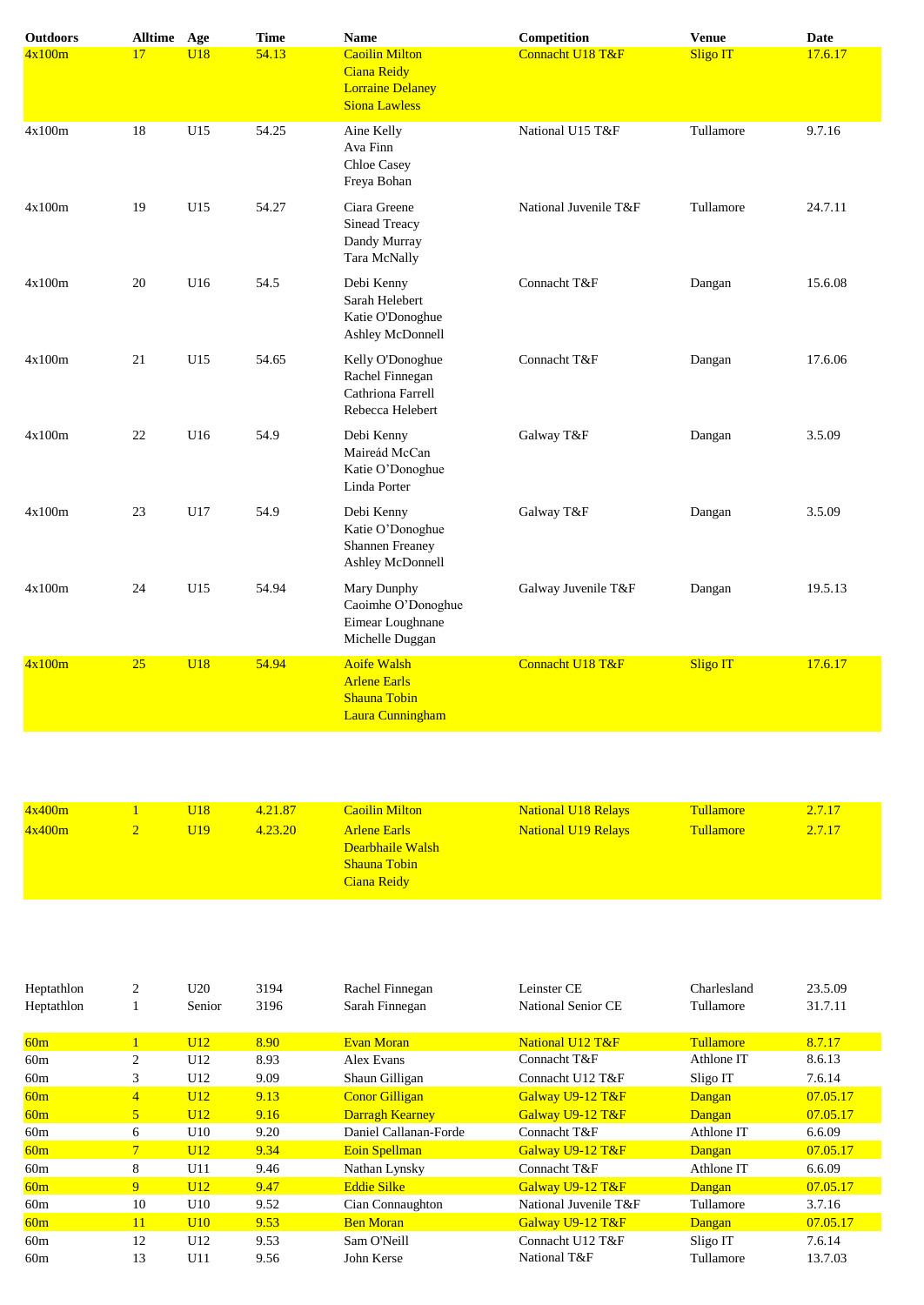| <b>Outdoors</b>  | <b>Alltime</b>          | Age        | <b>Time</b> | <b>Name</b>            | Competition                           | <b>Venue</b>      | Date     |
|------------------|-------------------------|------------|-------------|------------------------|---------------------------------------|-------------------|----------|
| 60m              | 14                      | U11        | 9.57        | Niall Broderick        | Connacht T&F                          | Dangan            | 17.5.08  |
| 60m              | 15                      | U12        | 9.58        | <b>Cathal Sweeney</b>  | Galway U9-12 T&F                      | Dangan            | 07.05.17 |
| 60m              | 16                      | U11        | 9.60        | Pádraig Martyn         | Connacht T&F                          | Athlone IT        | 8.6.13   |
| 60m              | 17                      | U11        | 9.60        | Conall Doyle           | Connacht T&F                          | Athlone IT        | 8.6.13   |
| 60m              | 18                      | U11        | 9.63        | Eddie Madden           | Connacht T&F                          | Dangan            | 17.5.08  |
| 60m              | 19                      | U10        | 9.64        | Cillian Dolan          | Connacht T&F                          | Dangan            | 17.5.08  |
| 60m              | 20                      | U11        | 9.64        | Conor Hoade            | Connacht U11 T&F                      |                   | 7.6.14   |
|                  |                         |            |             |                        | Connacht T&F                          | Sligo IT          |          |
| 60m              | 21                      | U11        | 9.67        | Ian Connolly           |                                       | Dangan            | 17.5.08  |
| 60m              | 22                      | U11        | 9.69        | Gavin Kelly            | Galway T&F                            | Dangan            | 12.5.13  |
| 60m              | 23                      | U10        | 9.70        | <b>Steven Jennings</b> | National Juvenile T&F                 | Tullamore         | 3.7.16   |
| 60m              | 24                      | U10        | 9.88        | Dara Zimmerer          | National U10 T&F                      | Tullamore         | 24.6.17  |
| 60m              | 25                      | U11        | 9.89        | <b>Matthew Coleman</b> | Galway U9-12 T&F                      | Dangan            | 07.05.17 |
|                  |                         |            |             |                        |                                       |                   |          |
| 80 <sub>m</sub>  | 1                       | U14        | 10.38       | Kelvin Olayemi         | National T&F                          | Tullamore         | 10.7.10  |
| 80 <sub>m</sub>  | $\overline{\mathbf{c}}$ | U14        | 10.51       | Aidan Conneely         | National T&F                          | Tullamore         | 10.7.10  |
| 80m              | 3                       | U14        | 10.80       | Tomás Keehan           | National T&F                          | Cork IT           | 8.7.06   |
| 80 <sub>m</sub>  | 4                       | U14        | 10.83       | Daniel Callanan-Forde  | National U14 T&F                      | Tullamore         | 6.7.13   |
| 80 <sub>m</sub>  | 5                       | U14        | 10.86       | Cian Waters            | Galway Juvenile T&F                   | Dangan            | 19.5.13  |
| 80m              | 6                       | U14        | 10.86       | Oisin Shannon          | Connacht U14 T&F                      | Sligo IT          | 14.6.14  |
| 80m              | 7                       | U11        | 11.06       | Aidan Conneely         | National T&F                          | Mardyke Cork      | 24.6.07  |
|                  |                         |            |             |                        |                                       |                   |          |
| 80m              | 8                       | U13        | 11.17       | Ryan Gallagher         | Connacht U13 T&F                      | Sligo IT          | 14.6.14  |
| 80 <sub>m</sub>  | 9                       | U14        | 11.21       | Paschal Walsh          | National U14 T&F                      | Tullamore         | 23.7.16  |
| 80m              | 10                      | U13        | 11.56       | Rian Kearney           | National U13 B T&F                    | Tullamore         | 9.7.16   |
| 80m              | 11                      | U12        | 11.60       | Conor Duggan           | Connacht T&F                          | Dangan            | 17.5.08  |
| 80 <sub>m</sub>  | 12                      | U14        | 11.66       | <b>Kieran O'Connor</b> | Connacht U14 T&F                      | <b>Sligo IT</b>   | 17.6.17  |
| 80m              | 13                      | U14        | 11.69       | PJ Kelly               | Connacht T&F                          | Dangan            | 15.6.08  |
| 80m              | 14                      | U12        | 11.72       | Luke Cormican          | National T&F                          | Sligo IT          | 17.7.05  |
| 80m              | 15                      | U13        | 11.76       | Alex Evans             | Connacht U13 T&F                      | Sligo IT          | 14.6.14  |
| 80m              | 16                      | U13        | 11.97       | Kieran O'Connor        | National U13 B T&F                    | Tullamore         | 9.7.16   |
| 80 <sub>m</sub>  | 17                      | U12        | 12.27       | <b>Jack Raftery</b>    | Connacht T&F                          | Sligo IT          | 10.6.06  |
| 80 <sub>m</sub>  | 18                      | U11        | 12.52       | Jamie Fallon           | National T&F                          | Mardyke Cork      | 24.6.07  |
|                  | 19                      |            | 15.96       |                        |                                       |                   |          |
| 80 <sub>m</sub>  |                         | U13        |             | <b>Aaron Flynn</b>     | Galway U13-Sen T&F                    | Dangan            | 29.04.17 |
|                  |                         |            |             |                        |                                       |                   |          |
| 100m             | 1                       | U19        | 10.95       | Conor Duggan           | Irish Schools T&F                     | Dangan            | 30.5.15  |
| 100m             | $\boldsymbol{2}$        | U18        | 11.62       | Aidan Conneely         | Connacht U18 T&F                      | Sligo IT          | 14.6.14  |
| 100m             | $\overline{\mathbf{3}}$ | <b>U18</b> | 11.97       | <b>Jerry Keary</b>     | Connacht U18 T&F                      | <b>Sligo IT</b>   | 17.6.17  |
| 100m             | 4                       | U18        | 12.12       | Niall Higgins          | Connacht T&F                          | Dangan            | 19.6.10  |
| 100m             | 5                       | Senior     | 12.17       | William Finnegan       | National Senior CE                    | Tullamore         | 1.8.10   |
| 100 <sub>m</sub> | 6                       | U15        | 12.35       | Cillian Dolan          | National U15 T&F                      | Tullamore         | 6.7.13   |
| 100m             | 7                       | U16        | 12.47       | Tomás Keehan           | Connacht T&F                          | Dangan            | 15.6.08  |
| 100m             | 8                       | U15        | 12.55       | Daniel Callanan-Forde  | Connacht U15 T&F                      | Sligo IT          | 14.6.14  |
| 100m             | 9                       | Senior     | 12.55       | <b>John Cormican</b>   | Galway U13-Sen T&F                    | Dangan            | 29.04.17 |
| 100m             | 10                      | U17        | 12.69       | Chris Casserly         | National T&F                          | Tullamore         | 15.7.07  |
| 100m             | 11                      | U16        | 12.81       | Ruairi Finnegan        | Connacht T&F                          | Dangan            | 15.6.08  |
|                  |                         |            |             | Tomás Keehan           |                                       |                   |          |
| 100m             | 12                      | U15        | 12.84       |                        | Connacht T&F                          | Sligo IT          | 16.6.07  |
| 100m             | 13                      | U15        | 12.90       | Robert McGrath         | National T&F                          | Tullamore         | 20.7.03  |
| 100m             | 14                      | U15        | 13.02       | Eddie Madden           | Connacht Juvenile T&F                 | Dangan            | 17.6.12  |
| 100m             | 15                      | <b>U18</b> | 13.04       | <b>Louis Molloy</b>    | Galway U13-Sen T&F                    | Dangan            | 29.04.17 |
| 100m             | 16                      | U16        | 13.20       | Jordan Connaughton     | Galway Juvenile T&F                   | Dangan            | 19.5.13  |
| 100m             | 17                      | U15        | 13.52       | <b>Lughaigh Morgan</b> | Connacht U15 T&F                      | <b>Sligo IT</b>   | 17.6.17  |
| 100m             | 18                      | U15        | 13.68       | <b>Paschal Walsh</b>   | Galway U13-Sen T&F                    | Dangan            | 29.04.17 |
| 100m             | 19                      | U15        | 13.83       | <b>Shaun Gilligan</b>  | Galway U13-Sen T&F                    | Dangan            | 29.04.17 |
| 100m             | 20                      | Senior     | 15.26       | <b>Noel Gorman</b>     | Galway U13-Sen T&F                    | Dangan            | 29.04.17 |
|                  |                         |            |             |                        |                                       |                   |          |
| 200m             | 1                       | U19        | 22.04       | Conor Duggan           | National Junior T&F                   | Tullamore         | 5.7.15   |
| 200m             | $\overline{\mathbf{c}}$ | U18        | 23.39       | Aidan Conneely         | Connacht U18 T&F                      | Sligo IT          | 14.6.14  |
| 200m             | $\overline{3}$          | <b>U18</b> | 23.73       | <b>Jerry Keary</b>     | <b>National League Round 1</b>        | <b>Athlone IT</b> | 25.6.17  |
| 200m             | 4                       | Senior     | h 23.9      | William Finnegan       | Galway T&F                            | Dangan            | 31.5.07  |
|                  |                         |            |             |                        |                                       |                   |          |
| 200m             | 5                       | U17        | 24.82       | Daniel Callanan-Forde  | National U17 T&F                      | Tullamore         | 24.7.16  |
| 200m             | 6                       | U17        | 25.08       | John Cormican          | National Juvenile T&F                 | Tullamore         | 28.7.12  |
| 200m             | 7                       | U17        | 25.21       | Ruairi Finnegan        | Connacht T&F                          | Athlone IT        | 20.6.09  |
| 200m             | 8                       | <b>U18</b> | 25.37       | <b>Oisin Lyons</b>     | <b>National League Round 2</b>        | Templemore        | 30.07.17 |
| 200m             | 9                       | U16        | 25.47       | Robert McGrath         | National T&F                          | Tullamore         | 11.7.04  |
| 200m             | 10                      | U15        | 25.62       | Cillian Dolan          | Connacht T&F                          | Athlone IT        | 16.6.13  |
| 200m             | 11                      | U18        | 26.12       | Niall Higgins          | National League                       | Tullamore         | 13.6.10  |
| 200m             | 12                      | U16        | 26.5        | <b>Garvin Surlis</b>   | <b>South Connacht Schools T&amp;F</b> | Dangan            | 5.5.17   |
| 200m             | 13                      | U15        | 26.53       | Jordan Connaghton      | Connacht Juvenile T&F                 | Dangan            | 17.6.12  |
| 200m             | 14                      | Senior     | h 26.6      | Peter O'Sullivan       | Galway T&F                            | Dangan            | 24.6.10  |
|                  |                         |            |             |                        |                                       |                   |          |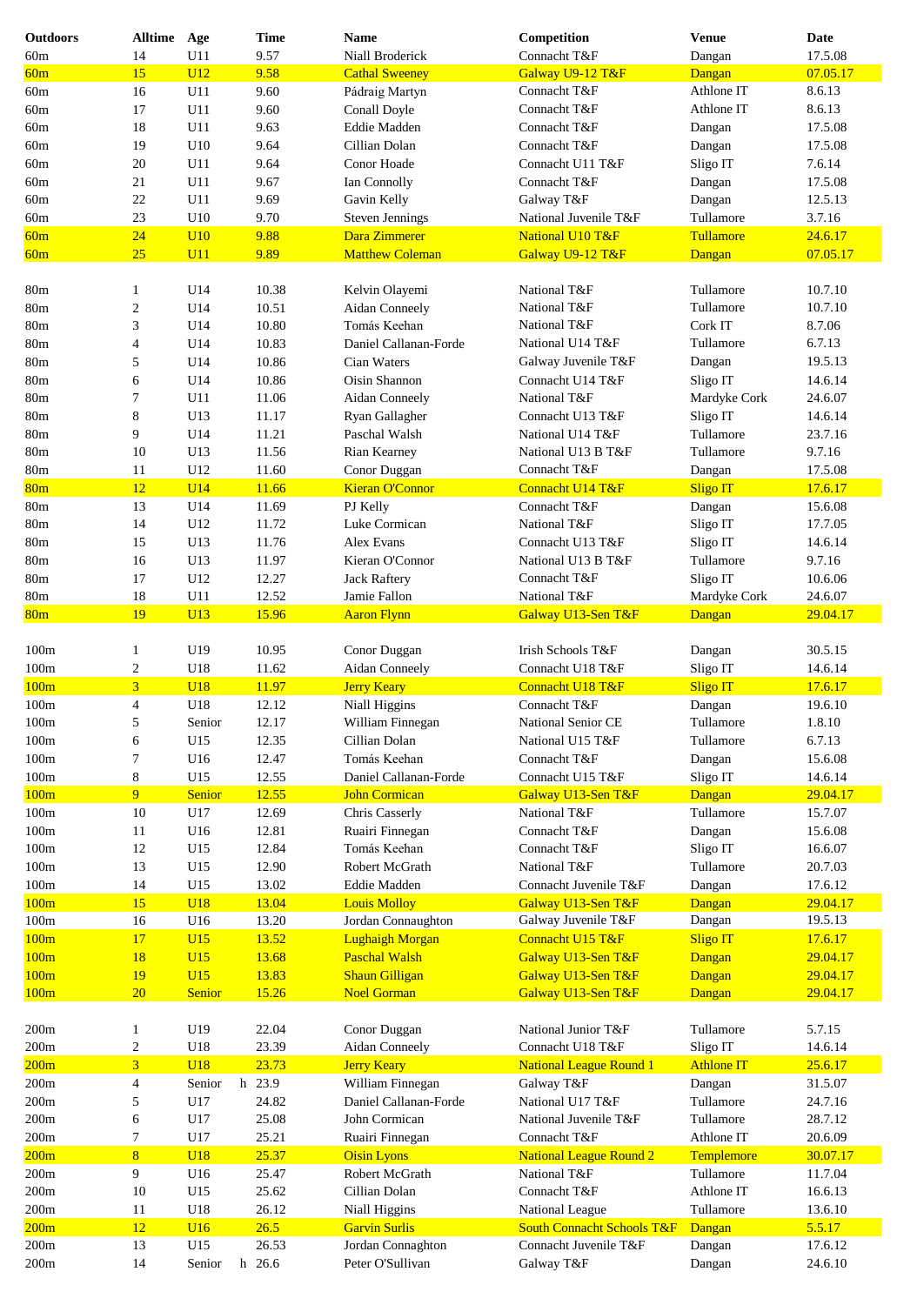| <b>Outdoors</b>   | <b>Alltime</b>                | Age        | <b>Time</b>    | <b>Name</b>                        | Competition                          | <b>Venue</b>     | Date               |
|-------------------|-------------------------------|------------|----------------|------------------------------------|--------------------------------------|------------------|--------------------|
| 200m              | 15                            | U15        | 26.73          | Sean Delaney                       | Connacht U15 T&F                     | Sligo IT         | 14.6.14            |
| 200m              | 16                            | U15        | 26.87          | David Farrell                      | Connacht T&F                         | Dangan           | 15.6.08            |
| 200m              | 17                            | U16        | 26.97          | Kyle McCrann (RIP)                 | Connacht T&F                         | Dangan           | 15.6.08            |
| 200m              | 18                            | U15        | 27.08          | Cian Waters                        | Connacht U15 T&F                     | Sligo IT         | 14.6.14            |
| 200m              | 19                            | U16        | 27.16          | Shaun Gallagher                    | Connacht T&F                         | Dangan           | 15.6.08            |
| 200m              | 20                            | Senior     | h 27.4         | Patrick Holohan                    | Galway T&F                           | Dangan           | 18.6.08            |
| 200m              | 21                            | Senior     | h 27.7         | Liam Nolan                         | Galway T&F                           | Dangan           | 24.6.10            |
| 200m              | 22                            | Senior     | h 27.9         | Tommy Niland                       | Galway T&F                           | Dangan           | 24.6.10            |
| 200m              | 23                            | U16        | 28.20          |                                    | <b>Irish Schools CE</b>              | Santry           | 27.9.08            |
|                   | 24                            |            |                | Niall Rooney<br>Oisin Shannon      |                                      |                  |                    |
| 200m              | 25                            | U14<br>U14 | 28.29          |                                    | Connacht U14 T&F<br>Connacht U14 T&F | Sligo IT         | 14.6.14            |
| 200 <sub>m</sub>  |                               |            | 28.29          | <b>Ultan Sheerin</b>               |                                      | Sligo IT         | 14.6.14            |
| 60mh              | 1                             | U13        | 9.60           | Conor Hoade                        | National Juvenile T&F                | Tullamore        | 10.7.16            |
| 60mh              | $\sqrt{2}$                    | U13        | 10.28          | Daniel Callanan-Forde              | National Juvenile T&F                | Tullamore        | 14.7.12            |
| 60mh              | $\overline{3}$                | U13        | 10.64          | Evan Hallinan                      | Galway U13-Sen T&F                   | Dangan           | 29.04.17           |
| 60mh              | $\overline{4}$                | U13        | 10.90          | Ryan Gallagher                     | Connacht U13 T&F                     | Sligo IT         | 14.6.14            |
| 60mh              | 5                             | U13        | 11.07          | Jerry Keary                        | National Juvenile T&F                | Tullamore        | 14.7.12            |
| 60mh              | $6\overline{6}$               | U12        | 11.15          | <b>Evan Moran</b>                  | Connacht U12 T&F                     | <b>Sligo IT</b>  | 10.6.17            |
| 60mh              | $\overline{7}$                | U13        | 11.17          | <b>Cian Lavan</b>                  | National U13 T&F                     | Tullamore        | 8.7.17             |
| 60mh              | 8                             | U13        | 11.23          | Cian Waters                        | National Juvenile T&F                | Tullamore        | 14.7.12            |
| 60mh              | 9                             | U13        | 11.25          | Oisin Shannon                      | National U13 T&F                     | Tullamore        | 6.7.13             |
| 60mh              | 10                            | U13        | 11.38          | <b>Odhran Gilligan</b>             | Galway U13-Sen T&F                   | Dangan           | 29.04.17           |
| 60mh              | 11                            | U13        | 11.42          | <b>Brendan Gallagher</b>           | National T&F                         | Tullamore        | 14.7.07            |
| 60mh              | 12                            | U13        | 11.86          | David Farrell                      | Connacht T&F                         | Dangan           | 17.6.06            |
| 60mh              | 13                            | U13        | 12.00          | Jamie Fallon                       | National Juvenile T&F                | Tullamore        | 11.7.09            |
| 60mh              | 14                            | U13        | 12.11          | Peter Treacy                       | Connacht T&F                         | Sligo            | 16.6.07            |
| 60mh              | 15                            | U12        | 12.29          | <b>Conor Gilligan</b>              | Galway U9-12 T&F                     | Dangan           | 07.05.17           |
| 60mh              | 16                            | U13        | 12.41          | Christopher O'Connor               | Connacht T&F                         | Dangan           | 16.5.08            |
| 60mh              | 17                            | U12        | 12.73          | <b>Cathal Sweeney</b>              | Galway U9-12 T&F                     | Dangan           | 07.05.17           |
| 60mh              | 18                            | U12        | 12.84          | <b>Adam Jordan</b>                 | Galway U9-12 T&F                     | Dangan           | 07.05.17           |
| 60mh              | 19                            | U12        | 12.97          | <b>Tomas Fitzgerald</b>            | Galway U9-12 T&F                     | Dangan           | 07.05.17           |
| 60mh              | 20                            | U12        | 13.05          | <b>Cormac Mcfadden</b>             | Galway U9-12 T&F                     | Dangan           | 07.05.17           |
| 60mh              | 21                            | U12        | 13.09          | <b>Lucas Keane</b>                 | Galway U9-12 T&F                     | Dangan           | 07.05.17           |
| 60mh              | 22                            | U12        | 13.97          | <b>Alan Connaughton</b>            | Galway U9-12 T&F                     | Dangan           | 07.05.17           |
|                   |                               |            |                |                                    |                                      |                  |                    |
| 75mh              | $\mathbf{1}$                  | U14        | 11.89          | <b>Conor Hoade</b>                 | National U14 T&F                     | Tullamore        | 9.7.17             |
| 75mh              | $\overline{2}$                | U14        | 12.33          | <b>Robert Urquhart</b>             | National U14 T&F                     | Tullamore        | 9.7.17             |
|                   | 3                             | U14        | 12.48          | Cian Waters                        | Connacht T&F                         | Athlone IT       | 16.6.13            |
|                   |                               |            |                |                                    |                                      |                  |                    |
| 75mh              |                               |            |                |                                    |                                      |                  |                    |
| 75mh              | 4                             | U14        | 12.92          | Jack Farrell                       | National U14 T&F                     | Tullamore        | 10.7.16            |
| 75mh              | 5                             | U14        | 12.93          | Daniel Callanan-Forde              | National U14 Pentathlon              | Tullamore        | 10.8.13            |
| 75mh              | 6                             | U14        | 13.18          | Oisin Shannon                      | Connacht U14 T&F                     | Sligo IT         | 14.6.14            |
| 75mh              | 7                             | U14        | 13.45          | Paul McGill                        | National T&F                         | Tullamore        | 14.07.07           |
| 75mh              | 8                             | U14        | 13.45          | <b>Ultan Sheerin</b>               | Connacht U14 T&F                     | Sligo IT         | 14.6.14            |
| 75mh              | 9                             | U14        | 13.54          | Jerry Keary                        | National U14 Pentathlon              | Tullamore        | 10.8.13            |
| 75mh              | 10                            | U14        | 13.90          | Sean Delaney                       | National U14 Pentathlon              | Tullamore        | 10.8.13            |
| 75mh              | 11                            | U14        | 14.40          | Micheál Hannon                     | Connacht Schools CE                  | Dangan           | 14.9.06            |
| 75mh              | 12                            | U14        | 14.70          | Tomás Keehan                       | Connacht Schools CE                  | Dangan           | 14.9.06            |
| 75mh              | 13                            | U14        | 14.82          | Damien O'Boyle                     | National U14 CE                      | Tullamore        | 31.7.10            |
| 75mh              | 14                            | U14        | 15.00          | Sam McArdle                        | National U14 CE                      | Santry           | 4.8.12             |
| 75mh              | 15                            | U14        | 16.4           | <b>Ross Mcguinness</b>             | Galway U13-Sen T&F                   | Dangan           | 29.04.17           |
| 75mh              | 16                            | U14        | 16.82          | <b>Noah Keane</b>                  | Galway U13-Sen T&F                   | Dangan           | 29.04.17           |
|                   |                               |            |                |                                    |                                      |                  |                    |
| 80mh              | 1                             | U15        | 14.00          | Cian Waters                        | Connacht U15 T&F                     | Sligo IT         | 14.6.14            |
| $80{\rm mh}$      | $\boldsymbol{2}$              | U15        | 14.66          | Damien O'Boyle                     | National Juvenile CE                 | Tullamore        | 30.7.11            |
| 80mh              | $\overline{3}$                | U15        | 17.05          | <b>Jack Fitzgerald</b>             | Galway U13-Sen T&F                   | Dangan           | 29.04.17           |
|                   |                               |            |                |                                    |                                      |                  |                    |
| $100m$ h          | 1                             | U17        | 14.85          | Conor Duggan                       | National U17 T&F                     | Tullamore        | 6.7.13             |
| 100mh             | $\boldsymbol{2}$              | U16        | 15.70          | Niall Rooney                       | Irish Schools CE                     | Santry           | 27.9.08            |
| 100mh             | 3                             | U16        | 17.43          | Damien O'Boyle                     | National U16 CE                      | Santry           | 4.8.12             |
| 100 <sub>mh</sub> | $\overline{4}$                | U17        | 18.09          | William Finnegan                   | National T&F                         | Tullamore        | 18.7.02            |
|                   |                               |            |                |                                    |                                      |                  |                    |
| 110mh             | $\mathbf{1}$                  | Senior     | 17.47          | William Finnegan                   | National League                      | Tullamore        | 27.7.08            |
|                   |                               |            |                |                                    |                                      |                  |                    |
| 250mh             | $\mathbf{1}$                  | U16        | 35.75          | Damien O'Boyle                     | National Juvenile T&F                | Tullamore        | 14.7.12            |
| 250mh             | $\overline{2}$                | U16        | 38.68          | <b>Ryan Gallagher</b>              | Galway U13-Sen T&F                   | Dangan           | 29.04.17           |
| 250mh             | 3                             | U15        | 38.98          | Ciaran Moynihan                    | National T&F                         | Tullamore        | 4.7.99             |
| 250mh<br>250mh    | $\overline{\mathcal{A}}$<br>5 | U15<br>U15 | 39.50<br>44.31 | Tomás Keehan<br><b>James Furey</b> | Galway T&F<br>Galway U13-Sen T&F     | Dangan<br>Dangan | 6.5.07<br>29.04.17 |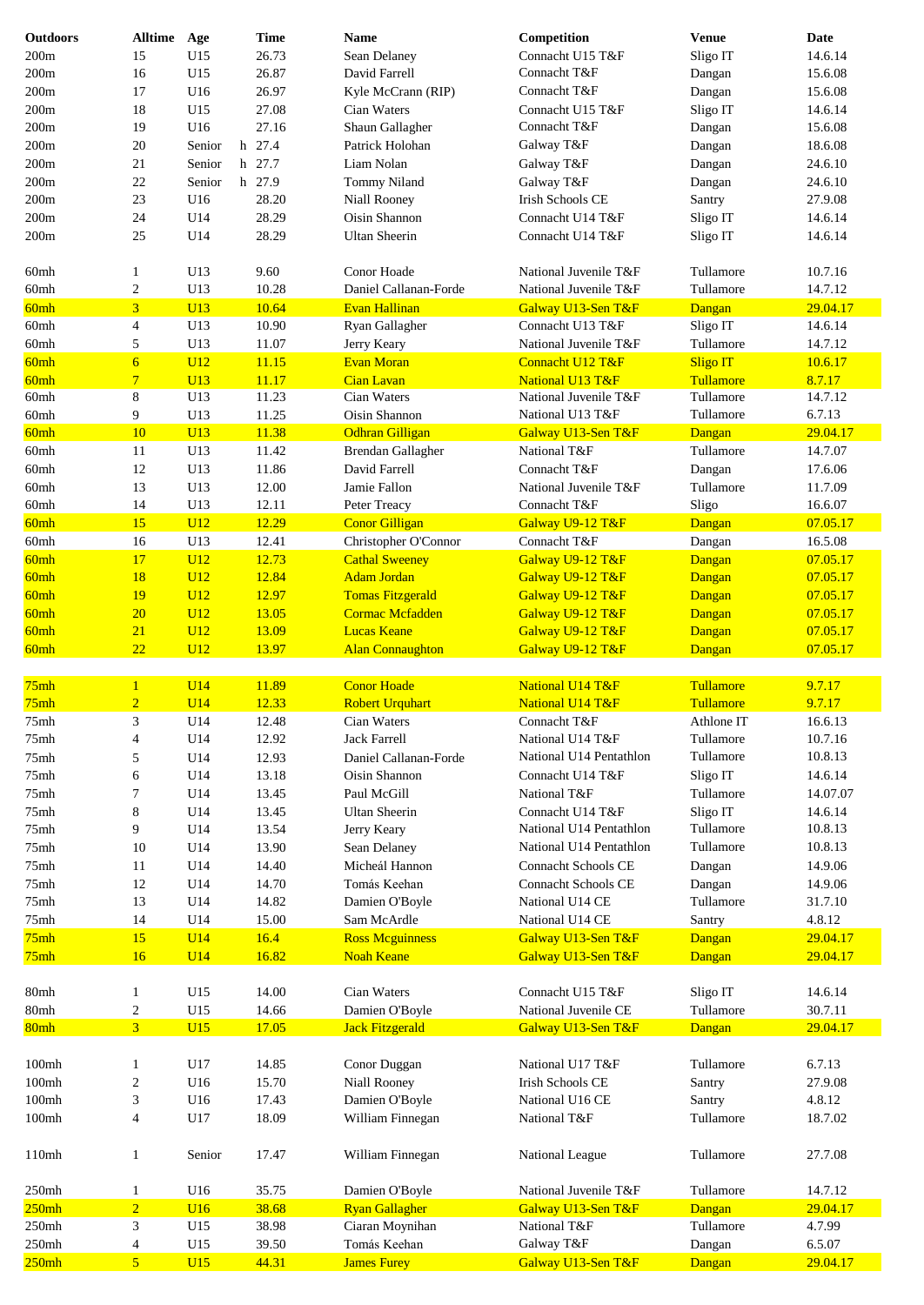| <b>Outdoors</b>  | <b>Alltime</b>           | Age            | <b>Time</b> | <b>Name</b>            | Competition                    | <b>Venue</b>    | <b>Date</b> |
|------------------|--------------------------|----------------|-------------|------------------------|--------------------------------|-----------------|-------------|
| 250mh            | $\overline{6}$           | U16            | 44.45       | <b>Kyle Moorhead</b>   | Galway U13-Sen T&F             | Dangan          | 29.04.17    |
| 250mh            | $\overline{7}$           | U15            | 48.93       | <b>Jack Fitzgerald</b> | Galway U13-Sen T&F             | Dangan          | 29.04.17    |
|                  |                          |                |             |                        |                                |                 |             |
| 300mh            | $\mathbf{1}$             | U17            | 48.79       | William Finnegan       | National T&F                   | Tullamore       | 18.7.02     |
| 300mh            | $\overline{c}$           | U17            | 50.30       | <b>Emmett Farrell</b>  | National T&F                   | Tullamore       | 4.7.99      |
|                  |                          |                |             |                        |                                |                 |             |
|                  |                          |                |             |                        |                                | Tullamore       | 11.8.07     |
| 400mh            | $\mathbf{1}$             | Senior         | 62.06       | William Finnegan       | National League                |                 |             |
| 400mh            | $\mathfrak{2}$           | Senior         | 71.00       | Johnny Lane            | National League                | Tullamore       | 13.6.10     |
|                  |                          |                |             |                        |                                |                 |             |
| 300m             | 1                        | U10            | 0.52.5      | Liam Forde             | National Juvenile T&F          | Mardyke Cork    | 24.6.07     |
| 300m             | $\overline{c}$           | U10            | 0.53.2      | Oisin Coppinger        | National Juvenile T&F          | Mardyke Cork    | 24.6.07     |
| 300m             | 3                        | U <sub>9</sub> | 0.53.63     | Evan Moran             | National U9 T&F                | Tullamore       | 21.6.14     |
| 300m             | $\overline{4}$           | U <sub>9</sub> | 0.53.82     | Ben Moran              | National Juvenile T&F          | Tullamore       | 3.7.16      |
| 300m             | 5                        | U <sub>9</sub> | 0.54.49     | Finbar McFadden        | National T&F                   | Templemore      | 27.6.10     |
| 300m             | 6                        | U <sub>9</sub> | 0.54.82     | Evan Hallinan          | Connacht T&F                   | Athlone IT      | 8.6.13      |
| 300m             | 7                        | U10            | 0.55.4      | Liam Moran             | Connacht T&F                   | Dangan          | 17.5.08     |
| 300m             | $\,8$                    | U <sub>9</sub> | 0.55.72     | Mikey Fallon           | National U9 T&F                | Tullamore       | 21.6.14     |
| 300m             | 9                        | U <sub>9</sub> | 0.56.32     | Keelan Moorehead       | Connacht T&F                   | Dangan          | 11.6.16     |
|                  |                          |                |             |                        |                                |                 |             |
| 300m             | 10                       | U <sub>9</sub> | 0.56.55     | Liam O'Connell         | Connacht U9 T&F                | Sligo IT        | 7.6.14      |
| 300 <sub>m</sub> | 11                       | U <sub>9</sub> | 0.57.79     | <b>Eanna Morrissey</b> | Galway U9-12 T&F               | Dangan          | 07.05.17    |
| 300m             | 12                       | U <sub>9</sub> | 0.57.98     | Daniel Galvin          | Connacht T&F                   | Athlone IT      | 8.6.13      |
| 300m             | 13                       | U <sub>9</sub> | 0.58.53     | Cian Garman            | National T&F                   | Templemore      | 27.6.10     |
| 300m             | 14                       | U <sub>9</sub> | 0.58.74     | Sean Hoade             | Connacht T&F                   | Dangan          | 11.6.16     |
| 300m             | 15                       | U10            | 0.59.0      | Adam Lawlor-Smalle     | Galway T&F                     | Dangan          | 03.5.08     |
| 300m             | 16                       | U10            | 0.59.29     | Niall Broderick        | Connacht T&F                   | Sligo IT        | 09.6.07     |
| 300m             | 17                       | U <sub>9</sub> | 1.00.1      | David McDonnell        | Galway T&F                     | Dangan          | 2.5.09      |
| 300m             | 18                       | U <sub>9</sub> | 1.00.88     | Cormac McFadden        | National U9 T&F                | Tullamore       | 21.6.14     |
| 300m             | 19                       | U <sub>9</sub> | 1.01.19     | Cillian Horan          | Galway U9 T&F                  | Dangan          | 3.5.14      |
| 300m             | 20                       | U <sub>9</sub> | 1.01.5      | <b>Daniel Gilmore</b>  | Galway U9-12 T&F               | Dangan          | 07.05.17    |
|                  |                          |                |             |                        |                                |                 |             |
| 300m             | 21                       | U <sub>9</sub> | 1.01.6      | Kieran O'Connor        | Galway T&F                     | Dangan          | 12.5.12     |
| 300m             | 22                       | U <sub>9</sub> | 1.01.87     | <b>Tom Malone</b>      | Galway U9-12 T&F               | Dangan          | 07.05.17    |
| 300m             | 23                       | U9             | 1.01.89     | Caelan Coleman         | Connacht T&F                   | Dangan          | 11.6.16     |
| 300m             | 24                       | U <sub>9</sub> | 1.02.2      | Lucas Schukat          | Galway T&F                     | Dangan          | 12.5.12     |
| 300m             | 25                       | U <sub>9</sub> | 1.03.4      | Liam Mulveen           | Galway T&F                     | Dangan          | 12.5.12     |
|                  |                          |                |             |                        |                                |                 |             |
| 400m             | $\mathbf{1}$             | U18            | 51.09       | Nicholas Sheehan       | Galway Juvenile T&F            | Dangan          | 19.5.13     |
| 400m             | $\overline{2}$           | <b>U19</b>     | 53.29       | <b>Ben Garrard</b>     | Connacht U19 T&F               | <b>Sligo IT</b> | 17.6.17     |
| 400m             | 3                        | Senior         | 53.50       | William Finnegan       | Galway T&F                     | Dangan          | 17.7.08     |
| 400m             | $\overline{4}$           | Senior         | 54.68       | <b>Gavin Cooney</b>    | <b>National League Round 2</b> | Templemore      | 30.07.17    |
| 400m             | 5                        | U17            | 55.04       | John Cormican          | Connacht Juvenile T&F          | Dangan          | 17.6.12     |
| 400m             | 6                        | U17            | 56.06       | Ruairi Finnegan        | Connacht T&F                   | Athlone IT      | 20.6.09     |
| 400m             | 7                        | U18            | 56.1        | Tomas Keehan           | Connacht T&F                   |                 | 19.6.10     |
|                  |                          |                | 57.30       | Peadar Harvey          |                                | Dangan          |             |
| 400m             | $\,8$                    | U17            |             |                        | Galway T&F                     | Dangan          | 3.5.09      |
| 400m             | 9                        | U17            | 62.70       | Shaun Gallagher        | Galway T&F                     | Dangan          | 3.5.09      |
| 400m             | 10                       | Senior         | 62.88       | Johnny Lane            | National League                | Tullamore       | 13.6.10     |
|                  |                          |                |             |                        |                                |                 |             |
| 500m             | $\mathbf{1}$             | U10            | 1.34.25     | Cian Connaughton       | National Juvenile T&F          | Tullamore       | 3.7.16      |
| 500m             | $\overline{\mathbf{c}}$  | U10            | 1.34.95     | Evan Moran             | National T&F                   | Tullamore       | 26.06.15    |
| 500m             | 3                        | U10            | 1.37.50     | Finbarr McFadden       | Galway T&F                     | Dangan          | 7.5.11      |
| 500m             | $\overline{\mathcal{L}}$ | U10            | 1.37.54     | Fionn Higgins          | Connacht T&F                   | Dangan          | 11.6.16     |
| 500m             | 5                        | U11            | 1.37.70     | Oisin Coppinger        | Connacht T&F                   | Dangan          | 17.5.08     |
| $500\mathrm{m}$  | 6                        | U10            | 1.37.90     | Evan Hallinan          | National Juvenile T&F          | Tullamore       | 21.6.14     |
| 500m             | $\overline{7}$           | U10            | 1.38.73     | Eddie Silke            | National T&F                   | Tullamore       | 26.06.15    |
| 500m             | 8                        | U10            | 1.38.79     | <b>Keelan Moorhead</b> | National U10 T&F               | Tullamore       | 24.6.17     |
|                  |                          |                |             |                        |                                |                 |             |
| 500m             | 9                        | U11            | 1.39.9      | Liam Forde             | Galway T&F                     | Dangan          | 03.5.08     |
| 500m             | 10                       | U10            | 1.40.59     | Luke Flynn             | National Juvenile T&F          | Tullamore       | 21.6.14     |
| 500m             | 11                       | U10            | 1.42.15     | Peter Martin           | National Juvenile T&F          | Templemore      | 27.6.09     |
| 500m             | 12                       | U10            | 1.43.1      | Fionn McArdle          | Connacht T&F                   | Dangan          | 9.6.12      |
| $500\mathrm{m}$  | 13                       | U10            | 1.44.80     | Alex Evans             | Galway T&F                     | Dangan          | 7.5.11      |
| 500m             | 14                       | U10            | 1.44.85     | Daniel Galvin          | Galway U10 T&F                 | Dangan          | 3.5.14      |
| 500m             | 15                       | U10            | 1.46.02     | Eoghan Lohan           | Galway U10 T&F                 | Dangan          | 3.5.14      |
| 500m             | 16                       | U10            | 1.46.35     | Sean Delaney           | Connacht T&F                   | Athlone IT      | 6.6.09      |
| 500m             | 17                       | U10            | 1.46.4      | Shaun Gilligan         | Connacht T&F                   | Dangan          | 9.6.12      |
| 500m             | 18                       | U10            | 1.46.80     | Alan Callanan          | National T&F                   | Templemore      | 27.6.09     |
| 500m             | 19                       | U10            | 1.48.87     | Kieran O'Connor        | Connacht T&F                   | Athlone IT      | 8.6.13      |
|                  |                          |                |             |                        |                                |                 |             |
| 500m             | 20                       | U10            | 1.49.6      | <b>Alex Ryan</b>       | Galway U9-12 T&F               | Dangan          | 07.05.17    |
| 500m             | 21                       | U10            | 1.51.25     | Liam Mulveen           | Connacht T&F                   | Athlone IT      | 8.6.13      |
| $500\mathrm{m}$  | 22                       | $\rm U10$      | 1.53.43     | Ryan O'Donnell         | Galway U10 T&F                 | Dangan          | 3.5.14      |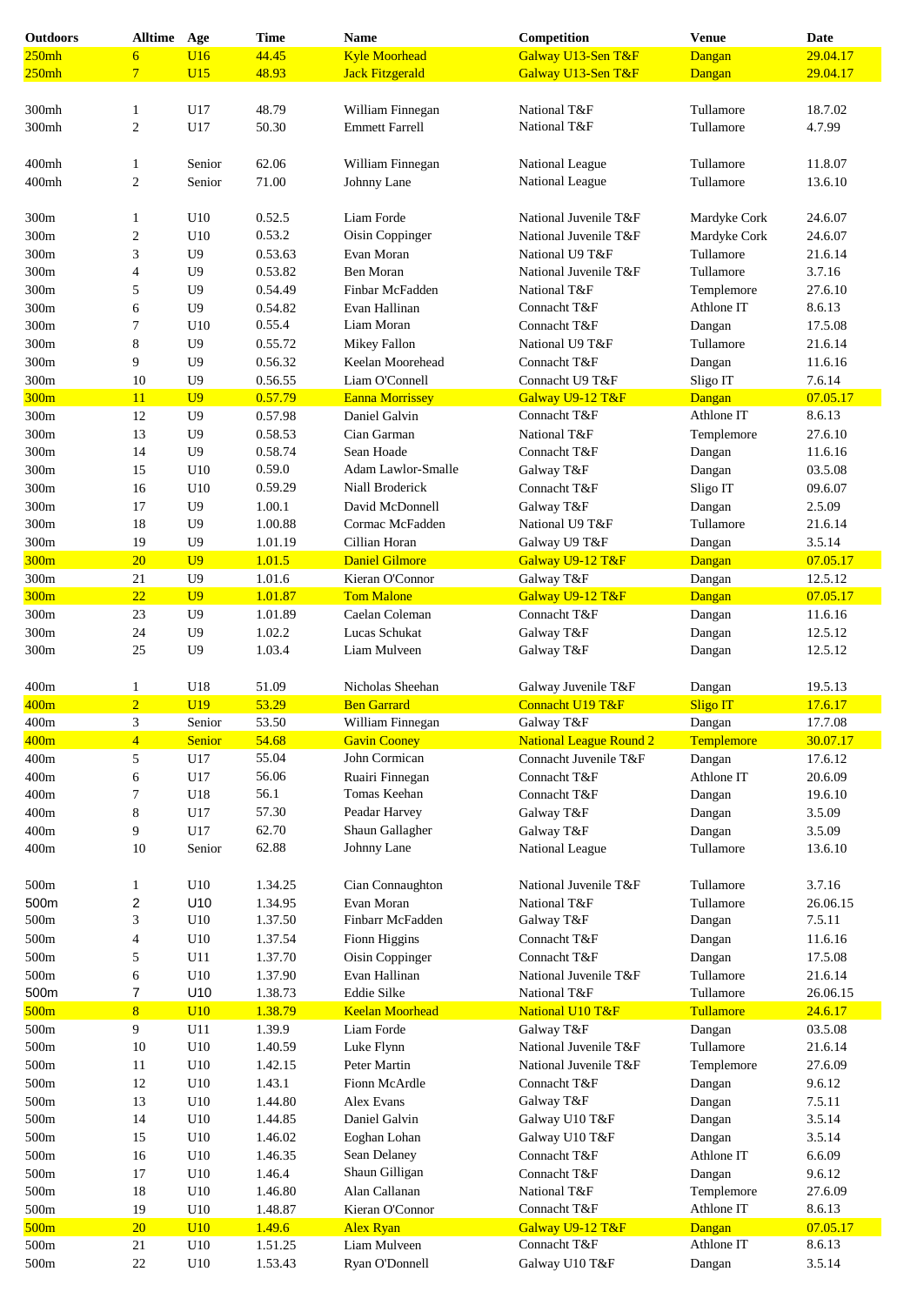| <b>Outdoors</b> | <b>Alltime</b> | Age | <b>Time</b> | <b>Name</b>        | Competition           | <b>Venue</b> | <b>Date</b> |
|-----------------|----------------|-----|-------------|--------------------|-----------------------|--------------|-------------|
| 500m            | 23             | U10 | 1.53.80     | Darren Lyons       | Galway T&F            | Dangan       | 9.5.10      |
| 500m            | 24             | U10 | 1.54.70     | Darragh O'Connor   | Galway T&F            | Dangan       | 9.5.10      |
| 500m            | 25             | U10 | 1.56.10     | Conor Callaghan    | Galway T&F            | Dangan       | 2.5.09      |
| 600m            | 1              | U13 | 1.43.3      | Oisin Doyle        | Connacht T&F          | Dangan       | 19.6.10     |
| 600m            | 2              | U13 | 1.44.43     | Adam Heneghan      | Connacht T&F          | Athlone IT   | 16.6.13     |
| 600m            | 3              | U13 | 1.47.48     | James Cahalane     | National Juvenile T&F | Tullamore    | 16.7.11     |
| 600m            | 4              | U13 | 1.48.0      | Micheál Hannon     | Galway T&F            | Dangan       | 27.5.05     |
| 600m            | 5              | U12 | 1.48.50     | Finbar McFadden    | Connacht T&F          | Athlone IT   | 8.6.13      |
| 600m            | 6              | U12 | 1.48.56     | Daniel Galvin      | National U12 T&F      | Tullamore    | 10.7.16     |
| 600m            | 7              | U12 | 1.50.48     | David Concannon    | National T&F          | Sligo IT     | 17.7.05     |
| 600m            | 8              | U12 | 1.50.95     | Sean Cannon        | Connacht T&F          | Athlone IT   | 8.6.13      |
| 600m            | 9              | U12 | 1.51.46     | Nicholas Sheehan   | National T&F          | Mardyke Cork | 24.6.07     |
| 600m            | 10             | U12 | 1.51.5      | <b>Evan Moran</b>  | Galway U9-12 T&F      | Dangan       | 07.05.17    |
| 600m            | 11             | U13 | 1.51.76     | Kyle Moorhead      | Connacht U13 T&F      | Sligo IT     | 14.6.14     |
| 600m            | 12             | U13 | 1.51.9      | Paul Joyce         | Galway T&F            | Dangan       | 6.5.07      |
| 600m            | 13             | U13 | 1.52.05     | Finbar McFadden    | Connacht U13 T&F      | Sligo IT     | 14.6.14     |
| 600m            | 14             | U12 | 1.52.2      | <b>Eddie Silke</b> | Galway U9-12 T&F      | Dangan       | 07.05.17    |
| 600m            | 15             | U12 | 1.53.16     | Cathal Reidy       | Connacht T&F          | Sligo IT     | 09.6.07     |
| 600m            | 16             | U12 | 1.53.2      | Isi Richards       | Galway T&F            | Dangan       | 9.5.10      |
| 600m            | 17             | U12 | 1.53.2      | Brian Loughnane    | Connacht T&F          | Dangan       | 12.6.10     |
| 600m            | 18             | U13 | 1.53.5      | Jamie Fallon       | Galway T&F            | Dangan       | 3.5.09      |
| 600m            | 19             | U13 | 1.54.7      | Damien O'Boyle     | Galway T&F            | Dangan       | 3.5.09      |
| 600m            | 20             | U13 | 1.55.0      | Conor Gillen       | Connacht T&F          | Dangan       | 15.6.08     |
| 600m            | 21             | U13 | 1.55.68     | Patrick Noonan     | Connacht T&F          | Athlone IT   | 16.6.13     |
| 600m            | 22             | U11 | 1.55.80     | Jason Kennedy      | Galway T&F            | Dangan       | 14.5.04     |
| 600m            | 23             | U11 | 1.57.28     | Shaun Gilligan     | Connacht T&F          | Athlone IT   | 8.6.13      |
| 600m            | 24             | U13 | 1.57.5      | Keelan Ryan        | Galway T&F            | Dangan       | 18.5.08     |
| 600m            | 25             | U13 | 1.57.7      | Finn Stoneman      | Galway T&F            | Dangan       | 6.5.07      |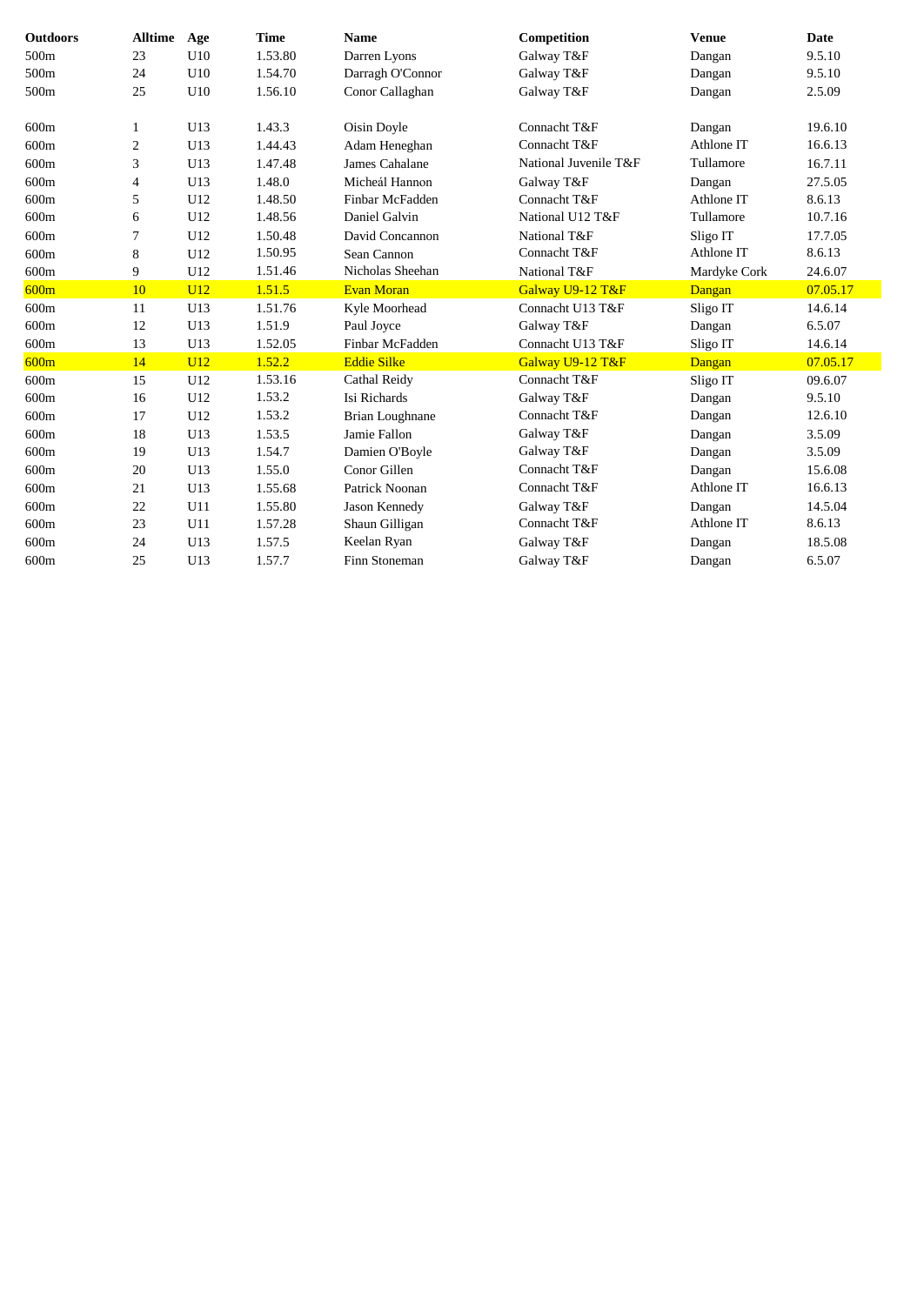| <b>Outdoor Field</b> | <b>Alltime</b>          | Age             | Mark  | Name                    | Competition                           | <b>Venue</b>      | Date     |
|----------------------|-------------------------|-----------------|-------|-------------------------|---------------------------------------|-------------------|----------|
|                      |                         |                 |       |                         |                                       |                   |          |
| Long Jump            | $\mathbf{1}$            | U19             | 5.44  | Sineád Treacy           | National U19 T&F                      | Tullamore         | 04.07.15 |
| Long Jump            | $\sqrt{2}$              | U19             | 5.32  | Cathriona Farrell       | National U19 T&F                      | Tullamore         | 24.07.10 |
| Long Jump            | 3                       | U15             | 5.22  | Claire Ryder            | Irish Schools T&F                     | Tullamore         | 05.06.10 |
| Long Jump            | $\overline{4}$          | U18             | 5.20  | Maireád McCan           | National League                       | Tullamore         | 29.07.12 |
| Long Jump            | 5                       | U16             | 5.16  | Laura Cunningham        | Sth Connacht Schools T&F              | Dangan            | 28.04.15 |
| <b>Long Jump</b>     | $6\overline{6}$         | U16             | 5.00  | <b>Leanagh Gilligan</b> | <b>Connacht Schools T&amp;F</b>       | <b>Athlone IT</b> | 18.05.17 |
| Long Jump            | 7                       | U16             | 4.96  | Lorraine Delaney        | Sth Connacht Schools T&F              | Dangan            | 28.04.15 |
| Long Jump            | $\tau$                  | U19             | 4.96  | Orla Ryan               | National Juvenile T&F                 | Tullamore         | 28.07.12 |
| Long Jump            | 9                       | U16             | 4.92  | Leah Creaven            | Irish Schools T&F                     | Tullamore         | 03.06.06 |
| Long Jump            | 10                      | U19             | 4.91  | Ashley McDonnell        | National Juvenile T&F                 | Tullamore         | 23.07.11 |
| Long Jump            | 10                      | Senior          | 4.91  | Sarah Finnegan          | <b>National Senior CE</b>             | Tullamore         | 01.08.10 |
| Long Jump            | 12                      | U17             | 4.90  | Maria McNamara          | <b>Connacht Schools CE</b>            | Dangan            | 13.09.11 |
| Long Jump            | 13                      | U17             | 4.87  | Aoife Walsh             | National U17 T&F                      | Tullamore         | 10.07.16 |
| Long Jump            | 14                      | U18             | 4.85  | Sineád Gaffney          | <b>Irish Scools CE</b>                | Santry            | 29.09.12 |
| Long Jump            | 15                      | U18             | 4.81  | Rachel Finnegan         | National CE                           | Tullamore         | 26.07.09 |
| <b>Long Jump</b>     | 16                      | U17             | 4.79  | <b>Siona Lawless</b>    | Connacht U17 T&F                      | <b>Sligo IT</b>   | 17.06.17 |
| Long Jump            | 17                      | U17             | 4.78  | Melissa Mullins         | Galway Senior T&F                     | Dangan            | 30.06.11 |
| Long Jump            | 18                      | U14             | 4.73  | Aisling Keady           | Connacht Juvenile T&F                 | Dangan            | 17.06.12 |
| Long Jump            | 19                      | U18             | 4.69  | Jessica Heneghan        | National Juvenile T&F                 | Tullamore         | 28.07.12 |
| <b>Long Jump</b>     | 21                      | U16             | 4.68  | <b>Eva Whyte</b>        | <b>Irish Schools T&amp;F</b>          | Tullamore         | 03.06.17 |
| Long Jump            | 19                      | <b>U18</b>      | 4.68  | <b>Arlene Earls</b>     | Connacht U18 T&F                      | <b>Sligo IT</b>   | 17.06.17 |
| Long Jump            | 22                      | U14             | 4.66  | Sarah Helebert          | Connacht T&F                          | Dangan            | 17.06.06 |
| Long Jump            | 23                      | U15             | 4.62  | Ava Finn                | Connacht Schools T&F                  | Athlone IT        | 18.05.17 |
| Long Jump            | 23                      | U18             | 4.62  | Debbie Kenny            | South Connacht Schools T&F            | Dangan            | 14.04.11 |
| Long Jump            | 25                      | U17             | 4.61  | Karen Roche             | Connacht Schools T&F                  | Athlone IT        | 19.05.10 |
|                      |                         |                 |       |                         |                                       |                   |          |
| <b>Triple Jump</b>   | $\mathbf{1}$            | U <sub>18</sub> | 11.00 | Laura Cunningham        | <b>Connacht Schools T&amp;F</b>       | <b>Athlone IT</b> | 18.05.17 |
| Triple Jump          | $\sqrt{2}$              | Senior          | 10.54 | Sarah Finnegan          | National League                       | Tullamore         | 29.07.12 |
| Triple Jump          | 3                       | U17             | 10.36 | Melissa Mullins         | <b>Tailteann Games</b>                | Tullamore         | 25.06.11 |
| <b>Triple Jump</b>   | $\overline{4}$          | U16             | 10.32 | <b>Leanagh Gilligan</b> | <b>Connacht Schools T&amp;F</b>       | <b>Athlone IT</b> | 18.05.17 |
| Triple Jump          | 5                       | U17             | 10.14 | Lorraine Delaney        | National U17 T&F                      | Tullamore         | 23.07.16 |
| Triple Jump          | 6                       | U17             | 10.08 | Ashley McDonnell        | Connacht T&F                          | Athlone IT        | 20.06.09 |
| Triple Jump          | $\tau$                  | U18             | 9.85  | Rachel Kenny            | Connacht Schools T&F                  | Dangan            | 14.05.08 |
| Triple Jump          | $\,$ 8 $\,$             | U17             | 9.59  | Maria McNamara          | National Juvenile T&F                 | Tullamore         | 23.07.11 |
| Triple Jump          | 9                       | U18             | 9.39  | Kelly O'Donoghue        | Connacht T&F                          | Athlone IT        | 20.06.09 |
| <b>Triple Jump</b>   | 10                      | U16             | 9.37  | <b>Eva Whyte</b>        | <b>Connacht Schools T&amp;F</b>       | <b>Athlone IT</b> | 18.05.17 |
| Triple Jump          | 11                      | U16             | 9.22  | Debbie Kenny            | <b>Irish Schools T&amp;F</b>          | Tullamore         | 30.05.09 |
| Triple Jump          | 12                      | U16             | 9.05  | Leah Creaven            | Irish Schools T&F                     | Tullamore         | 03.06.06 |
| Triple Jump          | 13                      | U18             | 9.01  | Ellen Fitzpatrick       | Connacht U18 T&F                      | Sligo IT          | 14.06.14 |
| <b>Triple Jump</b>   | 14                      | U <sub>18</sub> | 9.00  | <b>Aoife Walsh</b>      | Galway U13-Sen T&F                    | Dangan            | 29.04.17 |
| Triple Jump          | 15                      | U17             | 8.97  | Claire Ryder            | Connacht Schools T&F                  | Athlone IT        | 17.05.12 |
| Triple Jump          | 16                      | U15             | 7.74  | Emma Byrne              | Connacht Schools T&F                  | Athlone IT        | 17.05.12 |
| Triple Jump          | 17                      | U16             | 6.70  | Laura Porter            | Connacht Schools T&F                  | Tullamore         | 19.05.10 |
|                      |                         |                 |       |                         |                                       |                   |          |
| High Jump            | $\mathbf{1}$            | U <sub>23</sub> | 1.80  | Cathriona Farrell       | <b>AAI</b> Games                      | Santry            | 25.5.14  |
| High Jump            | $\sqrt{2}$              | U19             | 1.61  | Katie O'Donoghue        | <b>Irish Scools CE</b>                | Santry            | 29.09.12 |
| High Jump            | $\overline{4}$          | U17             | 1.60  | Maria McNamara          | <b>Connacht Schools CE</b>            | Dangan            | 13.09.11 |
| <b>High Jump</b>     | $\overline{\mathbf{3}}$ | <b>U18</b>      | 1.60  | Laura Cunningham        | Connacht U18 T&F                      | <b>Sligo IT</b>   | 17.06.17 |
| High Jump            | $\sqrt{5}$              | U19             | 1.55  | Orla Ryan               | South Connacht Schools T&F            | Athlone IT        | 02.05.12 |
| High Jump            | 6                       | U14             | 1.54  | Aisling Keady           | National Juvenile T&F                 | Tullamore         | 14.07.12 |
| <b>High Jump</b>     | $\overline{7}$          | U15             | 1.50  | <b>Ellie Cronin</b>     | <b>South Connacht Schools T&amp;F</b> | <b>Athlone IT</b> | 11.05.17 |
| High Jump            | $\tau$                  | U17             | 1.50  | Lorraine Delaney        | National U17 T&F                      | Tullamore         | 24.07.16 |
| <b>High Jump</b>     | 7 <sup>1</sup>          | <b>U18</b>      | 1.50  | <b>Ciana Reidy</b>      | <b>South Connacht Schools T&amp;F</b> | <b>Athlone IT</b> | 11.05.17 |
| High Jump            | 10                      | U14             | 1.46  | Aoife Walsh             | Connacht T&F                          | Athlone IT        | 16.06.13 |
| High Jump            | 10                      | Senior          | 1.46  | Sarah Finnegan          | National Senior CE                    | Tullamore         | 01.08.10 |
| High Jump            | 12                      | U13             | 1.45  | Ella Bryan              | Connacht T&F                          | Dangan            | 15.06.08 |
| <b>High Jump</b>     | 12                      | U13             | 1.45  | <b>Jade Moorhead</b>    | National U13 T&F                      | Tullamore         | 09.07.17 |
| <b>High Jump</b>     | 12                      | U15             | 1.45  | <b>Aine Kelly</b>       | <b>Connacht Schools T&amp;F</b>       | <b>Athlone IT</b> | 18.05.17 |
| High Jump            | 12                      | U15             | 1.45  | Ellen Fitzpatrick       | Connacht Schools CE                   | Dangan            | 13.09.11 |
| High Jump            | 12                      | U16             | 1.45  | Sarah Helebert          | Connacht T&F                          | Dangan            | 15.06.08 |
| High Jump            | 12                      | U16             | 1.45  | Tara McNally            | National U16 Pentathlon               | Tullamore         | 10.08.13 |
| High Jump            | 12                      | U17             | 1.45  | Jessica Heneghan        | <b>Connacht Schools CE</b>            | Dangan            | 13.09.11 |
| High Jump            | 19                      | U15             | 1.43  | Ashley McDonnell        | Connachts Schools T&F                 | Dangan            | 17.05.07 |
| High Jump            | 19                      | U16             | 1.43  | Leah Creaven            | Galway T&F                            | Dangan            | 26.05.06 |
| High Jump            | 21                      | U17             | 1.42  | Sophie Ralston          | <b>Irish Schools CE</b>               | Santry            | 27.09.08 |
| High Jump            | 22                      | U14             | 1.41  | Caoimhe Quill           | Connacht Schools T&F                  | Dangan            | 14.05.08 |
| High Jump            | 23                      | U19             | 1.41  | Rachel Finnegan         | National U19 CE                       | Tullamore         | 01.08.10 |
| <b>High Jump</b>     | 24                      | U14             | 1.40  | <b>Saoirse Pierce</b>   | Connacht U14 T&F                      | <b>Sligo IT</b>   | 17.06.17 |
| High Jump            | 24                      | U14             | 1.40  | Sarah Helebert          | Connacht T&F                          | Dangan            | 17.06.06 |
| High Jump            | 24                      | U15             | 1.40  | Aoife Greene            | Connacht T&F                          | Athlone IT        | 16.06.13 |
| High Jump            | 24                      | U15             | 1.40  | Maeve Cannon            | Connacht U15 T&F                      | Sligo IT          | 14.06.14 |
| High Jump            | 24                      | U15             | 1.40  | Rebecca Helebert        | Galway T&F                            | Dangan            | 26.05.06 |
| High Jump            | 24                      | U16             | 1.40  | Rachel Kenny            | Galway T&F                            | Dangan            | 26.05.06 |
| High Jump            | 24                      | U17             | 1.40  | Maireád McCan           | Tir Chonaill Open T&F                 | Donegal Town      | 24.04.11 |
| High Jump            | 24                      | U17             | 1.40  | Sineád Gaffney          | <b>Irish Schools CE</b>               | Santry            | 24.09.11 |
|                      |                         |                 |       |                         |                                       |                   |          |
| <b>Pole Vault</b>    | $\mathbf{1}$            | <b>U18</b>      | 2.65  | <b>Ciana Reidy</b>      | Connacht U18 T&F                      | <b>Sligo IT</b>   | 17.06.17 |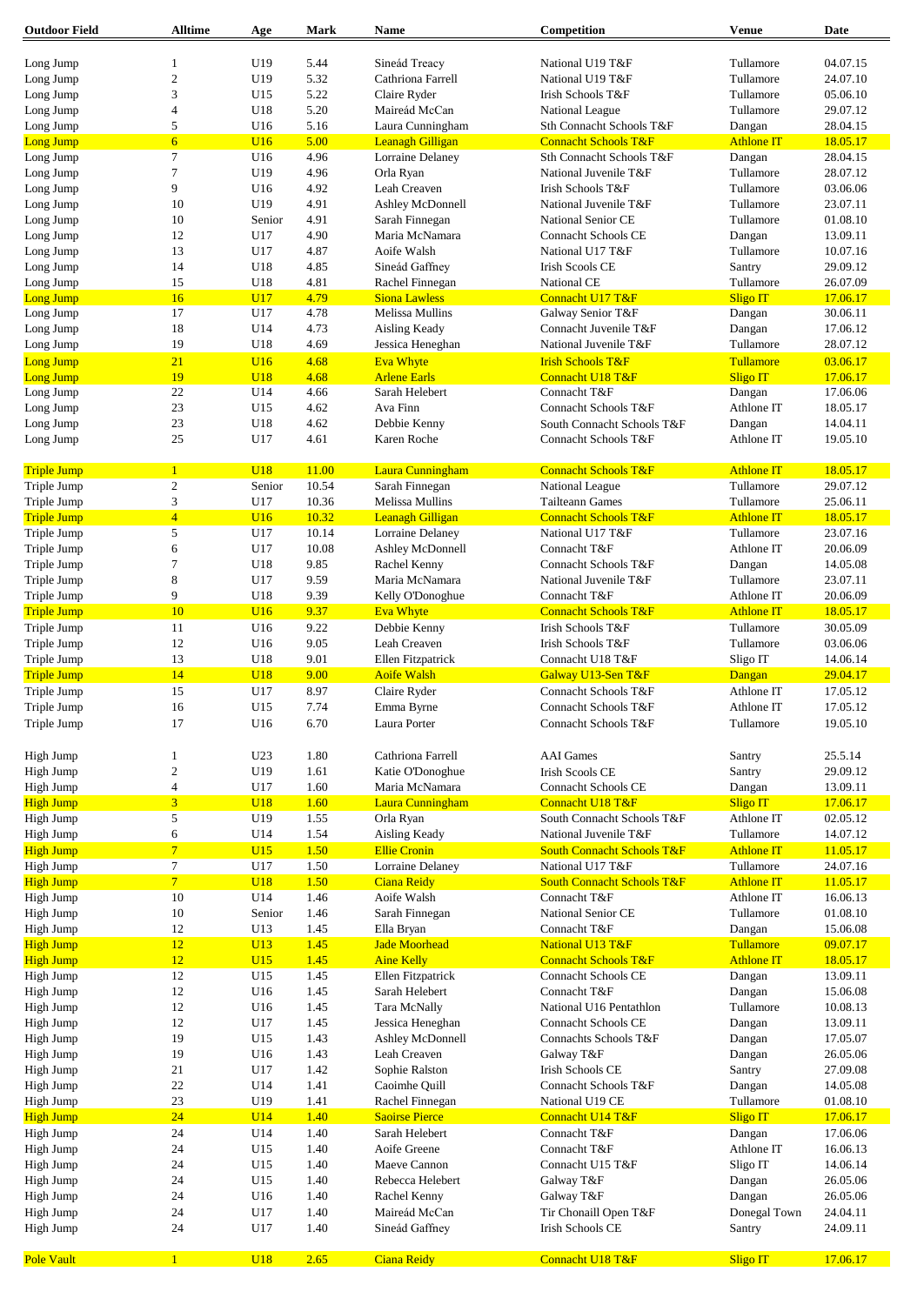| <b>Outdoor Field</b> |     | <b>Alltime</b>          | Age        | <b>Mark</b> | Name                   | Competition                     | <b>Venue</b>      | Date      |
|----------------------|-----|-------------------------|------------|-------------|------------------------|---------------------------------|-------------------|-----------|
| Pole Vault           |     | $\overline{\mathbf{c}}$ | U18        | 2.40        | Maria McNamara         | <b>Tailteann Games</b>          | Santry            | 23.06.12  |
| <b>Pole Vault</b>    |     | $\overline{\mathbf{3}}$ | <b>U18</b> | 2.05        | <b>Aoife Walsh</b>     | Connacht U18 T&F                | <b>Sligo IT</b>   | 17.06.17  |
| Pole Vault           |     | 4                       | Senior     | 1.70        | Edel O'Meara           | National League                 | Cork IT           | 17.7.16   |
|                      |     |                         |            |             |                        |                                 |                   |           |
| <b>Ball Throw</b>    |     | 1                       | U12        | 26.77       | Niamh Treacy           | National Juvenile T&F           | Tullamore         | 14.07.12  |
| <b>Ball Throw</b>    |     | $\overline{\mathbf{c}}$ | U12        | 24.54       | Niamh O'Halloran       | Galway T&F                      | Dangan            | 06.05.05  |
| <b>Ball Throw</b>    |     | 3                       | U12        | 24.17       | Michelle Duggan        | National T&F                    | Tullamore         | 26.07.10  |
| <b>Ball Throw</b>    |     | 4                       | U11        | 23.67       | Leanagh Gilligan       | National Juvenile T&F           | Cork              | 23.06.12  |
| <b>Ball Throw</b>    |     | 5                       | U11        | 23.58       | Anna Farrelly          | Galway T&F                      | Dangan            | 07.05.11  |
| <b>Ball Throw</b>    |     | 6                       | U11        | 23.40       | Tara McNally           | National T&F                    | Tullamore         | 14.06.08  |
| <b>Ball Throw</b>    |     | 7                       | U11        | 21.30       | Fiona Ryan             | Galway T&F                      | Dangan            | 07.05.11  |
| <b>Ball Throw</b>    |     | 8                       | U11        | 20.91       | Ciara Murphy           | National T&F                    | Templemore        | 27.06.10  |
| <b>Ball Throw</b>    |     | 9                       | U11        | 20.89       | Andrea Tobin           | National T&F                    | Tullamore         | 14.06.08  |
| <b>Ball Throw</b>    |     | 10                      | U12        | 20.74       | Laura Porter           | Galway T&F                      | Dangan            | 05.05.06  |
| <b>Ball Throw</b>    |     | 11                      | U12        | 20.70       | Laura Mitchell         | Connacht T&F                    | Dangan            | 19.06.04  |
| <b>Ball Throw</b>    |     | 12                      | U11        | 20.35       | Zoe Gilligan           | Connacht T&F                    | Dangan            | 09.06.12  |
| <b>Ball Throw</b>    |     | 13                      | U12        | 20.02       | Eimear Kelly           | Galway T&F                      | Dangan            | 05.05.06  |
| <b>Ball Throw</b>    |     | 14                      | U11        | 19.97       | Caoimhe O'Donoghue     | Connacht T&F                    | Dangan            | 12.06.10  |
| <b>Ball Throw</b>    |     | 15                      | U10        | 19.30       | Ella Bryan             | National T&F                    | Sligo IT          | 16.07.05  |
| <b>Ball Throw</b>    |     | 15                      | U12        | 19.30       | Rebecca Helebert       | Galway T&F                      | Dangan            | 10.05.03  |
| <b>Ball Throw</b>    |     | 17                      | U10        | 19.10       | Siobhan Gardiner       | National T&F                    | Tullamore         | 17.07.04  |
| <b>Ball Throw</b>    |     | 18                      | U11        | 19.00       |                        |                                 |                   | 09.05.10  |
|                      |     |                         |            |             | Aoife Raftery          | Galway T&F                      | Dangan            |           |
| <b>Ball Throw</b>    |     | 19                      | U12        | 18.77       | Lily Bracken           | Connacht T&F                    | Dangan            | 11.06.05  |
| <b>Ball Throw</b>    |     | 20                      | U10        | 17.81       | Nicola Cahill          | Connacht T&F                    | Sligo IT          | 09.06.07  |
| <b>Ball Throw</b>    |     | 21                      | U11        | 17.73       | Ashley McDonnell       | Galway T&F                      | Dangan            | 10.05.03  |
| <b>Ball Throw</b>    |     | 22                      | U10        | 17.28       | Jean Waters            | Connacht T&F                    | Sligo IT          | 09.06.07  |
| <b>Ball Throw</b>    |     | 23                      | U11        | 17.24       | Abigail McNally        | Galway T&F                      | Dangan            | 07.05.11  |
| <b>Ball Throw</b>    |     | 24                      | U10        | 17.04       | Erin Nevin             | Galway T&F                      | Dangan            | 09.05.10  |
| <b>Ball Throw</b>    |     | 25                      | U10        | 16.88       | Eva Kelly              | Galway T&F                      | Dangan            | 07.05.11  |
|                      |     |                         |            |             |                        |                                 |                   |           |
| Turbo Javelin        |     | 1                       | U12        | 19.41       | Aoibhe Fahy            | National U12 T&F                | Tullamore         | 10.07.16  |
| Turbo Javelin        |     | $\overline{c}$          | U11        | 17.91       | Tara Keane             | National U11 T&F                | Tullamore         | 24.06.17  |
| Turbo Javelin        |     | 3                       | U11        | 17.67       | Eabha Neary            | National Juvenile T&F           | Tullamore         | 003.07.16 |
| Turbo Javelin        |     | 4                       | U11        | 16.94       | Rebecca Lynch          | Connacht U11 T&F                | Sligo IT          | 07.06.14  |
| Turbo Javelin        |     | 5                       | U11        | 16.40       | Regina Maduka          | National U11 T&F                | Tullamore         | 21.06.14  |
| Turbo Javelin        |     | 6                       | U12        | 15.81       |                        |                                 |                   | 06.07.13  |
|                      |     |                         |            |             | Jane Trehy             | National U12 T&F                | Tullamore         |           |
| <b>Turbo Javelin</b> |     | $\overline{7}$          | U11        | 14.90       | <b>Mollie Gilligan</b> | Connacht U11 T&F                | <b>Sligo IT</b>   | 10.06.17  |
| Turbo Javelin        |     | $\,$ 8 $\,$             | U12        | 14.76       | Lauren McNally         | Connacht U12 T&F                | Sligo IT          | 07.06.14  |
| <b>Turbo Javelin</b> |     | 9                       | U11        | 13.68       | <b>Lily Lopez</b>      | National U11 T&F                | Tullamore         | 24.06.17  |
| Turbo Javelin        |     | 10                      | U12        | 13.30       | Millie Geraghty        | National U12 T&F                | Tullamore         | 10.07.16  |
| <b>Turbo Javelin</b> |     | 11                      | U12        | 13.13       | <b>Jenny Cloonan</b>   | Galway U9-12 T&F                | Dangan            | 07.05.17  |
|                      |     |                         |            |             |                        |                                 |                   |           |
| Turbo Javelin        |     | 12                      | U11        | 12.46       | <b>Aoife O'Meara</b>   | Galway U9-12 T&F                | Dangan            | 07.05.17  |
| Turbo Javelin        |     | 13                      | U11        | 12.06       | Alex Slamas            | Connacht U11 T&F                | Sligo IT          | 07.06.14  |
| Turbo Javelin        |     | 14                      | U10        | 12.00       | Jessica Shannon        | Connacht T&F                    | Dangan            | 11.06.16  |
| Turbo Javelin        |     | 15                      | U12        | 11.68       | <b>Grace Lynch</b>     | Galway U9-12 T&F                | Dangan            | 07.05.17  |
| Turbo Javelin        |     | 16                      | U10        | 11.65       | Aoibhe Farragher       | Connacht U10 T&F                | Sligo IT          | 07.06.14  |
|                      |     |                         |            |             |                        |                                 |                   |           |
| Turbo Javelin        |     | 17                      | U12        | 11.62       | Aoife Kelly            | Connacht U12 T&F                | Sligo IT          | 07.06.14  |
| Turbo Javelin        |     | 18                      | U10        | 11.60       | Shannon Quinn          | Connacht T&F                    | Dangan            | 11.06.16  |
| Turbo Javelin        |     | 19                      | U10        | 11.37       | Megan Gilligan         | National U10 T&F                | Tullamore         | 21.06.14  |
| <b>Turbo Javelin</b> |     | 20                      | U12        | 11.23       | <b>Holly O'Boyle</b>   | Galway U9-12 T&F                | Dangan            | 07.05.17  |
| Turbo Javelin        |     | 21                      | U10        | 10.72       | Sadhbh Irwin           | Connacht U10 T&F                | Sligo IT          | 07.06.14  |
| <b>Turbo Javelin</b> |     | 22                      | U12        | 10.72       | <b>Sole Lopez</b>      | Galway U9-12 T&F                | Dangan            | 07.05.17  |
|                      |     |                         |            |             |                        |                                 |                   |           |
| Turbo Javelin        |     | 23                      | U12        | 10.50       | Abbie O'Callaghan      | Connacht U12 T&F                | Sligo IT          | 07.06.14  |
| Turbo Javelin        |     | 24                      | U12        | 10.25       | Sarah McCartin         | Connacht T&F                    | Athlone IT        | 08.06.13  |
| Turbo Javelin        |     | 25                      | U11        | 10.12       | <b>Holly Comer</b>     | Galway U11 T&F                  | Dangan            | 03.05.14  |
|                      |     |                         |            |             |                        |                                 |                   |           |
| Javelin              | 400 | 1                       | U15        | 21.77       | Kelly O'Donoghue       | Connacht T&F                    | Dangan            | 17.06.06  |
| <b>Javelin</b>       | 400 | $\overline{2}$          | U15        | 21.64       | <b>Lauren McNally</b>  | Galway U13-Sen T&F              | Dangan            | 29.04.17  |
|                      |     |                         |            |             |                        |                                 |                   |           |
| <b>Javelin</b>       | 400 | 3                       | U14        | 20.04       | Rebecca Lynch          | National U14 T&F                | Tullamore         | 08.07.17  |
| Javelin              | 400 | $\overline{4}$          | U13        | 18.57       | Tara McNally           | National T&F                    | Tullamore         | 10.07.10  |
| Javelin              | 400 | 4                       | U14        | 18.57       | Katie Donohue          | National T&F                    | Tullamore         | 10.07.10  |
| <b>Javelin</b>       | 400 | $6\overline{6}$         | U13        | 18.27       | <b>Aoibhe Fahy</b>     | Connacht U13 T&F                | Sligo IT          | 10.06.17  |
|                      |     |                         |            |             |                        |                                 |                   |           |
| <b>Javelin</b>       | 400 | $\overline{7}$          | U13        | 17.59       | <b>Millie Geraghty</b> | Connacht U13 T&F                | Sligo IT          | 10.06.17  |
| Javelin              | 400 | 8                       | U13        | 15.76       | Niamh Treacy           | National U13 T&F                | Tullamore         | 07.07.13  |
| <b>Javelin</b>       | 400 | 9                       | U15        | 15.45       | <b>Ornaith Coen</b>    | <b>Connacht Schools T&amp;F</b> | <b>Athlone IT</b> | 18.05.17  |
| Javelin              | 400 | 10                      | U13        | 15.42       | Michelle Duggan        | National Juvenile T&F           | Tullamore         | 16.07.11  |
|                      | 400 |                         |            |             |                        |                                 |                   |           |
| Javelin              |     | 11                      | U14        | 15.03       | Niamh Treacy           | Connacht U14 T&F                | Sligo IT          | 14.06.14  |
| Javelin              | 400 | 12                      | U13        | 14.61       | Eva Kelly              | Connacht U13 T&F                | Sligo IT          | 14.06.14  |
| Javelin              | 400 | 13                      | U14        | 13.68       | Laura Cunningham       | Galway U14 T&F                  | Dangan            | 19.05.13  |
| <b>Javelin</b>       | 400 | 14                      | <b>U14</b> | 13.65       | <b>Leah Farrelly</b>   | Galway U13-Sen T&F              | Dangan            | 29.04.17  |
|                      | 400 | 15                      |            |             |                        | Connacht T&F                    | Athlone IT        | 16.06.13  |
| Javelin              |     |                         | U13        | 12.51       | Anna Farrelly          |                                 |                   |           |
| <b>Javelin</b>       | 400 | 16                      | U13        | 12.50       | <b>Rosemary Maduka</b> | Galway U13-Sen T&F              | Dangan            | 29.04.17  |
| Javelin              | 400 | 17                      | U13        | 12.06       | <b>Clare Treacy</b>    | Connacht T&F                    | Athlone IT        | 16.06.13  |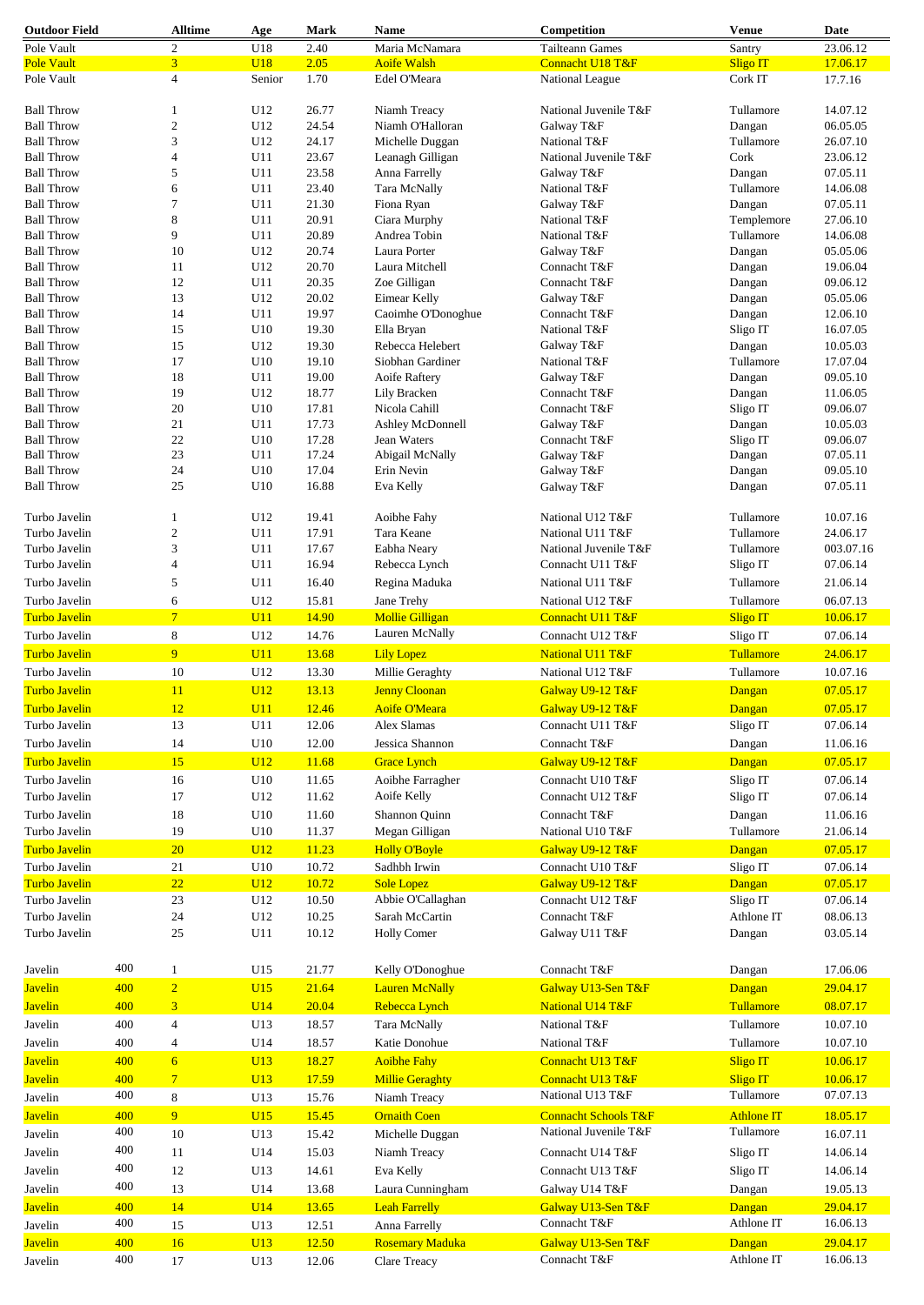| <b>Outdoor Field</b>      |                | <b>Alltime</b>      | Age               | Mark           | Name                                  | Competition                                         | <b>Venue</b>                  | Date                 |
|---------------------------|----------------|---------------------|-------------------|----------------|---------------------------------------|-----------------------------------------------------|-------------------------------|----------------------|
| Javelin                   | 400            | 17                  | U14               | 12.06          | Laura Gilligan                        | Galway T&F                                          | Dangan                        | 09.05.10             |
| Javelin                   | 400            | 19                  | U13               | 11.69          | Niamh O'Halloran                      | National T&F                                        | Cork IT                       | 16.07.06             |
| Javelin                   | 400            | 20                  | U15               | 11.60          | Lisa Porter                           | Connacht T&F                                        | Sligo IT                      | 18.06.05             |
| Javelin                   | 400            | 21                  | U13               | 11.08          | Abigail McNally                       | Connacht T&F                                        | Athlone IT                    | 16.06.13             |
| Javelin                   | 400            | 22                  | U13               | 11.01          | Shonagh Gilligan                      | National Juvenile T&F                               | Tullamore                     | 16.07.11             |
| Javelin                   | 400            | 23                  | U14               | 10.94          | Caoilin Milton                        | Galway U14 T&F                                      | Dangan                        | 19.05.13             |
|                           | 400            |                     |                   |                |                                       | Connacht T&F                                        | Athlone IT                    | 16.06.13             |
| Javelin                   |                | 24                  | U13               | 10.55          | Finola Kelly                          |                                                     |                               |                      |
| Javelin                   | 400            | 25                  | U13               | 10.49          | Aoife Walsh                           | Connacht Juvenile T&F                               | Dangan                        | 17.06.12             |
|                           |                |                     |                   |                |                                       |                                                     |                               |                      |
| Javelin<br><b>Javelin</b> | 500<br>500     | 1<br>$\overline{2}$ | U18<br><b>U16</b> | 23.71<br>21.58 | Ellen Fitzpatrick<br><b>Eva Kelly</b> | Connacht U18 T&F<br><b>Connacht Schools T&amp;F</b> | Sligo IT<br><b>Athlone IT</b> | 14.06.14<br>18.05.17 |
| Javelin                   | 500            |                     |                   | 15.41          |                                       | Connacht T&F                                        | Athlone IT                    | 16.06.13             |
|                           |                | 3                   | U17               |                | Ellen Fitzpatrick                     |                                                     |                               |                      |
| Javelin                   | 500            | $\overline{4}$      | U16               | 9.37           | Maria McNamara                        | Galway T&F                                          | Dangan                        | 09.05.10             |
| Javelin                   | 600            | 1                   | U17               | 23.98          | Maria McNamara                        | Home Countries International CE                     | Stoke                         | 04.09.11             |
|                           | 600            |                     |                   |                |                                       |                                                     |                               |                      |
| Javelin                   |                | $\mathfrak{2}$      | U17               | 23.63          | Kelly O'Donoghue                      | Galway T&F                                          | Dangan                        | 18.05.08             |
| Javelin                   | 600            | 3                   | Senior            | 23.54          | Laura Cunningham                      | National League                                     | Cork IT                       | 17.7.16              |
| Javelin                   | 600            | $\overline{4}$      | U18               | 18.02          | Maireád McCan                         | Galway Senior T&F                                   | Dangan                        | 03.07.12             |
| Javelin                   | 600            | 5                   | U19               | 13.77          | Katie O'Donoghue                      | Galway Senior T&F                                   | Dangan                        | 03.07.12             |
| Javelin                   | 600            | 6                   | Senior            | 13.68          | Sarah Finnegan                        | Leinster CE                                         | Charlesland                   | 23.05.09             |
| Javelin                   | 600            | $\tau$              | U19               | 11.92          | Rachel Finnegan                       | National U19 CE                                     | Tullamore                     | 01.08.10             |
| Javelin                   | 600            | $\,$ 8 $\,$         | U18               | 11.52          | Sophie Ralston                        | Galway Senior T&F                                   | Dangan                        | 18.06.09             |
|                           |                |                     |                   |                |                                       |                                                     |                               |                      |
| Shot Putt                 | $\overline{c}$ | $\mathbf{1}$        | U14               | 8.74           | Sarah Callanan                        | Connacht U14 T&F                                    | Sligo IT                      | 14.06.14             |
| <b>Shot Putt</b>          | $\overline{2}$ | $\overline{2}$      | U12               | 8.64           | <b>Niamh Duffy</b>                    | National U12 T&F                                    | Tullamore                     | 08.07.17             |
| Shot Putt                 | $\overline{c}$ | 3                   | U13               | 7.83           | Eva Kelly                             | Connacht U13 T&F                                    | Sligo IT                      | 14.06.14             |
| <b>Shot Putt</b>          | $\overline{2}$ | $\overline{4}$      | U13               | 7.68           | <b>Aoibhe Fahy</b>                    | Connacht U13 T&F                                    | <b>Sligo IT</b>               | 10.06.17             |
| <b>Shot Putt</b>          | $\overline{c}$ | 5                   | U13               | 7.60           | Siobhan Connolly                      | Galway T&F                                          | Dangan                        | 03.05.09             |
| Shot Putt                 | $\overline{c}$ | 6                   | U14               | 7.57           | Caoilin Milton                        | National U14 Pentathlon                             | Tullamore                     | 10.08.13             |
| <b>Shot Putt</b>          | $\overline{2}$ | $\overline{7}$      | U13               | 7.36           | <b>Rosemary Maduka</b>                | Galway U13-Sen T&F                                  | Dangan                        | 29.04.17             |
|                           |                |                     |                   |                |                                       |                                                     |                               |                      |
| <b>Shot Putt</b>          | $\overline{c}$ | 8                   | U13               | 7.25           | <b>Eimhear Flaherty</b>               | Galway T&F                                          | Dangan                        | 03.05.09             |
| <b>Shot Putt</b>          | $\overline{c}$ | 9                   | U13               | 6.95           | Lisa Porter                           | National T&F                                        | Tullamore                     | 20.7.03              |
| <b>Shot Putt</b>          | $\sqrt{2}$     | 10                  | U13               | 6.91           | <b>Tara Kealy</b>                     | Galway U13 T&F                                      | Dangan                        | 19.05.13             |
| <b>Shot Putt</b>          | $\overline{2}$ | 11                  | U14               | 6.66           | <b>Hannah Hynes</b>                   | Galway U13-Sen T&F                                  | Dangan                        | 29.04.17             |
| <b>Shot Putt</b>          | $\overline{2}$ | 12                  | U13               | 6.65           | <b>Shauna Donoghue</b>                | Galway U13-Sen T&F                                  | Dangan                        | 29.04.17             |
| Shot Putt                 | $\overline{c}$ | 13                  | U14               | 6.51           | Ciana Reidy                           | National U14 Pentathlon                             | Tullamore                     | 10.08.13             |
| <b>Shot Putt</b>          | $\overline{2}$ | 14                  | U13               | 6.49           | Sophia Bartolozzi                     | Galway U13-Sen T&F                                  | Dangan                        | 29.04.17             |
| <b>Shot Putt</b>          | $\overline{2}$ | 15                  | <b>U13</b>        | 6.47           | <b>Helen Callaghan</b>                | Galway U13-Sen T&F                                  | Dangan                        | 29.04.17             |
| Shot Putt                 | $\overline{c}$ | 16                  | U13               | 6.45           | Gabrielle Tobin                       | Connacht T&F                                        | Dangan                        | 15.06.08             |
| <b>Shot Putt</b>          | $\overline{c}$ | 17                  | U12               | 6.38           |                                       | Connacht T&F                                        | Athlone IT                    | 08.06.13             |
|                           |                |                     |                   |                | Sarah McCartin                        |                                                     | Dangan                        | 19.05.13             |
| Shot Putt                 | $\overline{c}$ | 18                  | U14               | 6.30           | Shauna Tobin                          | Galway U14 T&F                                      |                               |                      |
| <b>Shot Putt</b>          | $\overline{2}$ | 19                  | U14               | 6.25           | Oliwia Koman                          | Galway U13-Sen T&F                                  | Dangan                        | 29.04.17             |
| <b>Shot Putt</b>          | 2              | 20                  | U12               | 6.06           | Kate Gilligan                         | Connacht T&F                                        | Dangan                        | 12.06.10             |
| Shot Putt                 | $\overline{c}$ | 21                  | U13               | 5.92           | Kelly Harte                           | Galway T&F                                          | Dangan                        | 18.5.04              |
| Shot Putt                 | $\overline{c}$ | $22\,$              | U13               | 5.84           | Niamh O'Halloran                      | National T&F                                        | Cork IT                       | 16.07.06             |
| Shot Putt                 | $\overline{c}$ | 23                  | U14               | 5.79           | Leigha O'Boyle                        | Connacht U14 T&F                                    | Sligo IT                      | 14.06.14             |
| Shot Putt                 | $\overline{c}$ | 24                  | U14               | 5.52           | Eibhlin NicCormaic                    | Galway U14 T&F                                      | Dangan                        | 19.05.13             |
| Shot Putt                 | $\sqrt{2}$     | 25                  | U13               | 5.49           | Shiona McArdle                        | Connacht T&F                                        | Athlone IT                    | 16.06.13             |
|                           |                |                     |                   |                |                                       |                                                     |                               |                      |
| Shot Putt                 | 2.72           | $\mathbf{1}$        | U15               | 12.99          | Chloe Casey                           | National U15 T&F                                    | Tullamore                     | 23.07.16             |
| Shot Putt                 | 2.72           | $\overline{c}$      | U14               | 8.31           | Siobhan Connolly                      | National T&F                                        | Tullamore                     | 11.07.10             |
| <b>Shot Putt</b>          | 2.72           | $\overline{3}$      | U16               | 8.29           | <b>Freya Bohan</b>                    | <b>South Connacht Schools T&amp;F</b>               | Dangan                        | 5.5.17               |
| Shot Putt                 | 2.72           | $\overline{4}$      | U14               | 7.71           | Lisa Porter                           | National T&F                                        | Tullamore                     | 17.07.04             |
| Shot Putt                 | 2.72           | 5                   | U14               | 7.70           | Michelle Duggan                       | Connacht Juvenile T&F                               | Dangan                        | 17.06.12             |
| <b>Shot Putt</b>          | 2.72           | $6\overline{6}$     | U15               | 7.66           | <b>Caoimhe Starr</b>                  | <b>Connacht Schools T&amp;F</b>                     | <b>Athlone IT</b>             | 18.05.17             |
| Shot Putt                 | 2.72           | 7                   | U15               | 7.48           | Maria McNamara                        | National CE                                         | Tullamore                     | 25.7.09              |
|                           |                |                     |                   |                |                                       |                                                     |                               |                      |
| Shot Putt                 | 2.72           | 8                   | U14               | 7.38           | Ella Bryan                            | Galway T&F                                          | Dangan                        | 03.05.09             |
| Shot Putt                 | 2.72           | 9                   | U15               | 7.27           | Kelly O'Donoghue                      | Connacht T&F                                        | Dangan                        | 17.06.06             |
| Shot Putt                 | 2.72           | 10                  | U15               | 6.82           | Shauna Tobin                          | Connacht U15 T&F                                    | Sligo IT                      | 14.06.14             |
| Shot Putt                 | 2.72           | 11                  | U14               | 6.78           | Rebecca Helebert                      | Connacht T&F                                        | Sligo IT                      | 18.06.05             |
| Shot Putt                 | 2.72           | 12                  | U14               | 6.72           | Tara McNally                          | Connacht Schools CE                                 | Dangan                        | 13.09.11             |
| Shot Putt                 | 2.72           | 13                  | U15               | 6.71           | Sacha Haverty                         | Connacht T&F                                        | Sligo IT                      | 18.06.05             |
| Shot Putt                 | 2.72           | 14                  | U14               | 6.68           | Niamh O'Halloran                      | Galway T&F                                          | Dangan                        | 06.05.07             |
| Shot Putt                 | 2.72           | 15                  | U14               | 6.65           | Cathriona Farrell                     | <b>Irish Schools CE</b>                             | Santry                        | 1.10.05              |
|                           |                |                     |                   |                |                                       |                                                     |                               |                      |
| Shot Putt                 | 2.72           | 16                  | U15               | 6.53           | Yasmine Tobin                         | Connacht T&F                                        | Sligo IT                      | 18.06.05             |
| Shot Putt                 | 2.72           | 17                  | U14               | 6.47           | Gabrielle Tobin                       | Galway T&F                                          | Dangan                        | 03.05.09             |
| Shot Putt                 | 2.72           | 18                  | U14               | 6.43           | Leah Creaven                          | Galway T&F                                          | Dangan                        | 14.05.04             |
| Shot Putt                 | 2.72           | 19                  | U14               | 6.11           | Ashley McDonnell                      | Connacht Schools CE                                 | Dangan                        | 14.09.06             |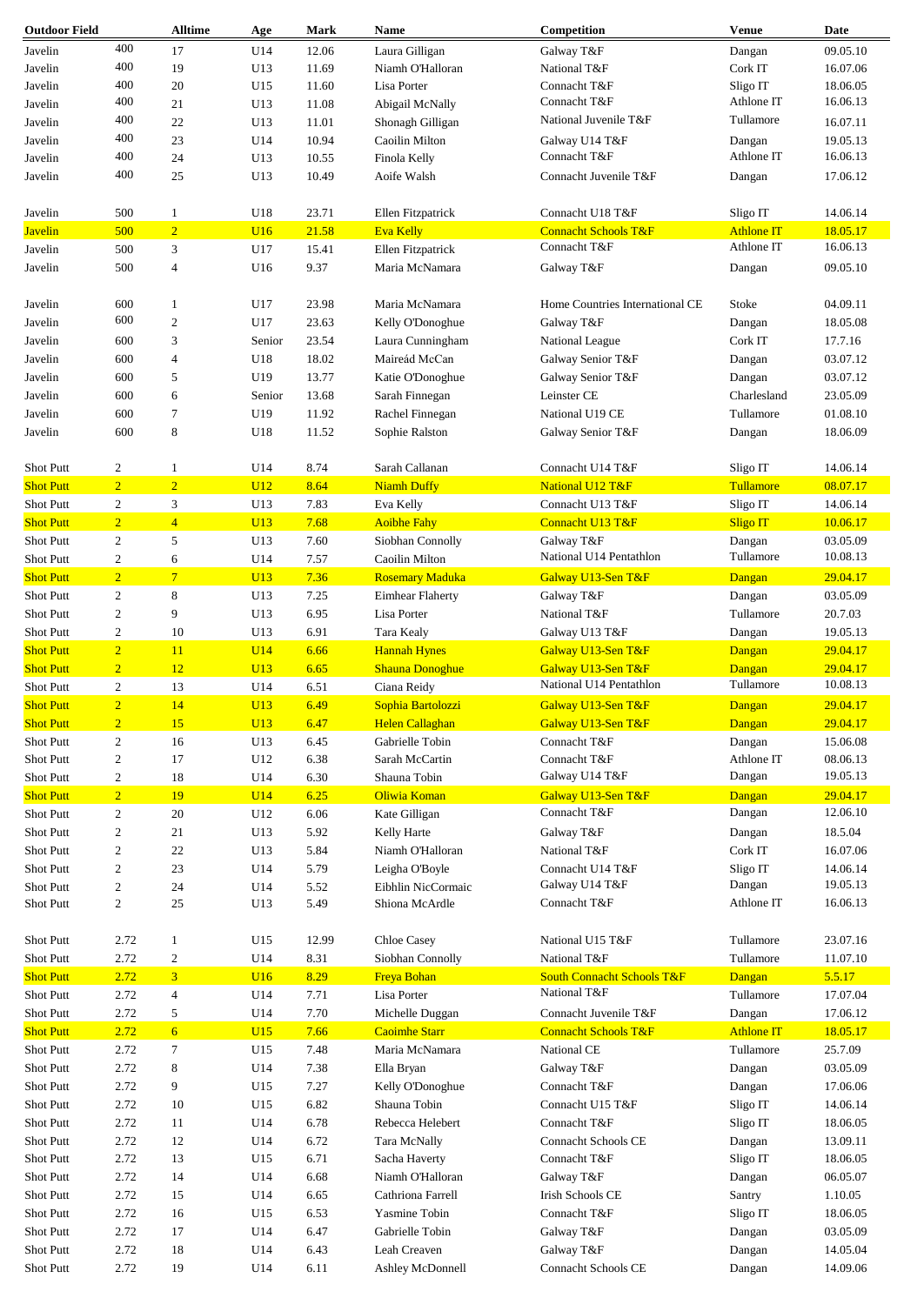| <b>Outdoor Field</b>    |                | <b>Alltime</b>      | Age             | Mark          | Name                                 | Competition                              | <b>Venue</b>      | Date                 |
|-------------------------|----------------|---------------------|-----------------|---------------|--------------------------------------|------------------------------------------|-------------------|----------------------|
| <b>Shot Putt</b>        | 2.72           | 20                  | U15             | 6.08          | <b>Edel Farrelly</b>                 | <b>Connacht Schools T&amp;F</b>          | <b>Athlone IT</b> | 18.05.17             |
| Shot Putt               | 2.72           | 21                  | U15             | 6.06          | Sophie Ralston                       | <b>Connacht Schools CE</b>               | Dangan            | 14.09.06             |
| Shot Putt               | 2.72           | 22                  | U14             | 5.85          | Orla Ryan                            | Connacht Schools CE                      | Tullamore         | 21.09.07             |
| Shot Putt               | 2.72           | 23                  | U14             | 5.73          | Aisling Keady                        | <b>Connacht Schools CE</b>               |                   | 18.09.12             |
|                         |                |                     |                 |               |                                      |                                          | Dangan            |                      |
| <b>Shot Putt</b>        | 2.72           | 24                  | U14             | 5.62          | Tara Hand                            | Connacht Juvenile T&F                    | Dangan            | 17.06.12             |
| Shot Putt               | 2.72           | 25                  | U14             | 5.52          | Debi Kenny                           | Connacht Schools CE                      | Tullamore         | 21.09.07             |
| <b>Shot Putt</b>        | $\overline{3}$ | $\overline{1}$      | U16             | 13.18         | <b>Chloe Casey</b>                   | Galway U13-Sen T&F                       | Dangan            | 29.04.17             |
| Shot Putt               | 3              | $\sqrt{2}$          | U18             | 9.10          | Maria McNamara                       | Connacht Juvenile T&F                    | Dangan            | 17.06.12             |
| <b>Shot Putt</b>        | $\overline{3}$ | $\overline{3}$      | U16             | 8.52          | <b>Eva Kelly</b>                     | <b>South Connacht Schools T&amp;F</b>    | <b>Athlone IT</b> | 11.05.17             |
|                         |                |                     |                 |               |                                      |                                          |                   |                      |
| Shot Putt               | 3              | $\overline{4}$      | U18             | 8.08          | Maireád McCan                        | Connacht Juvenile T&F                    | Dangan            | 17.06.12             |
| <b>Shot Putt</b>        | 3              | 5                   | U16             | 7.16          | Tara McNally                         | National U16 Pentathlon                  | Tullamore         | 10.08.13             |
| <b>Shot Putt</b>        | 3.25           | $\mathbf{1}$        | U17             | 8.13          | Maria McNamara                       | National Juvenile T&F                    | Tullamore         | 23.07.11             |
|                         |                |                     |                 |               |                                      |                                          |                   |                      |
| Shot Putt               | 3.25           | 2                   | U16             | 7.71          | Ella Bryan                           | Connacht Schools CE                      | Athlone IT        | 15.09.10             |
| Shot Putt               | 3.25           | 3                   | U16             | 7.21          | Rebecca Helebert                     | Galway T&F                               | Dangan            | 06.05.07             |
| Shot Putt               | 3.25           | $\overline{4}$      | U16             | 7.04          | Cathriona Farrell                    | <b>Connacht Schools CE</b>               | Dangan            | 14.09.06             |
| Shot Putt               | 3.25           | 5                   | U15             | 6.45          | Ellen Fitzpatrick                    | <b>Connacht Schools CE</b>               | Dangan            | 13.09.11             |
| Shot Putt               | 3.25           | 6                   | U16             | 6.35          | Leah Creaven                         | <b>Connacht Schools CE</b>               | Dangan            | 14.09.06             |
| Shot Putt               | 3.25           | 7                   | U16             | 6.35          | Yasmine Tobin                        | Galway T&F                               | Dangan            | 26.05.06             |
|                         |                |                     |                 |               |                                      |                                          |                   |                      |
| Shot Putt               | 3.25           | 8                   | U16             | 6.29          | Sinead Gaffney                       | <b>Irish Schools CE</b>                  | Santry            | 25.9.10              |
| Shot Putt               | 3.25           | 9                   | U16             | 5.57          | Ashley McDonnell                     | National Schools CE                      | Santry            | 29.09.07             |
| Shot Putt               | 4              | $\mathbf{1}$        | U19             | 8.36          | Katie O'Donoghue                     | <b>Connacht Schools CE</b>               | Dangan            | 18.09.12             |
| Shot Putt               |                |                     |                 |               |                                      |                                          |                   |                      |
|                         | $\overline{4}$ | 2                   | U17             | 8.29          | Melissa Mullins                      | <b>Connacht Schools CE</b>               | Dangan            | 13.09.11             |
| Shot Putt               | $\overline{4}$ | 3                   | U17             | 7.91          | Maria McNamara                       | <b>Irish Schools CE</b>                  | Santry            | 24.09.11             |
| Shot Putt               | $\overline{4}$ | $\overline{4}$      | Senior          | 7.44          | Sarah Finnegan                       | National Senior CE                       | Tullamore         | 01.08.10             |
| Shot Putt               | $\overline{4}$ | 5                   | U18             | 7.32          | Kelly O'Donoghue                     | Galway T&F                               | Dangan            | 03.05.09             |
| Shot Putt               | $\overline{4}$ | 6                   | Senior          | 6.37          | Mary Porter                          | Galway T&F                               | Dangan            | 26.05.06             |
| Shot Putt               | $\overline{4}$ | $\tau$              | U18             | 6.35          | Sineád Gaffney                       | <b>Irish Schools CE</b>                  | Santry            | 29.09.12             |
| <b>Shot Putt</b>        | $\overline{4}$ | 8                   | U18             | 5.99          | Rachel Finnegan                      | Leinster CE                              | Charlesland       | 23.05.09             |
|                         |                |                     |                 |               |                                      |                                          |                   |                      |
| <b>Shot Putt</b>        | $\overline{4}$ | 9                   | U19             | 5.76          | Ashley McDonnell                     | Tir Chonaill Open T&F                    | Donegal Town      | 24.04.11             |
| <b>Shot Putt</b>        | $\overline{4}$ | 10                  | U17             | 5.67          | Claire Ryder                         | <b>Connacht Schools CE</b>               | Dangan            | 13.09.11             |
| Shot Putt               | $\overline{4}$ | 11                  | U17             | 5.49          | Karen Roche                          | Connacht Schools CE                      | Athlone IT        | 15.09.10             |
| Shot Putt               | $\overline{4}$ | 12                  | U17             | 5.22          | Sophie Ralston                       | <b>Irish Schools CE</b>                  | Santry            | 27.09.08             |
| <b>Shot Putt</b>        | $\overline{4}$ | 13                  | U17             | 4.98          | Jessica Heneghan                     | <b>Connacht Schools CE</b>               | Dangan            | 13.09.11             |
|                         |                |                     |                 |               |                                      |                                          |                   |                      |
| Discus                  | 0.75           | $\mathbf{1}$        | U15             | 16.70         | Lisa Porter                          | Connacht T&F                             | Sligo IT          | 18.06.05             |
| <b>Discus</b>           | 0.75           | $\overline{2}$      | U14             | 15.78         | <b>Hannah Hynes</b>                  | Connacht U14 T&F                         | <b>Sligo IT</b>   | 17.06.17             |
| <b>Discus</b>           | 0.75           | 3                   | U14             | 15.55         | Oliwia Koman                         | Connacht U14 T&F                         | <b>Sligo IT</b>   | 17.06.17             |
| Discus                  | 0.75           | $\overline{4}$      | U14             | 15.02         | Shauna Tobin                         | Galway U14 T&F                           | Dangan            | 19.05.13             |
| <b>Discus</b><br>Discus | 0.75<br>0.75   | $\overline{5}$<br>6 | U15<br>U14      | 11.80<br>8.55 | <b>Annie Dehora</b><br>Leah Farrelly | Galway U13-Sen T&F<br>Galway U13-Sen T&F | Dangan<br>Dangan  | 29.04.17<br>29.04.17 |
|                         |                |                     |                 |               |                                      |                                          |                   |                      |
| <b>Discus</b>           | $\mathbf{1}$   | $\mathbf{1}$        | U16             | 33.39         | <b>Chloe Casey</b>                   | <b>Celtic Games International</b>        | <b>Santry</b>     | 05.08.17             |
| <b>Discus</b>           | 1              | $\overline{c}$      | U16             | 16.48         | Emma Urquhart                        | South Connacht Schools T&F               | Athlone IT        | 5.5.16               |
| Discus                  | 1              | 3                   | Senior          | 16.29         | Sarah Finnegan                       | Galway Senior T&F                        | Dangan            | 01.07.10             |
|                         |                |                     |                 |               |                                      |                                          |                   |                      |
| <b>Hammer</b>           | 2.5            | $\mathbf{1}$        | <b>U14</b>      | 5.50          | <b>Leah Farrelly</b>                 | Galway U13-Sen T&F                       | Dangan            | 29.04.17             |
| <b>Hammer</b>           | 2.5            | $\overline{2}$      | U14             | 5.30          | <b>Hannah Hynes</b>                  | Galway U13-Sen T&F                       | Dangan            | 29.04.17             |
|                         |                |                     |                 |               |                                      |                                          |                   |                      |
| Long Jump               |                | 1                   | Senior          | 6.56          | William Finnegan                     | National League                          | Tullamore         | 27.7.08              |
| Long Jump               |                | $\overline{c}$      | U19             | 6.32          | Aidan Conneely                       | Galway U19 T&F                           | Dangan            | 2.5.15               |
| Long Jump               |                | $\overline{3}$      | <b>U18</b>      | 6.26          | <b>Jerry Keary</b>                   | Connacht U18 T&F                         | <b>Sligo IT</b>   | 17.06.17             |
| Long Jump               |                | $\overline{4}$      | U17             | 6.12          | Daniel Callanan-Forde                | National U17 T&F                         | Tullamore         | 10.07.16             |
| Long Jump               |                | 5                   | U19             | 5.92          | Matthew McKernan                     | National U19 T&F                         | Tullamore         | 10.07.16             |
| <b>Long Jump</b>        |                | 6                   | U <sub>19</sub> | 5.88          | <b>Ben Garrard</b>                   | Connacht U19 T&F                         | <b>Sligo IT</b>   | 17.06.17             |
| Long Jump               |                | $\tau$              | U17             | 5.84          | Tomás Keehan                         | Connacht T&F                             | Athlone IT        | 20.06.09             |
|                         |                |                     |                 |               |                                      |                                          |                   |                      |
| Long Jump               |                | 8                   | U17             | 5.61          | <b>Niall Rooney</b>                  | Connacht T&F                             | Athlone IT        | 20.06.09             |
| <b>Long Jump</b>        |                | 9                   | U20             | 5.58          | <b>Paul Armstrong</b>                | <b>South Connacht Schools T&amp;F</b>    | <b>Athlone IT</b> | 11.05.17             |
| Long Jump               |                | $10\,$              | U18             | 5.55          | <b>Niall Higgins</b>                 | Galway T&F                               | Dangan            | 09.05.10             |
| <b>Long Jump</b>        |                | 11                  | <b>U18</b>      | 5.53          | <b>Louis Molloy</b>                  | Galway U13-Sen T&F                       | Dangan            | 29.04.17             |
| Long Jump               |                | 12                  | U16             | 5.40          | <b>Garvin Surlis</b>                 | <b>Connacht Schools T&amp;F</b>          | <b>Athlone IT</b> | 18.05.17             |
| Long Jump               |                | 13                  | U17             | 5.39          | David Farrell                        | Connacht T&F                             | Dangan            | 19.06.10             |
| Long Jump               |                | 14                  | U18             | 5.37          | Aaron McDonnell                      | Connacht T&F                             | Athlone IT        | 16.06.13             |
| Long Jump               |                | 15                  | U16             | 5.24          | Cormac Dillon                        | Irish Schools T&F                        | Tullamore         | 30.5.09              |
| Long Jump               |                | 16                  | U16             | 5.21          | <b>Conor Roberts</b>                 | <b>Connacht Schools T&amp;F</b>          | <b>Athlone IT</b> | 18.05.17             |
| Long Jump               |                | 17                  | U14             | 5.10          | Kelvin Olayemi                       | Galway T&F                               | Dangan            | 09.05.10             |
|                         |                |                     |                 |               |                                      |                                          |                   |                      |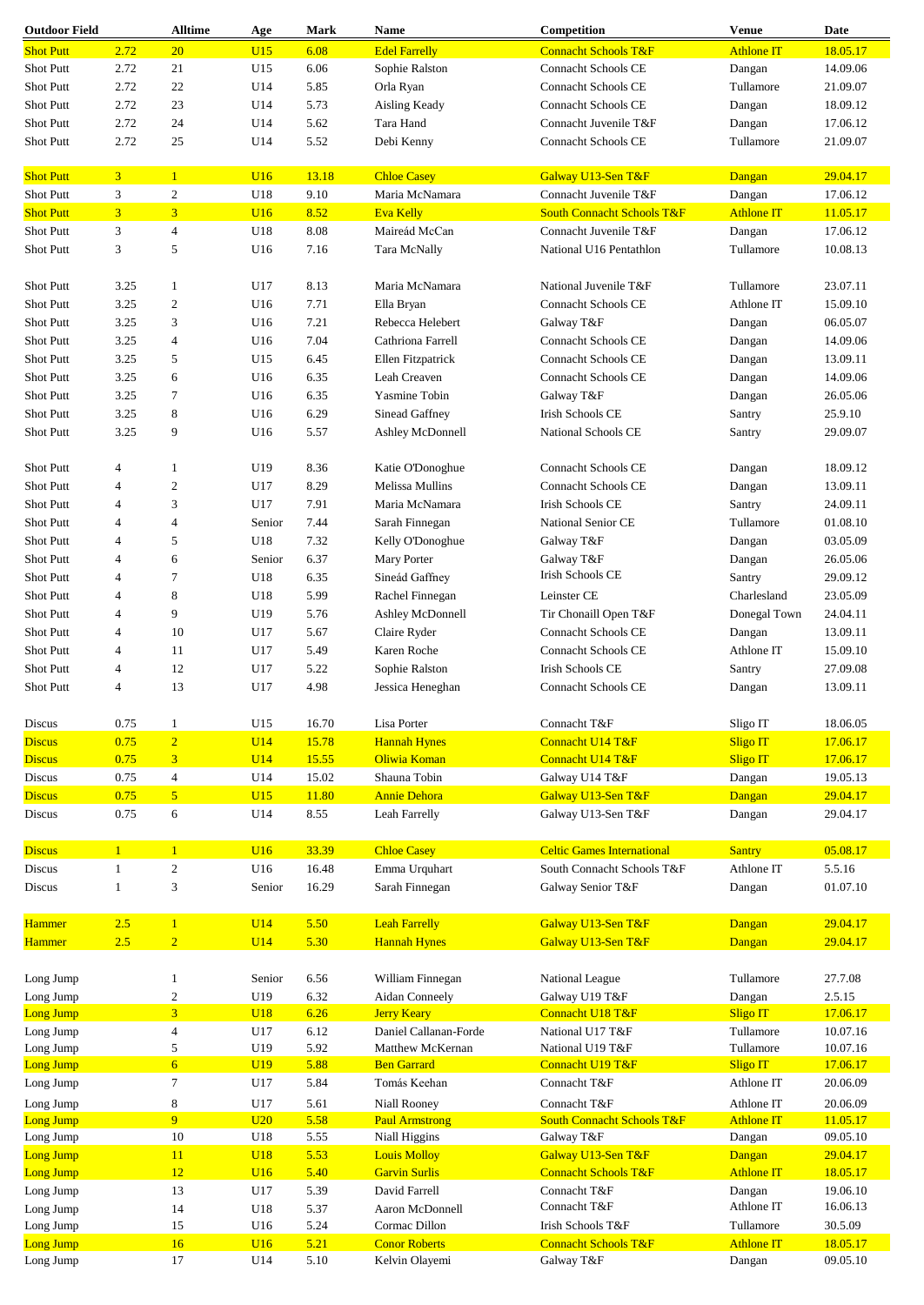| <b>Outdoor Field</b>          | <b>Alltime</b>   | Age                  | <b>Mark</b>  | Name                           | Competition                           | <b>Venue</b>        | Date     |
|-------------------------------|------------------|----------------------|--------------|--------------------------------|---------------------------------------|---------------------|----------|
| Long Jump                     | 18               | U15                  | 4.97         | Jordan Connaughton             | National Juvenile T&F                 | Tullamore           | 14.07.12 |
| Long Jump                     | 19               | U18                  | 4.96         | Paul Joyce                     | National League                       | Tullamore           | 22.07.12 |
| Long Jump                     | 20               | U16                  | 4.88         | Damien O'Boyle                 | Connacht Schools CE                   | Dangan              | 18.09.12 |
|                               | 21               |                      | 4.76         | Peter O'Sullivan               | Clare T&F                             | Ennis Track         | 27.5.10  |
| Long Jump                     |                  | Senior               |              |                                |                                       |                     |          |
| Long Jump                     | 22               | U14                  | 4.74         | <b>Lukas Schukat</b>           | Galway U13-Sen T&F                    | Dangan              | 29.04.17 |
| Long Jump                     | 23               | U15                  | 4.71         | <b>Paschal Walsh</b>           | Galway U13-Sen T&F                    | Dangan              | 29.04.17 |
| <b>Long Jump</b>              | 24               | U15                  | 4.66         | <b>Lughaidh Morgan</b>         | Galway U13-Sen T&F                    | Dangan              | 29.04.17 |
| Long Jump                     | 25               | U18                  | 4.65         | Conor O'Donoghue               | Connacht U18 T&F                      | Sligo IT            | 14.06.14 |
| Triple Jump                   | 1                | Senior               | 13.25        | William Finnegan               | National T&F                          | Santry              | 22.7.06  |
| Triple Jump                   | $\sqrt{2}$       | U19                  | 12.98        | Matthew McKernan               | <b>Irish Schools T&amp;F</b>          | Tullamore           | 04.06.16 |
| Triple Jump                   | 3                | U17                  | 12.64        | Daniel Callanan-Forde          | National U17 T&F                      | Tullamore           | 23.07.16 |
| Triple Jump                   | $\overline{4}$   | U17                  | 12.09        | <b>Niall Rooney</b>            | National Juvenile T&F                 | Tullamore           | 11.07.09 |
| Triple Jump                   | 5                | U17                  | 11.73        | Tomás Keehan                   | National Juvenile T&F                 | Tullamore           | 11.07.09 |
| <b>Triple Jump</b>            | $\overline{6}$   | U15                  | 10.33        | <b>Conor Trehy</b>             | National U15 T&F                      | <b>Tullamore</b>    | 16.07.17 |
| <b>Triple Jump</b>            | $\overline{7}$   | U16                  | 9.85         | <b>Garvin Surlis</b>           | National U16 T&F                      | Tullamore           | 09.07.17 |
| Triple Jump                   | $\,8\,$          | Senior               | 9.48         | Seamus Lynch                   | Galway Senior T&F                     | Dangan              | 04.07.13 |
| Triple Jump                   | 9                | U15                  | 8.42         | Aidan Jennings                 | Connacht T&F                          | Dangan              | 16.06.07 |
| <b>Triple Jump</b>            | 10               | U15                  | 7.72         | Lewis Ryan                     | Galway U13-Sen T&F                    | Dangan              | 29.04.17 |
| Triple Jump                   | 11               | U16                  | 7.68         | <b>Anthony Ralston</b>         | Connacht T&F                          | Dangan              | 14.06.03 |
| <b>High Jump</b>              | $\mathbf{1}$     | <b>U18</b>           | 2.07         | <b>Jerry Keary</b>             | <b>National League Round 2</b>        | Templemore          | 30.07.17 |
| High Jump                     | $\overline{c}$   | U18                  | 1.80         | Tomás Keehan                   | Connacht T&F                          | Dangan              | 19.06.10 |
| High Jump                     | 3                | U18                  | 1.70         | <b>Niall Rooney</b>            | Irish Schools T&F                     | Tullamore           | 05.06.10 |
| High Jump                     | $\overline{4}$   | U16                  | 1.65         | Damien O'Boyle                 | South Connacht Schools T&F            | Athlone IT          | 02.05.12 |
| <b>High Jump</b>              | $\overline{4}$   | U16                  | 1.65         | <b>Ryan Gallagher</b>          | <b>South Connacht Schools T&amp;F</b> | <b>Athlone IT</b>   | 11.05.17 |
| High Jump                     | $\overline{4}$   | Senior               | 1.65         | Diarmuid Quill                 | Galway T&F                            | Dangan              | 26.05.06 |
| High Jump                     | $\overline{4}$   | Senior               | 1.65         | William Finnegan               | Galway T&F                            | Dangan              | 31.05.07 |
| <b>High Jump</b>              | $\overline{8}$   | U20                  | 1.60         | <b>Paul Armstrong</b>          | <b>South Connacht Schools T&amp;F</b> | <b>Athlone IT</b>   | 11.05.17 |
| <b>High Jump</b>              | 9                | U14                  | 1.58         | <b>Lukas Schukat</b>           | National U14 T&F                      | <b>Tullamore</b>    | 09.07.17 |
| <b>High Jump</b>              | 10               | U13                  | 1.56         | <b>Evan Hallinan</b>           | National U13 T&F                      | Tullamore           | 08.07.17 |
| High Jump                     | 11               | U16                  | 1.55         | Oisin McNally                  | South Connacht Schools T&F            | Dangan              | 14.04.11 |
| High Jump                     | 11               | U17                  | 1.55         | <b>Ross Haverty</b>            | South Connacht Schools T&F            | Dangan              | 28.04.10 |
| High Jump                     | 13               | U14                  | 1.51         | Sean Delaney                   | National U14 Pentathlon               | Tullamore           | 10.08.13 |
| High Jump                     | 14               | U13                  | 1.43         | <b>Jack Raftery</b>            | National T&F                          | Tullamore           | 15.07.07 |
| High Jump                     | 15               | U13                  | 1.41         | Michael Hand                   | Connacht T&F                          | Athlone IT          | 16.06.13 |
| <b>High Jump</b>              | 16               | U13                  | 1.40         | <b>Cian Lavan</b>              | Galway U13-Sen T&F                    | Dangan              | 29.04.17 |
| High Jump                     | 16               | U14                  | 1.40         | Daniel Callanan-Forde          | National U14 Pentathlon               | Tullamore           | 10.08.13 |
| High Jump                     | 16               | U15                  | 1.40         | Diarmuid Prendergast           | Connacht Schools CE                   | Athlone IT          | 15.09.10 |
| <b>High Jump</b>              | 16               | U15                  | 1.40         | <b>James Furey</b>             | National U15 T&F                      | <b>Tullamore</b>    | 16.07.17 |
|                               |                  |                      |              | Seamus Lynch                   | Galway Senior T&F                     | Dangan              | 09.07.13 |
| Hıgh Jump<br><b>High Jump</b> | 16<br>21         | Senior<br><b>U14</b> | 1.40<br>1.35 | <b>Conor Hoade</b>             | Galway U13-Sen T&F                    | Dangan              | 29.04.17 |
| High Jump                     | 21               | U14                  | 1.35         | David Farrell                  | Galway T&F                            | Dangan              | 06.05.07 |
| High Jump                     | 21               | U14                  | 1.35         | Jim Crowley                    | Connacht Juvenile T&F                 | Dangan              | 17.06.12 |
| <b>High Jump</b>              | 21               | U15                  | 1.35         | <b>Paschal Walsh</b>           | Galway U13-Sen T&F                    | Dangan              | 29.04.17 |
| <b>High Jump</b>              | 24               | U13                  | 1.30         | <b>Calvin Ryan</b>             | Galway U13-Sen T&F                    | Dangan              | 29.04.17 |
| High Jump                     |                  |                      |              |                                | National U13 T&F                      | Tullamore           | 10.07.16 |
|                               | 24<br>24         | U13                  | 1.30<br>1.30 | Liam McDonagh<br>Padraic Tobin | Connacht T&F                          |                     | 17.06.06 |
| High Jump<br>High Jump        | 24               | U13<br>U13           | 1.30         | Robert Urquhart                | National U13 T&F                      | Dangan<br>Tullamore | 10.07.16 |
|                               | 24               |                      |              |                                |                                       |                     |          |
| High Jump                     |                  | U14                  | 1.30         | Sam McArdle                    | Connacht Juvenile T&F                 | Dangan              | 17.06.12 |
| Pole Vault                    | $\mathbf{1}$     | Senior               | 2.20         | William Finnegan               | National Senior CE                    | Tullamore           | 01.08.10 |
| <b>Ball Throw</b>             | $\mathbf{1}$     | U12                  | 39.93        | David Byrne                    | Galway T&F                            | Dangan              | 10.05.03 |
| <b>Ball Throw</b>             | $\mathfrak{2}$   | U12                  | 34.73        | Oisin O'Brien                  | Connacht T&F                          | Dangan              | 12.06.10 |
| <b>Ball Throw</b>             | $\mathfrak{Z}$   | U12                  | 34.63        | Dylan Finn                     | Connacht T&F                          | Dangan              | 12.06.10 |
| <b>Ball Throw</b>             | $\overline{4}$   | U12                  | 34.44        | Nathan Lynskey                 | Connacht T&F                          | Dangan              | 12.06.10 |
| <b>Ball Throw</b>             | 5                | U11                  | 34.24        | Conor Tarpey                   | Connacht T&F                          | Sligo IT            | 10.06.06 |
| <b>Ball Throw</b>             | 6                | U12                  | 33.55        | Jason Kennedy                  | Galway T&F                            | Dangan              | 06.05.05 |
| <b>Ball Throw</b>             | $\boldsymbol{7}$ | U12                  | 33.50        | Stephen O'Connor               | National Juvenile T&F                 | Tullamore           | 16.07.11 |
| <b>Ball Throw</b>             | $\,$ 8 $\,$      | U11                  | 31.54        | John Kerse                     | National T&F                          | Tullamore           | 13.07.03 |
| <b>Ball Throw</b>             | 9                | U11                  | 30.66        | Cathal Coppinger               | Connacht T&F                          | Dangan              | 11.06.05 |
| <b>Ball Throw</b>             | 10               | U12                  | 30.55        | Cormac Dillon                  | Connacht T&F                          | Dangan              | 11.06.05 |
| <b>Ball Throw</b>             | 11               | U11                  | 30.08        | <b>Brian Tarpey</b>            | Connacht T&F                          | Sligo IT            | 10.06.06 |
| <b>Ball Throw</b>             | 12               | U12                  | 29.26        | Sam McArdle                    | Connacht T&F                          | Dangan              | 12.06.10 |
| <b>Ball Throw</b>             | 13               | U10                  | 29.25        | Andrew Greaney                 | Connacht T&F                          | Sligo IT            | 10.06.06 |
| <b>Ball Throw</b>             | 14               | U <sub>9</sub>       | 27.93        | Dean Moran                     | National T&F                          | Templemore          | 27.06.09 |
| <b>Ball Throw</b>             | 15               | U11                  | 27.32        | Padraic Hannon                 | Connacht T&F                          | Dangan              | 11.06.05 |
| <b>Ball Throw</b>             | 16               | U13                  | 27.00        | Liam Dundon                    | Galway T&F                            | Dangan              | 26.05.06 |
|                               | 17               |                      |              |                                |                                       |                     |          |
| <b>Ball Throw</b>             |                  | U13                  | 26.95        | Aidan Jennings                 | Connacht T&F                          | Sligo IT            | 18.06.05 |
| <b>Ball Throw</b>             | 18               | U10                  | 26.89        | Sean Cahill                    | Galway T&F                            | Dangan              | 12.05.12 |
| <b>Ball Throw</b>             | 19               | U11                  | 26.46        | Mark O'Brien                   | Connacht T&F                          | Dangan              | 12.06.10 |
| <b>Ball Throw</b>             | 20               | U12                  | 26.40        | Oisin Tegeler                  | Galway T&F                            | Dangan              | 21.05.04 |
| <b>Ball Throw</b>             | 21               | U10                  | 25.94        | Niall O'Donnell                | Galway T&F                            | Dangan              | 05.05.06 |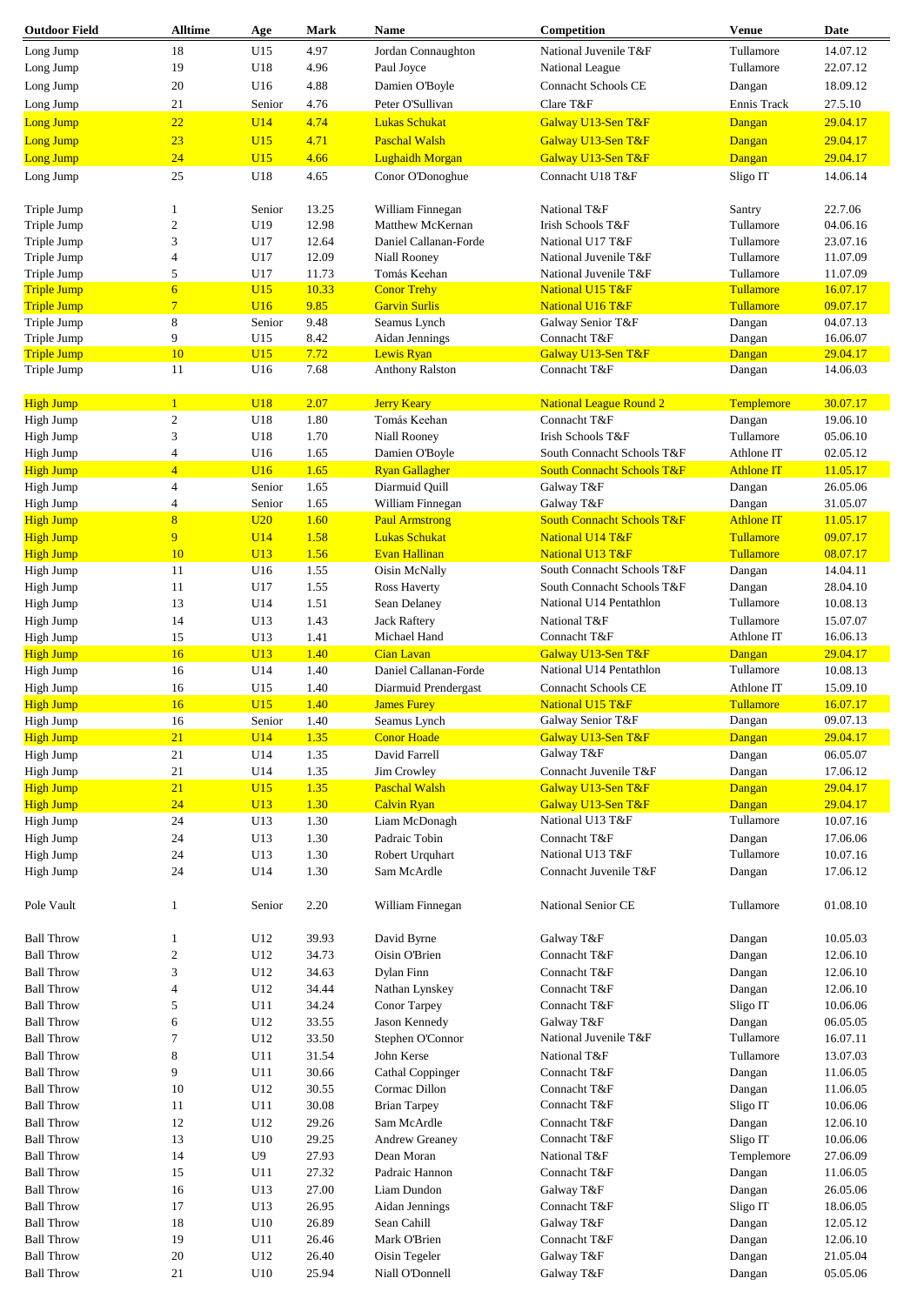| <b>Outdoor Field</b> |     | <b>Alltime</b>          | Age | Mark  | Name                    | Competition                | <b>Venue</b>      | Date     |
|----------------------|-----|-------------------------|-----|-------|-------------------------|----------------------------|-------------------|----------|
| <b>Ball Throw</b>    |     | 22                      | U10 | 25.93 | <b>Jack Raftery</b>     | Galway T&F                 | Dangan            | 21.05.04 |
| <b>Ball Throw</b>    |     | 23                      | U11 | 25.90 | Adam Lawlor-Smalle      | Galway T&F                 | Dangan            | 02.05.09 |
| <b>Ball Throw</b>    |     | 24                      | U11 | 25.60 | Vincent Boyle           | Galway T&F                 | Dangan            | 07.05.11 |
| <b>Ball Throw</b>    |     | 25                      | U12 | 25.58 | David Concannon         | Connacht T&F               | Dangan            | 11.06.05 |
|                      |     |                         |     |       |                         |                            |                   |          |
| Turbo Javelin        |     | 1                       | U12 | 28.62 | Oisin Keane             | National U12 T&F           | Tullamore         | 11.07.15 |
| Turbo Javelin        |     | $\overline{\mathbf{c}}$ | U11 | 21.79 | Liam McDonagh           | National U11 T&F           | Tullamore         | 21.06.14 |
| Turbo Javelin        |     | 3                       | U11 | 20.96 | Darragh Kearney         | National Juvenile T&F      | Tullamore         | 03.07.16 |
| Turbo Javelin        |     | $\overline{4}$          | U11 | 20.92 | Conor Trehy             | Connacht T&F               | Athlone IT        | 08.06.13 |
| Turbo Javelin        |     | 5                       | U12 | 20.53 | <b>Adam Jordan</b>      | Connacht U9-13 T&F         | <b>Sligo IT</b>   | 10.06.17 |
| Turbo Javelin        |     | 6                       | U12 | 20.39 | Jack Fitzgerald         | Connacht U12 T&F           | Sligo IT          | 07.06.14 |
| Turbo Javelin        |     | 7                       | U11 | 18.45 | Robert Urquhart         | Connacht U11 T&F           | Sligo IT          | 07.06.14 |
| Turbo Javelin        |     | 8                       | U11 | 17.86 | Cormac Regan            | Connacht T&F               | Dangan            | 11.06.16 |
| Turbo Javelin        |     | 9                       | U11 | 16.20 | Oisin Quirke            | Galway U11 T&F             | Dangan            | 03.05.14 |
| Turbo Javelin        |     | 10                      | U11 | 16.07 | Darragh Kelly           | Connacht U11 T&F           | <b>Sligo IT</b>   | 10.06.17 |
| Turbo Javelin        |     | 11                      | U10 | 15.84 | <b>Sean Hoade</b>       | National U10 T&F           | Tullamore         | 24.06.17 |
| Turbo Javelin        |     | 12                      | U12 | 15.51 | <b>Conor Roberts</b>    | Connacht T&F               | Athlone IT        | 08.06.13 |
| Turbo Javelin        |     | 13                      | U11 | 15.46 | Michael Leahy           | Connacht U11 T&F           | Sligo IT          | 07.06.14 |
| Turbo Javelin        |     | 14                      | U10 | 15.30 | Cormac Conneely         | Connacht U10 T&F           | Sligo IT          | 07.06.14 |
| Turbo Javelin        |     | 15                      | U12 | 14.86 | James Harrison          | Connacht U12 T&F           | Sligo IT          | 07.06.14 |
| Turbo Javelin        |     | 16                      | U12 | 14.59 | Sean Cotter             | Connacht U12 T&F           | Sligo IT          | 07.06.14 |
| Turbo Javelin        |     | 17                      | U10 | 14.40 | Dillan Martyn           | Connacht T&F               | Dangan            | 11.06.16 |
| Turbo Javelin        |     | 18                      | U12 | 14.33 | <b>Callum Brady</b>     | Galway U9-12 T&F           | Dangan            | 07.05.17 |
| Turbo Javelin        |     | 19                      | U11 | 13.91 | Cathal Hannon           | Galway U11 T&F             | Dangan            | 03.05.14 |
| <b>Turbo Javelin</b> |     | 20                      | U12 | 13.77 | <b>Cormac McFadden</b>  | Connacht U9-13 T&F         | <b>Sligo IT</b>   | 10.06.17 |
| <b>Turbo Javelin</b> |     | 21                      | U11 | 13.34 | <b>Rian Middleton</b>   | Connacht U11 T&F           | <b>Sligo IT</b>   | 10.06.17 |
| Turbo Javelin        |     | 22                      | U10 | 13.17 | Michael Trehy           | National T&F               | Finn Valley       | 29.06.13 |
| Turbo Javelin        |     | 23                      | U10 | 12.90 | Jack Murray             | Connacht T&F               | Dangan            | 11.06.16 |
| Turbo Javelin        |     | 24                      | U10 | 12.70 | <b>Joseph O'Dwyer</b>   | Connacht U10 T&F           | <b>Sligo IT</b>   | 10.06.17 |
| Turbo Javelin        |     | 25                      | U11 | 12.32 | Fabian Fleetwood        | Connacht U11 T&F           | Sligo IT          | 07.06.14 |
|                      |     |                         |     |       |                         |                            |                   |          |
| <b>Javelin</b>       | 400 | $\mathbf{1}$            | U14 | 31.50 | <b>Liam Mcdonagh</b>    | Galway U13-Sen T&F         | Dangan            | 29.04.17 |
| Javelin              | 400 | $\boldsymbol{2}$        | U14 | 31.06 | Paul McGill             | Connacht T&F               | Sligo IT          | 16.06.07 |
| Javelin              | 400 | 3                       | U13 | 29.87 | Michael Hand            | National U14 T&F           | Tullamore         | 07.07.13 |
| Javelin              | 400 | $\overline{4}$          | U14 | 28.40 | Oisin McNally           | Galway T&F                 | Dangan            | 03.05.09 |
| <b>Javelin</b>       | 400 | 5                       | U14 | 28.27 | <b>Oisin Keane</b>      | National U14 T&F           | <b>Tullamore</b>  | 08.07.17 |
| Javelin              | 400 | 6                       | U14 | 26.90 | Sean Hannon             | National T&F               | Tullamore         | 10.07.05 |
| <b>Javelin</b>       | 400 | $7\phantom{.0}$         | U14 | 25.90 | <b>Robert Urquhart</b>  | Galway U13-Sen T&F         | Dangan            | 29.04.17 |
| Javelin              | 400 | 8                       | U14 | 23.86 | Ciaran Nevin            | Connacht T&F               | Dangan            | 19.06.10 |
| Javelin              | 400 | 9                       | U14 | 23.66 | Damien O'Boyle          | Connacht T&F               | Dangan            | 19.06.10 |
| Javelin              | 400 | $10\,$                  | U14 | 22.80 | David Porter            | Galway T&F                 | $\mathbf{D}angan$ | 27.05.05 |
| Javelin              | 400 | 11                      | U14 | 22.47 | Andrew O'Boyle          | National Juvenile T&F      | Tullamore         | 16.07.11 |
| Javelin              | 400 | 12                      | U14 | 21.15 | Sean Cahill             | National U14 T&F           | Tullamore         | 10.07.16 |
| Javelin              | 400 | 13                      | U14 | 19.98 | Cathal Coppinger        | Connacht T&F               | Dangan            | 15.06.08 |
| Javelin              | 400 | 14                      | U13 | 19.51 | Cian Waters             | Connacht Juvenile T&F      | Dangan            | 17.06.12 |
| Javelin              | 400 | 15                      | U14 | 19.27 | Nathan Lynskey          | Connacht Juvenile T&F      | Dangan            | 17.06.12 |
| Javelin              | 400 | 16                      | U13 | 19.22 | Garvin Surlis           | Connacht U13 T&F           | Sligo IT          | 14.06.14 |
| <b>Javelin</b>       | 400 | 17                      | U13 | 18.75 | <b>Kenneth O'Connor</b> | Galway U13-Sen T&F         | Dangan            | 29.04.17 |
| Javelin              | 400 | 18                      | U14 | 17.16 | Cormac Dillon           | Connacht T&F               | Sligo IT          | 16.06.07 |
| <b>Javelin</b>       | 400 | 19                      | U13 | 17.09 | <b>Ryan McDonnell</b>   | Connacht U13 T&F           | <b>Sligo IT</b>   | 10.06.17 |
| Javelin              | 400 | 20                      | U14 | 16.85 | Niall Rooney            | Connacht T&F               | Dangan            | 17.06.06 |
| <b>Javelin</b>       | 400 | 21                      | U13 | 16.84 | <b>Michael Woods</b>    | Galway U13-Sen T&F         | Dangan            | 29.04.17 |
| Javelin              | 400 | 22                      | U13 | 16.25 | Craig McGill            | National T&F               | Antrim            | 06.07.08 |
| Javelin              | 400 | 23                      | U13 | 16.08 | Cathal O'Brien          | Connacht T&F               | Dangan            | 19.06.10 |
| <b>Javelin</b>       | 400 | 24                      | U13 | 16.05 | <b>Calvin Ryan</b>      | Connacht U9-13 T&F         | Sligo IT          | 10.06.17 |
| Javelin              | 400 | 25                      | U14 | 15.71 | Mark O'Brien            | Connacht T&F               | Athlone IT        | 16.06.13 |
|                      |     |                         |     |       |                         |                            |                   |          |
| Javelin              | 500 | 1                       | U15 | 34.80 | Paul McGill             | Galway T&F                 | Dangan            | 18.05.08 |
| Javelin              | 500 | 2                       | U15 | 31.05 | Oisin McNally           | National T&F               | Tullamore         | 11.07.10 |
| Javelin              | 500 | 3                       | U15 | 27.30 | David Porter            | Connacht T&F               | Dangan            | 17.06.06 |
| Javelin              | 500 | $\overline{4}$          | U15 | 24.20 | Andrew O'Boyle          | National Juvenile T&F      | Tullamore         | 14.07.12 |
| <b>Javelin</b>       | 500 | 5                       | U15 | 23.53 | <b>James Furey</b>      | Connacht U15 T&F           | <b>Sligo IT</b>   | 17.06.17 |
| <b>Javelin</b>       | 500 | 6                       | U15 | 22.80 | <b>Conor Trehy</b>      | Galway U13-Sen T&F         | Dangan            | 29.04.17 |
| Javelin              | 500 | 7                       | U15 | 19.54 | Mark Leahy              | Galway T&F                 | Dangan            | 09.05.10 |
| Javelin              | 500 | 8                       | U15 | 19.08 | Cathal Coppinger        | Connacht T&F               | Dangan            | 15.06.08 |
|                      |     |                         |     |       |                         |                            |                   |          |
| Javelin              | 600 | 1                       | U16 | 32.00 | Oisin McNally           | South Connacht Schools T&F | Dangan            | 14.04.11 |
| Javelin              | 600 | $\overline{c}$          | U16 | 30.64 | Paul McGill             | Connacht T&F               | Athlone IT        | 20.06.09 |
| Javelin              | 600 | 3                       | U16 | 26.82 | David Porter            | Galway T&F                 | Dangan            | 06.05.07 |
| Javelin              | 600 | $\overline{4}$          | U16 | 20.61 | Andrew O'Boyle          | Galway U16 T&F             | Dangan            | 19.05.13 |
|                      |     |                         |     |       |                         |                            |                   |          |
| Javelin              | 700 | 1                       | U17 | 22.08 | Jack Leahy              | Galway T&F                 | Dangan            | 09.05.10 |
| Javelin              | 700 | $\boldsymbol{2}$        | U18 | 18.40 | Peadar Harvey           | Galway T&F                 | Dangan            | 09.05.10 |
| Javelin              | 700 | 3                       | U18 | 17.77 | William Finnegan        | National CE                | Tullamore         | 26.07.03 |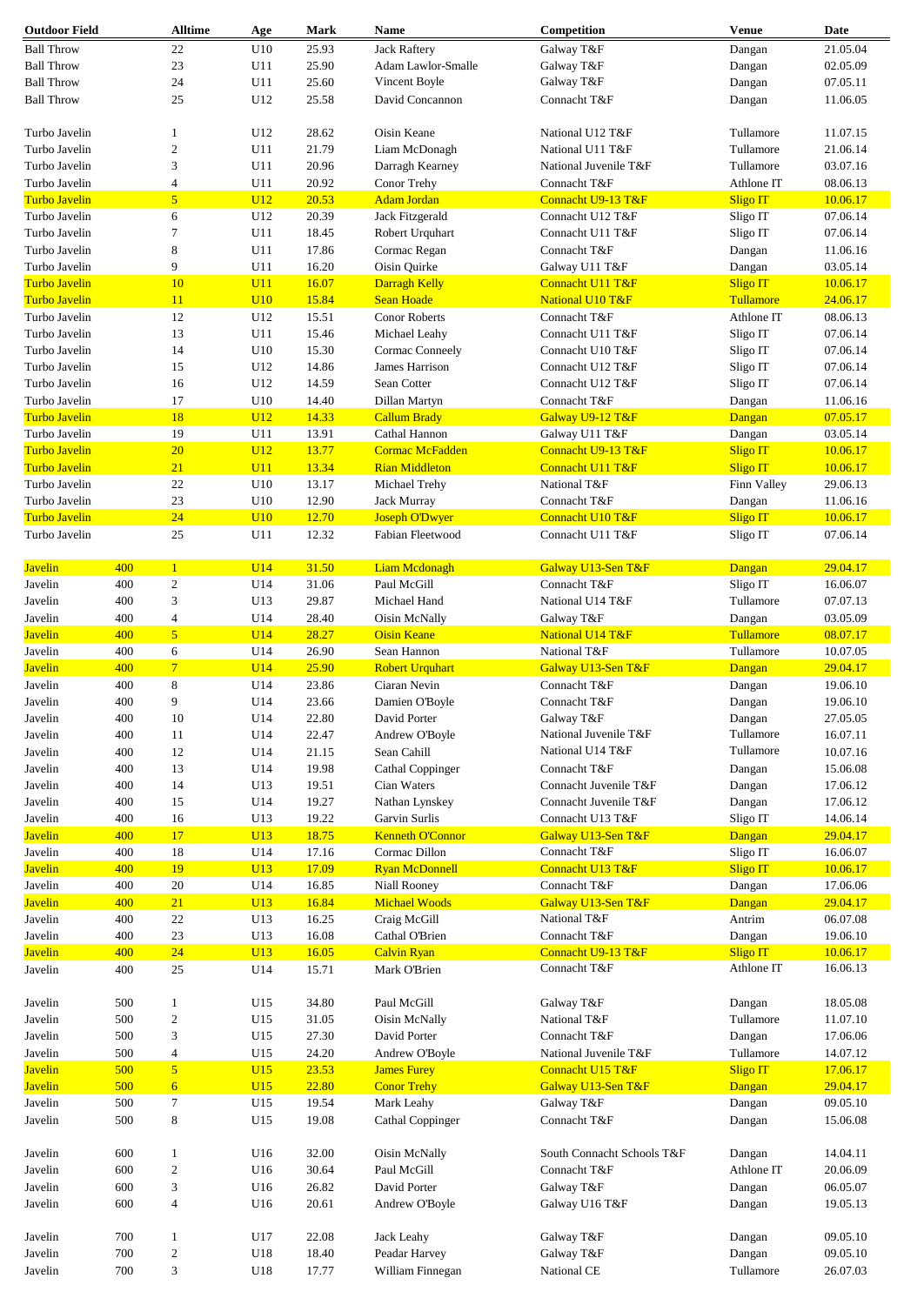| <b>Outdoor Field</b> |                  | <b>Alltime</b>  | Age        | Mark  | Name                   | Competition                    | <b>Venue</b> | Date     |
|----------------------|------------------|-----------------|------------|-------|------------------------|--------------------------------|--------------|----------|
|                      |                  |                 |            |       |                        |                                |              |          |
| Javelin              | 800              | $\mathbf{1}$    | Senior     | 33.17 | <b>Eamonn Waters</b>   | Galway T&F                     | Dangan       | 24.06.10 |
| Javelin              | 800              | $\overline{2}$  | Senior     | 31.31 | Tony Nevin             | National League                | Athlone      | 18.07.10 |
| Javelin              | 800              | 3               | Senior     | 30.77 | William Finnegan       | National Senior CE             | Tullamore    | 01.08.10 |
| Javelin              | 800              | $\overline{4}$  | Senior     | 20.37 | Dara Dolan             | Galway Senior T&F              | Dangan       | 04.07.13 |
| Javelin              | 800              | $\sqrt{5}$      | Senior     | 17.60 | <b>Niall Higgins</b>   | National League                | Tullamore    | 13.02.10 |
| <b>Javelin</b>       | 800              | 6               | Senior     | 14.08 | <b>Gavin Cooney</b>    | <b>National League Round 2</b> | Templemore   | 30.07.17 |
|                      |                  |                 |            |       |                        |                                |              |          |
| <b>Shot Putt</b>     | 2                | $\mathbf{1}$    | U13        | 13.00 | Paul McGill            | National T&F                   | Cork IT      | 16.07.06 |
| Shot Putt            | $\mathbf{2}$     | $\sqrt{2}$      | U13        | 10.91 | Cathal O'Brien         | Connacht T&F                   | Dangan       | 19.06.10 |
| Shot Putt            | $\overline{c}$   | 3               | U13        | 10.77 | Cian Waters            | National Juvenile T&F          | Tullamore    | 14.07.12 |
| Shot Putt            | $\mathbf{2}$     | $\overline{4}$  | U13        | 9.95  | Michael Hand           | Connacht T&F                   | Athlone IT   | 16.06.13 |
| Shot Putt            | $\overline{c}$   | 5               | U12        | 8.22  | Conor Tarpey           | National T&F                   | Mardyke Cork | 24.06.07 |
| Shot Putt            | $\overline{c}$   | 5               | U13        | 8.22  | PJ Kelly               | National T&F                   | Tullamore    | 15.07.07 |
| Shot Putt            | $\overline{c}$   | $\overline{7}$  | U13        | 8.16  | Craig McGill           | National T&F                   | Antrim       | 06.07.08 |
| Shot Putt            | $\mathbf{2}$     | $\,$ 8 $\,$     | U12        | 8.00  | James Greaney          | Galway T&F                     |              | 05.05.06 |
|                      |                  | 9               |            |       |                        |                                | Dangan       |          |
| <b>Shot Putt</b>     | $\overline{2}$   |                 | U13        | 7.99  | <b>Calvin Ryan</b>     | Galway U13-Sen T&F             | Dangan       | 29.04.17 |
| Shot Putt            | 2                | 10              | U13        | 7.83  | Micheál Hannon         | Galway T&F                     | Dangan       | 27.05.05 |
| <b>Shot Putt</b>     | $\overline{2}$   | 11              | <b>U12</b> | 7.75  | <b>Darragh Kearney</b> | Galway U9-12 T&F               | Dangan       | 07.05.17 |
| Shot Putt            | $\overline{2}$   | 12              | U13        | 7.74  | Christopher McDonnell  | Galway T&F                     | Dangan       | 03.05.09 |
| Shot Putt            | $\mathbf{2}$     | 13              | U13        | 7.62  | Kelvin Olayemi         | Connacht T&F                   | Athlone IT   | 13.06.09 |
| Shot Putt            | $\mathbf{2}$     | 14              | U12        | 7.23  | Oisin Coppinger        | National Juvenile T&F          | Tullamore    | 11.07.09 |
| <b>Shot Putt</b>     | $\overline{c}$   | 14              | U13        | 7.23  | David Porter           | Galway T&F                     | Dangan       | 14.05.04 |
| <b>Shot Putt</b>     | $\overline{c}$   | 16              | U13        | 7.00  | Ciaran Nevin           | Galway T&F                     | Dangan       | 03.05.09 |
| Shot Putt            | $\boldsymbol{2}$ | 17              | U12        | 6.95  | Mark O'Brien           | National Juvenile T&F          | Tullamore    | 16.07.11 |
| Shot Putt            | $\overline{c}$   | 18              | U13        | 6.67  | Cormac Dillon          | Galway T&F                     |              | 26.05.06 |
|                      |                  |                 |            |       |                        |                                | Dangan       |          |
| Shot Putt            | $\boldsymbol{2}$ | 19              | U12        | 6.55  | <b>Brian Tarpey</b>    | Connacht T&F                   | Sligo IT     | 09.06.07 |
| <b>Shot Putt</b>     | $\overline{c}$   | 20              | U12        | 6.54  | Cillian McDaid         | Galway T&F                     | Dangan       | 03.05.08 |
| <b>Shot Putt</b>     | $\overline{c}$   | 21              | U13        | 6.17  | Cathal Coppinger       | Galway T&F                     | Dangan       | 06.05.07 |
| Shot Putt            | $\mathbf{2}$     | 22              | U12        | 6.14  | Conall Doyle           | Connacht U12 T&F               | Sligo IT     | 07.06.14 |
| Shot Putt            | $\overline{c}$   | 23              | U12        | 6.04  | Nathan Lynskey         | Galway T&F                     | Dangan       | 09.05.10 |
| Shot Putt            | $\mathbf{2}$     | 24              | U12        | 6.01  | <b>Conor Roberts</b>   | Galway U12 T&F                 | Dangan       | 19.05.13 |
| Shot Putt            | $\overline{c}$   | 24              | U12        | 6.01  | Garvin Surlis          | Galway U12 T&F                 | Dangan       | 19.05.13 |
|                      |                  |                 |            |       |                        |                                |              |          |
| <b>Shot Putt</b>     | 2.72             | -1              | U14        | 12.76 | Paul McGill            | National T&F                   | Tullamore    | 15.07.07 |
| Shot Putt            | 2.72             | $\overline{2}$  | U14        | 11.08 | Cian Waters            | Connacht T&F                   | Athlone IT   | 16.06.13 |
| <b>Shot Putt</b>     | 2.72             | $\overline{3}$  | U14        | 9.98  | <b>Rian Kearney</b>    | Galway U13-Sen T&F             | Dangan       | 29.04.17 |
| <b>Shot Putt</b>     | 2.72             | $\overline{4}$  | U14        | 9.65  | Sean Hannon            | Connacht T&F                   | Sligo IT     | 18.06.05 |
| Shot Putt            | 2.72             | $\sqrt{5}$      | U14        | 9.50  | Mark O'Brien           | Galway U14 T&F                 | Dangan       | 19.05.13 |
| <b>Shot Putt</b>     | 2.72             | 6               | U14        | 9.16  | Sam McArdle            | Connacht Juvenile T&F          | Dangan       | 17.06.12 |
|                      | 2.72             | $7\phantom{.0}$ | UI4        | 8.79  | <b>Oisin Keane</b>     | Galway U13-Sen T&F             | Dangan       | 29.04.17 |
| <b>Shot Putt</b>     |                  |                 |            |       |                        |                                |              |          |
| Shot Putt            | 2.72             | $\,8\,$         | U14        | 8.30  | David Porter           | Galway T&F                     | Dangan       | 27.05.05 |
| Shot Putt            | 2.72             | 9               | U14        | 8.26  | Cathal Coppinger       | Connacht T&F                   | Dangan       | 15.06.08 |
| Shot Putt            | 2.72             | 10              | U14        | 7.96  | Michael Hand           | Connacht U14 T&F               | Sligo IT     | 14.06.14 |
| <b>Shot Putt</b>     | 2.72             | 11              | U14        | 7.93  | <b>Niall Rooney</b>    | Galway T&F                     | Dangan       | 26.05.06 |
| Shot Putt            | 2.72             | 12              | U14        | 7.92  | Damien O'Boyle         | National U14 CE                | Tullamore    | 31.07.10 |
| Shot Putt            | 2.72             | 13              | U14        | 7.43  | Daniel Callanan-Forde  | National U14 Pentathlon        | Tullamore    | 10.08.13 |
| Shot Putt            | 2.72             | 14              | U14        | 7.42  | <b>Matthew Barrett</b> | Connacht Juvenile T&F          | Dangan       | 17.06.12 |
| Shot Putt            | 2.72             | 15              | U14        | 7.23  | Sean Delaney           | National U14 Pentathlon        | Tullamore    | 10.08.13 |
| Shot Putt            | 2.72             | 16              | U14        | 7.22  | Nathan Lynskey         | Connacht Juvenile T&F          | Dangan       | 17.06.12 |
| Shot Putt            | 2.72             | 17              | U14        | 6.69  | Cormac Dillon          | Connacht T&F                   | Sligo IT     | 16.06.07 |
|                      | 2.72             |                 |            |       | Shane O'Halloran       | Connacht T&F                   |              |          |
| Shot Putt            |                  | 18              | U14        | 6.68  |                        |                                | Sligo IT     | 18.06.05 |
| Shot Putt            | 2.72             | 19              | U14        | 6.56  | Micheál Hannon         | Connacht Schools CE            | Dangan       | 14.09.06 |
| Shot Putt            | 2.72             | 20              | U14        | 6.50  | Jerry Keary            | National U14 Pentathlon        | Tullamore    | 10.08.13 |
|                      |                  |                 |            |       |                        |                                |              |          |
| Shot Putt            | 3.25             | $\mathbf{1}$    | U15        | 12.41 | Paul McGill            | Connacht T&F                   | Dangan       | 15.06.08 |
| Shot Putt            | 3.25             | $\overline{2}$  | U15        | 10.46 | Cian Waters            | Connacht U15 T&F               | Sligo IT     | 14.06.14 |
| Shot Putt            | 3.25             | 3               | U15        | 10.42 | Cathal O'Brien         | Connacht Schools T&F           | Athlone IT   | 17.05.12 |
| Shot Putt            | 3.25             | $\overline{4}$  | U14        | 8.20  | Sam McArdle            | <b>Connacht Schools CE</b>     | Dangan       | 18.09.12 |
| Shot Putt            | 3.25             | $\sqrt{5}$      | U15        | 8.09  | Christopher McDonnell  | National Juvenile T&F          | Tullamore    | 16.07.11 |
| Shot Putt            | 3.25             | 6               | U15        | 8.08  | <b>Niall Rooney</b>    | Connacht T&F                   | Sligo IT     | 16.06.07 |
| Shot Putt            | 3.25             | 7               | U15        | 8.06  | Damien O'Boyle         | <b>Connacht Schools CE</b>     | Athlone IT   | 15.09.10 |
| Shot Putt            | 3.25             | 8               | U14        | 6.95  | Nathan Lynskey         | Connacht Schools CE            | Dangan       | 18.09.12 |
| Shot Putt            | 3.25             | 9               | U14        | 6.20  | Dylan Finn             | Connacht Schools CE            | Dangan       | 18.09.12 |
| Shot Putt            | 3.25             | 10              | U14        | 6.06  | Oisin Doyle            | <b>Connacht Schools CE</b>     | Dangan       | 13.09.11 |
|                      |                  |                 |            |       |                        |                                |              |          |
| Shot Putt            | 4                | $\mathbf{1}$    | U16        | 11.26 | Cathal O'Brien         | Connacht T&F                   | Athlone IT   | 16.06.13 |
| Shot Putt            | 4                | $\sqrt{2}$      | U16        | 8.94  | Niall Rooney           | <b>Irish Schools CE</b>        | Santry       | 27.09.08 |
|                      |                  |                 |            |       |                        |                                |              |          |
| Shot Putt            | 4                | $\mathfrak{Z}$  | U16        | 8.87  | Damien O'Boyle         | National U16 CE                | Santry       | 4.08.12  |
| Shot Putt            | 4                | $\overline{4}$  | U16        | 8.82  | Oisin McNally          | Connacht Schools CE            | Dangan       | 13.09.11 |
| Shot Putt            | 4                | $\sqrt{5}$      | U16        | 8.71  | Diarmuid Prendergast   | Connacht Schools CE            | Athlone IT   | 15.09.10 |
|                      |                  |                 |            |       |                        |                                |              |          |
| Shot Putt            | 5                | $\mathbf{1}$    | U17        | 10.22 | Diarmuid Prengergast   | Connacht Schools T&F           | Athlone IT   | 17.05.12 |
| Shot Putt            | 5                | $\sqrt{2}$      | U18        | 8.89  | Niall Rooney           | Connacht Schools CE            | Athlone IT   | 15.09.10 |